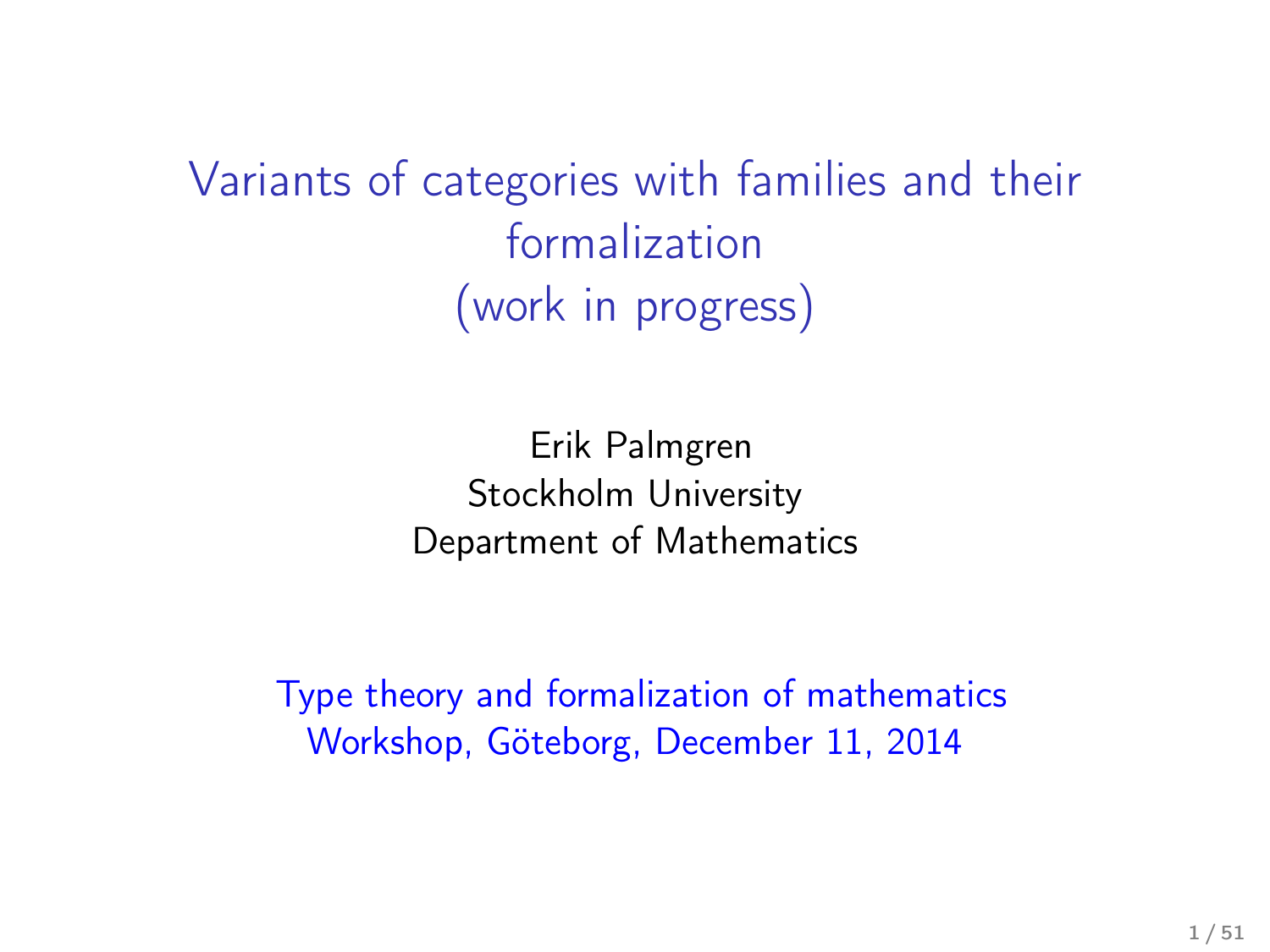(I) General goal and some obstacles (II) Categories with families - some variants (III) Formalizing models of type theory in type theory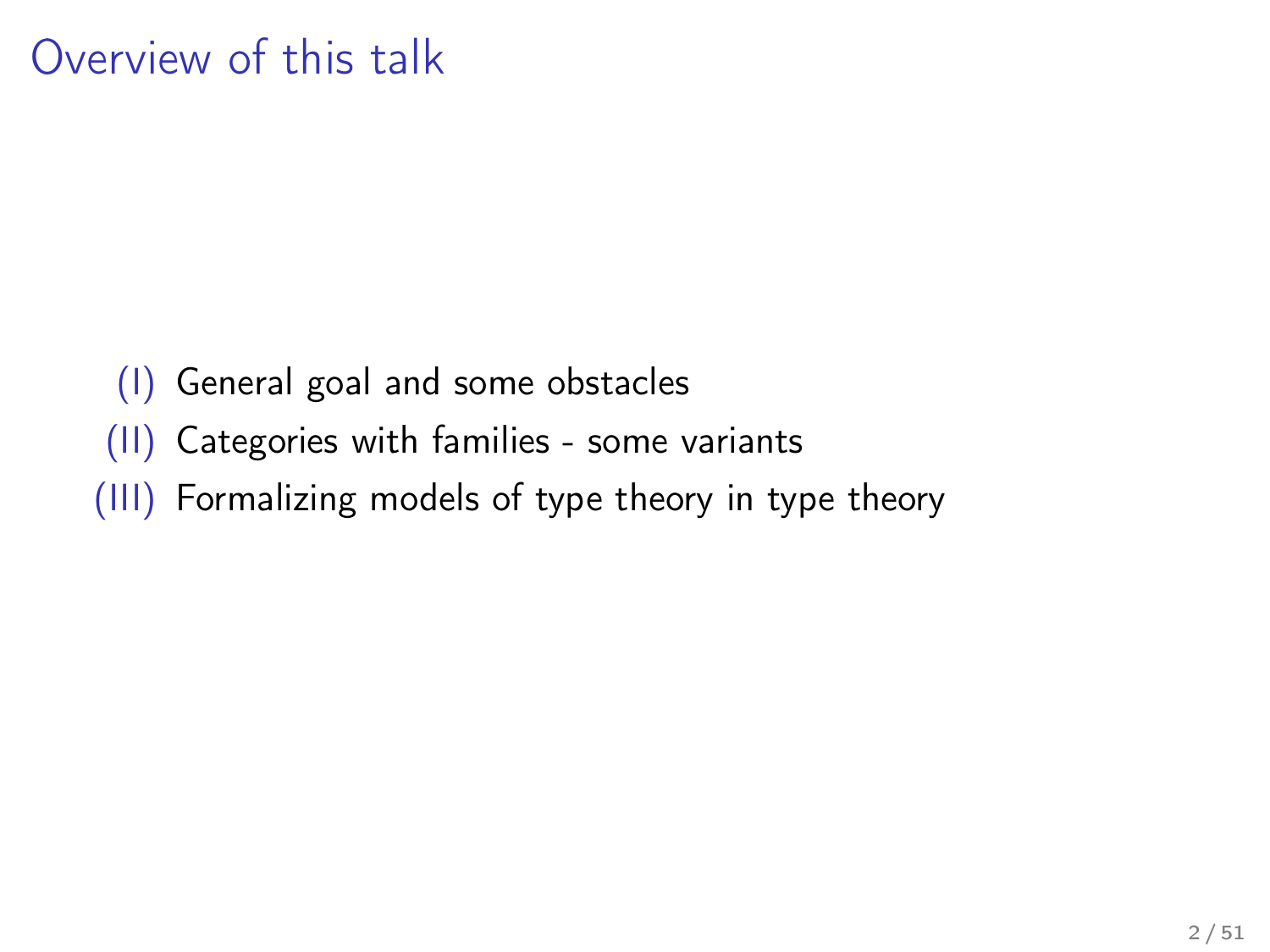## I. General goal and some obstacles

A longstanding goal: A constructive model theory of depedent type theory, more specifically Martin-Löf style type theories (MLTT).

- $\triangleright$  usable model-theoretic methods for obtaining effective results about theories and their relations, or to interpret richer type theories constructively.
- $\triangleright$  implement syntax and models in type theory, to be able to formally check correctness, facilitate reasoning and extract algorithms.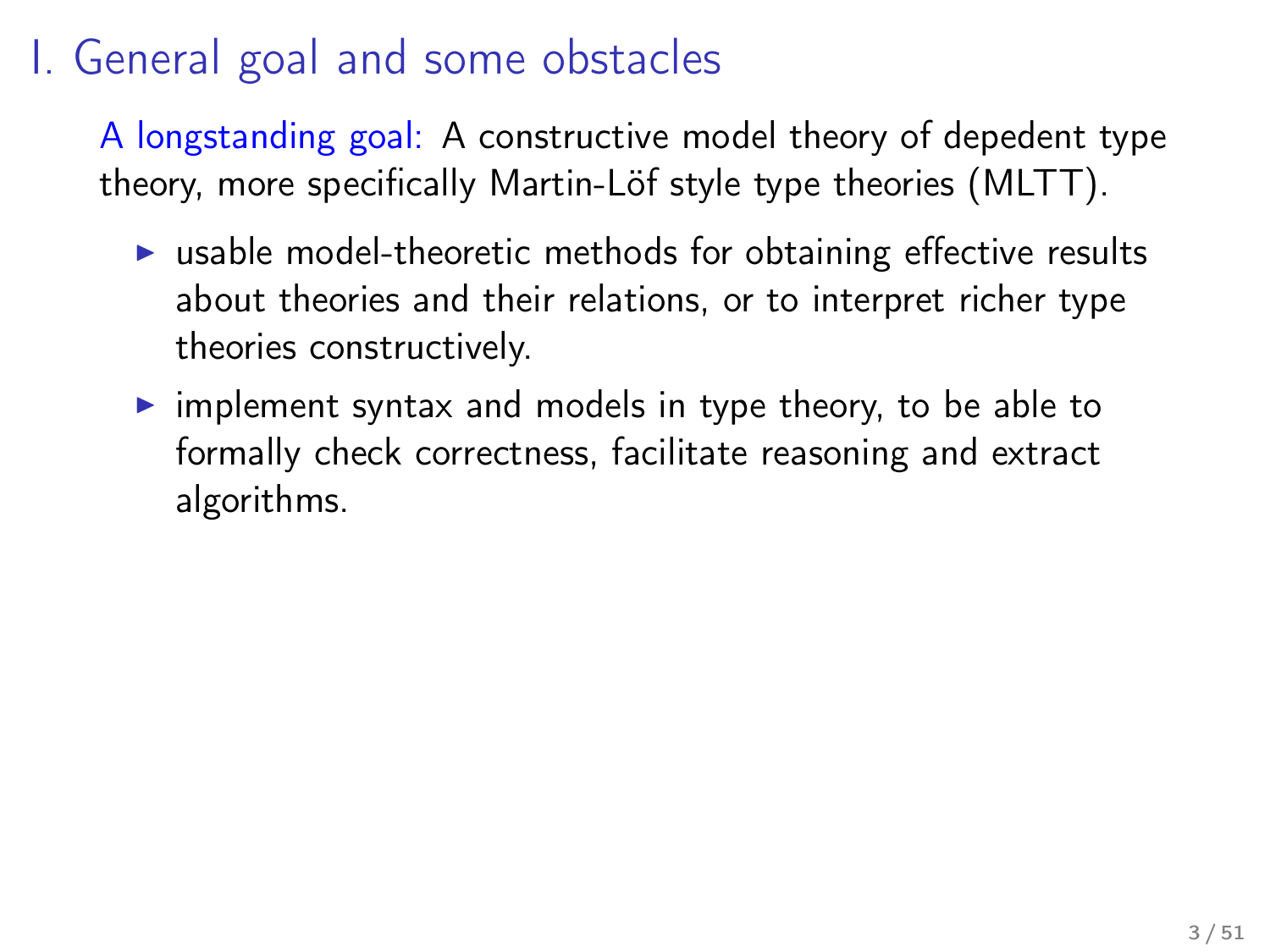## I. General goal and some obstacles

A longstanding goal: A constructive model theory of depedent type theory, more specifically Martin-Löf style type theories (MLTT).

- $\triangleright$  usable model-theoretic methods for obtaining effective results about theories and their relations, or to interpret richer type theories constructively.
- $\triangleright$  implement syntax and models in type theory, to be able to formally check correctness, facilitate reasoning and extract algorithms.

#### Obstacles:

- $\blacktriangleright$  usual constructivity or predicativity issues.
- $\triangleright$  MLTT is a priori not as flexible as set theory as a meta-theory, and introduces coherence problems in the sense of category theory (Dybjer 1995). (What can MLTT  $+$  Univalence Axiom do to ameliorate this?)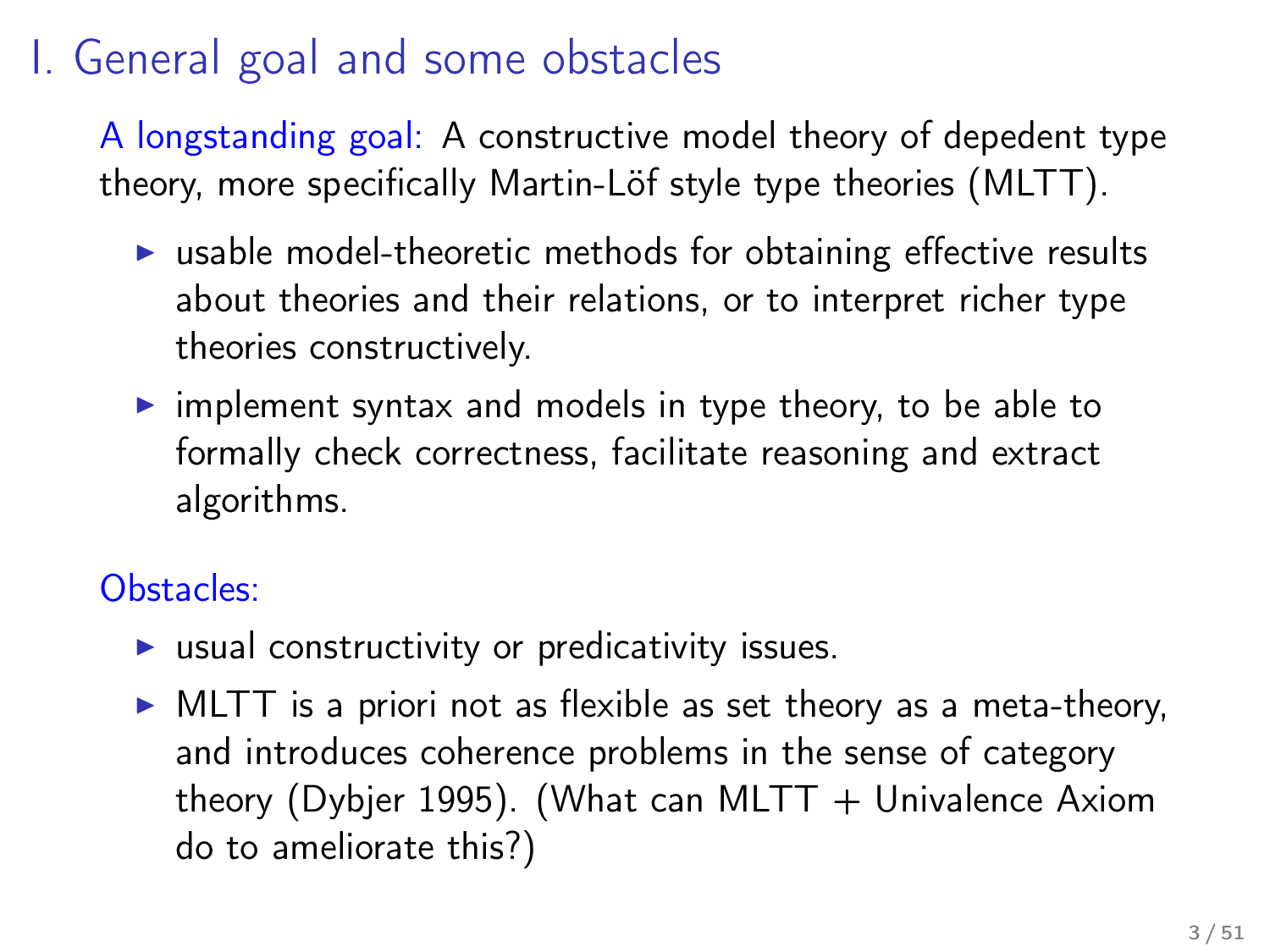Kind  $(\alpha)$ : Interpretations of A=MLTT + Ax in B=MLTT\*: one judgements in A are translated to possible several judgements, possibly of different kinds, in  $B$ , preferable so that definitional equalities in A are translated to definitional equalities in B.

Kind  $(\beta)$ : The model of A is a structure in B. In general MLTT\* has to be a stronger theory than MLTT to succeed (by Gödel's theorem).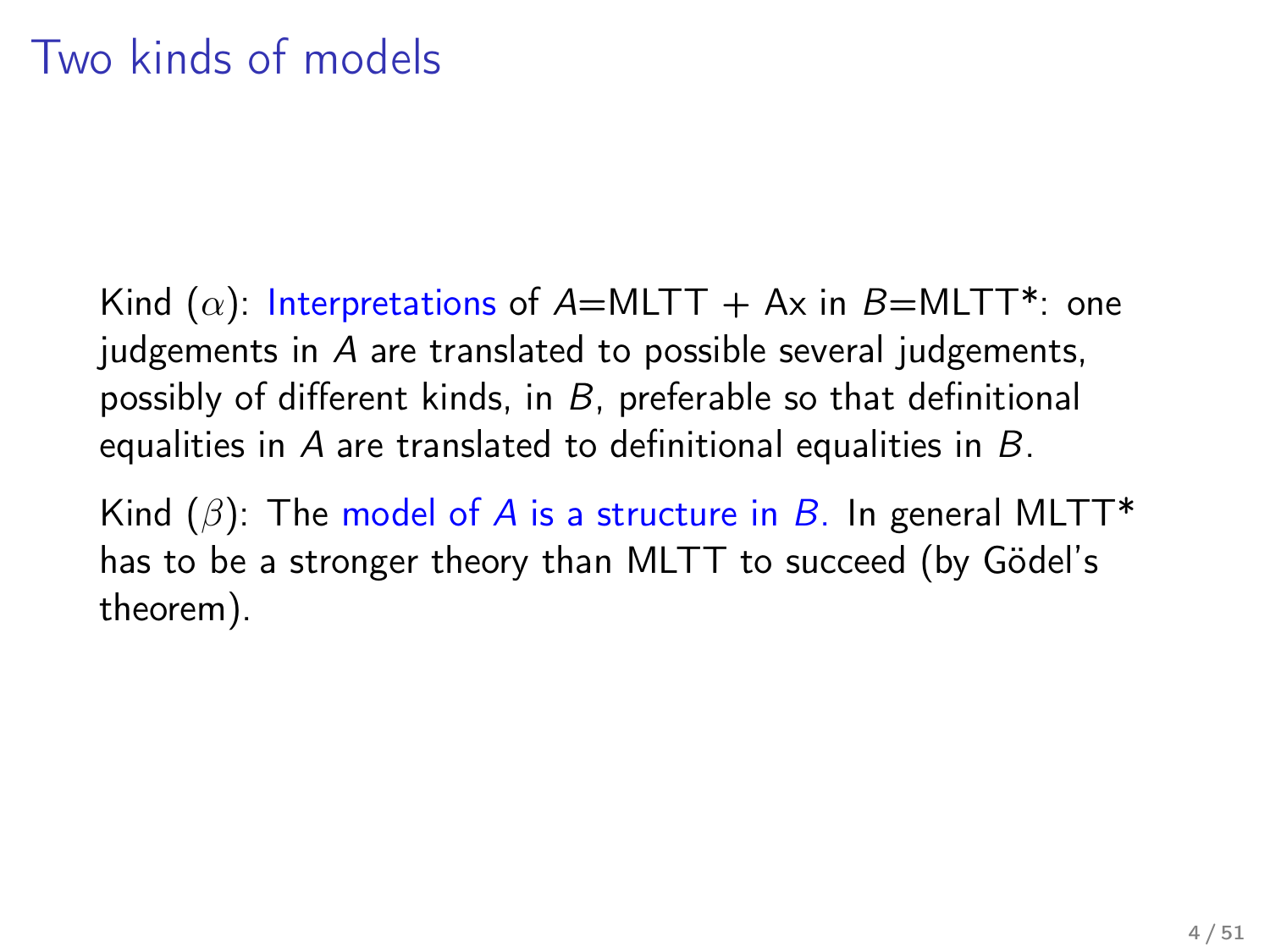One standard framework for interpreting dependent type theory is a category with attributes (Cartmell) or equivalently category with families (Dybjer).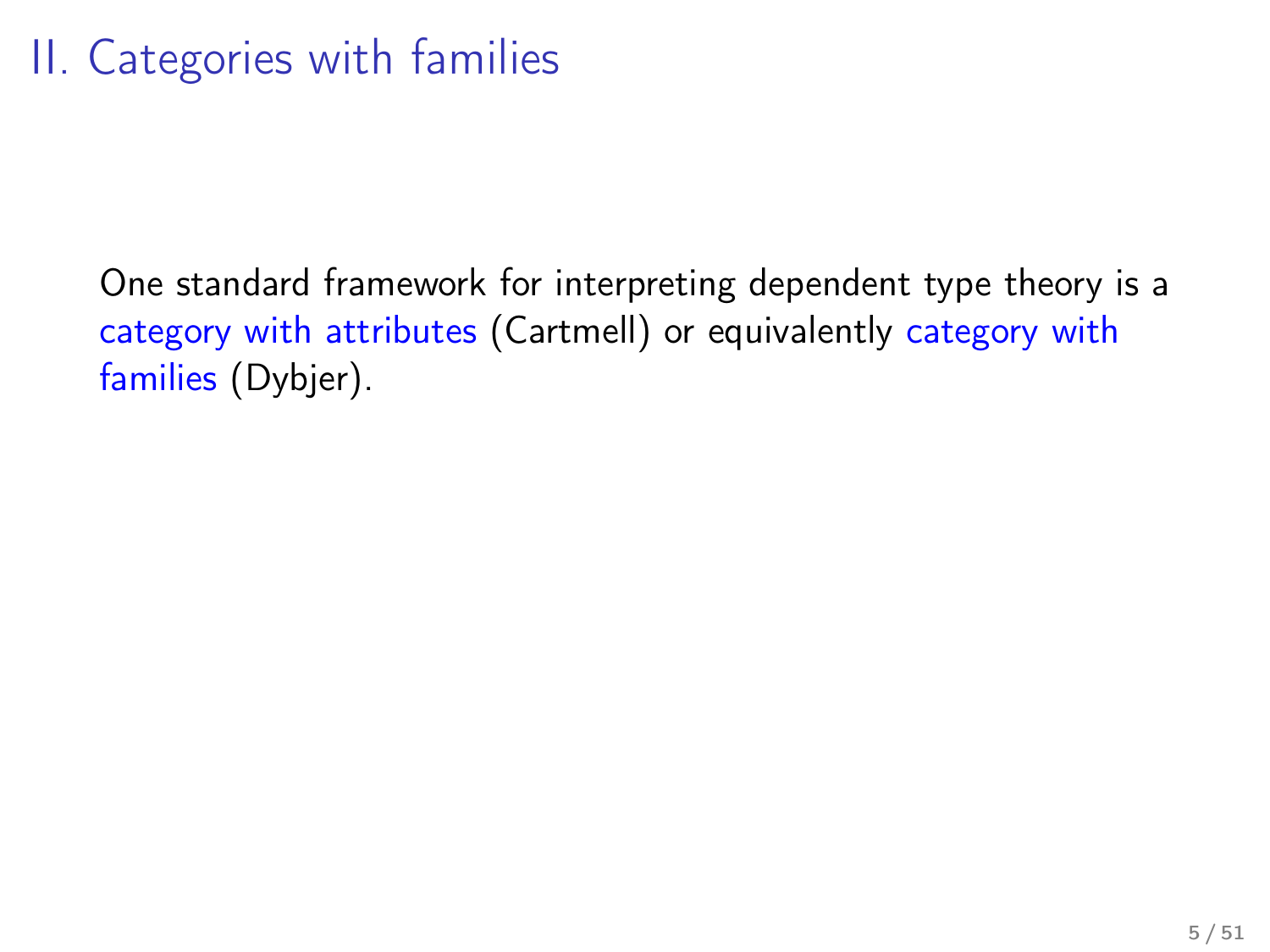One standard framework for interpreting dependent type theory is a category with attributes (Cartmell) or equivalently category with families (Dybjer).

 $\triangleright$  This modeling usually takes place in set theory.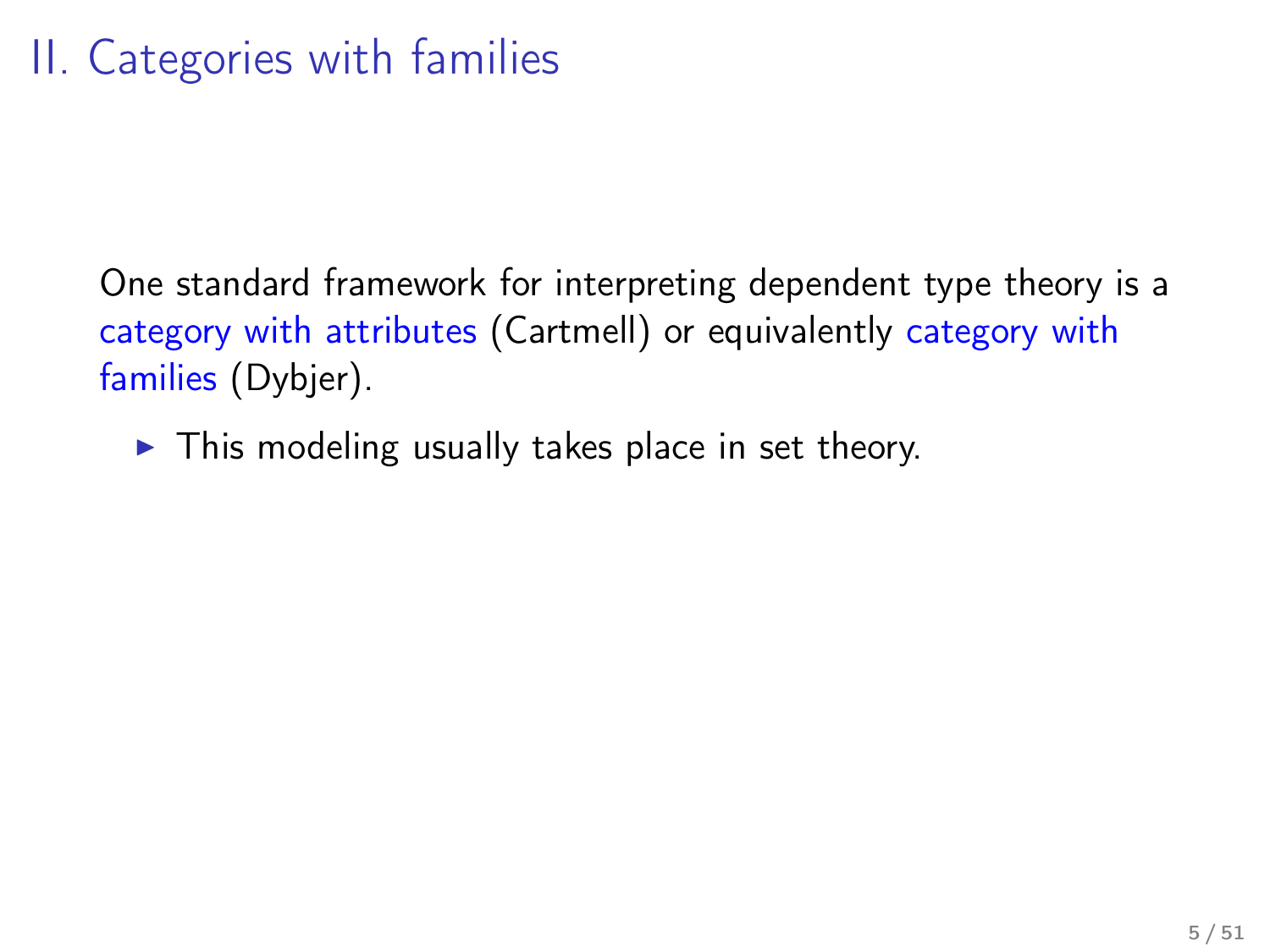One standard framework for interpreting dependent type theory is a category with attributes (Cartmell) or equivalently category with families (Dybjer).

- $\triangleright$  This modeling usually takes place in set theory.
- $\blacktriangleright$  However, it is of interest to do the modeling in type theory itself, e.g. for the purpose of formal verification, and for foundational reasons. (Dybjer, Internal Type Theory, 1995 and onwards).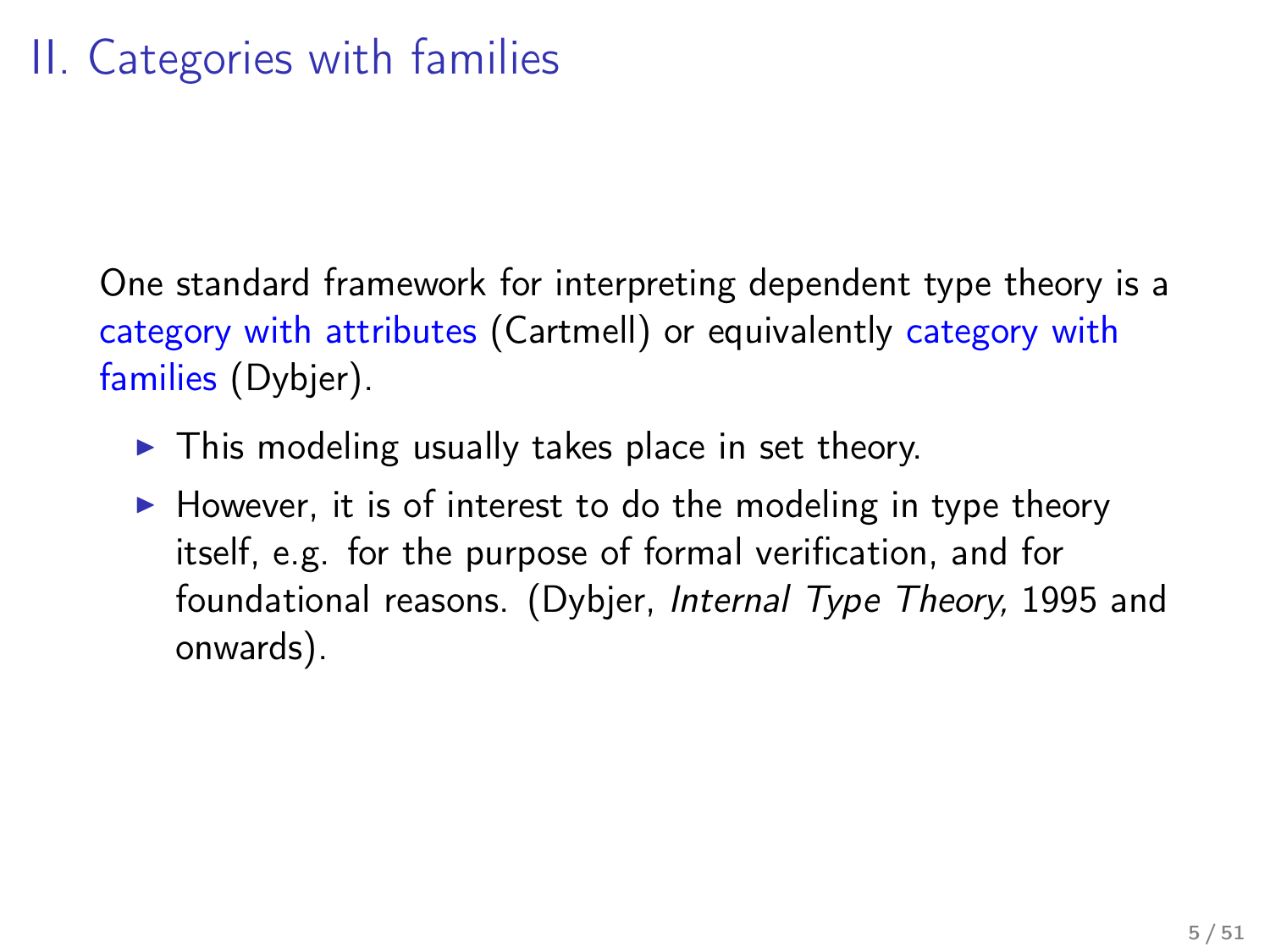# Definition

- 1. A category with families (cwf) consists of the data
- (a) A category  $C$  with a terminal object 1. This is the called the category of contexts and substitutions.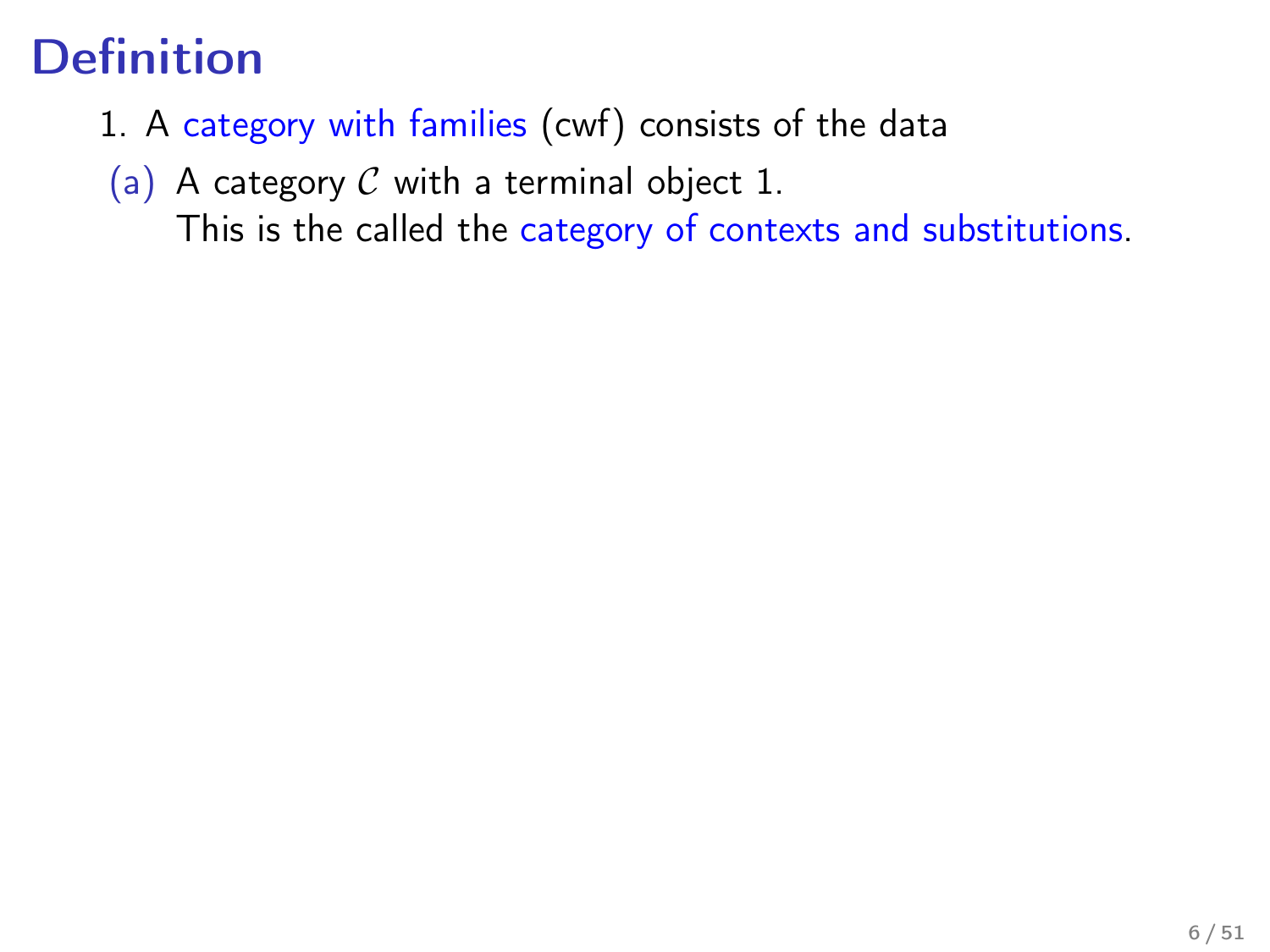# **Definition**

- 1. A category with families (cwf) consists of the data
- (a) A category  $\mathcal C$  with a terminal object 1. This is the called the category of contexts and substitutions.
- (b) A functor  $Ty : C^{op} \longrightarrow Set$ .

This functor is intended to assign to each context Γ a set  $Tv(\Gamma)$  of types in the context and tells how substitutions act on these types. For  $f : B \longrightarrow \Gamma$  and  $A \in Ty(\Gamma)$  we write

 $A\{f\}$  for  $\mathrm{Ty}(f)(A)$ .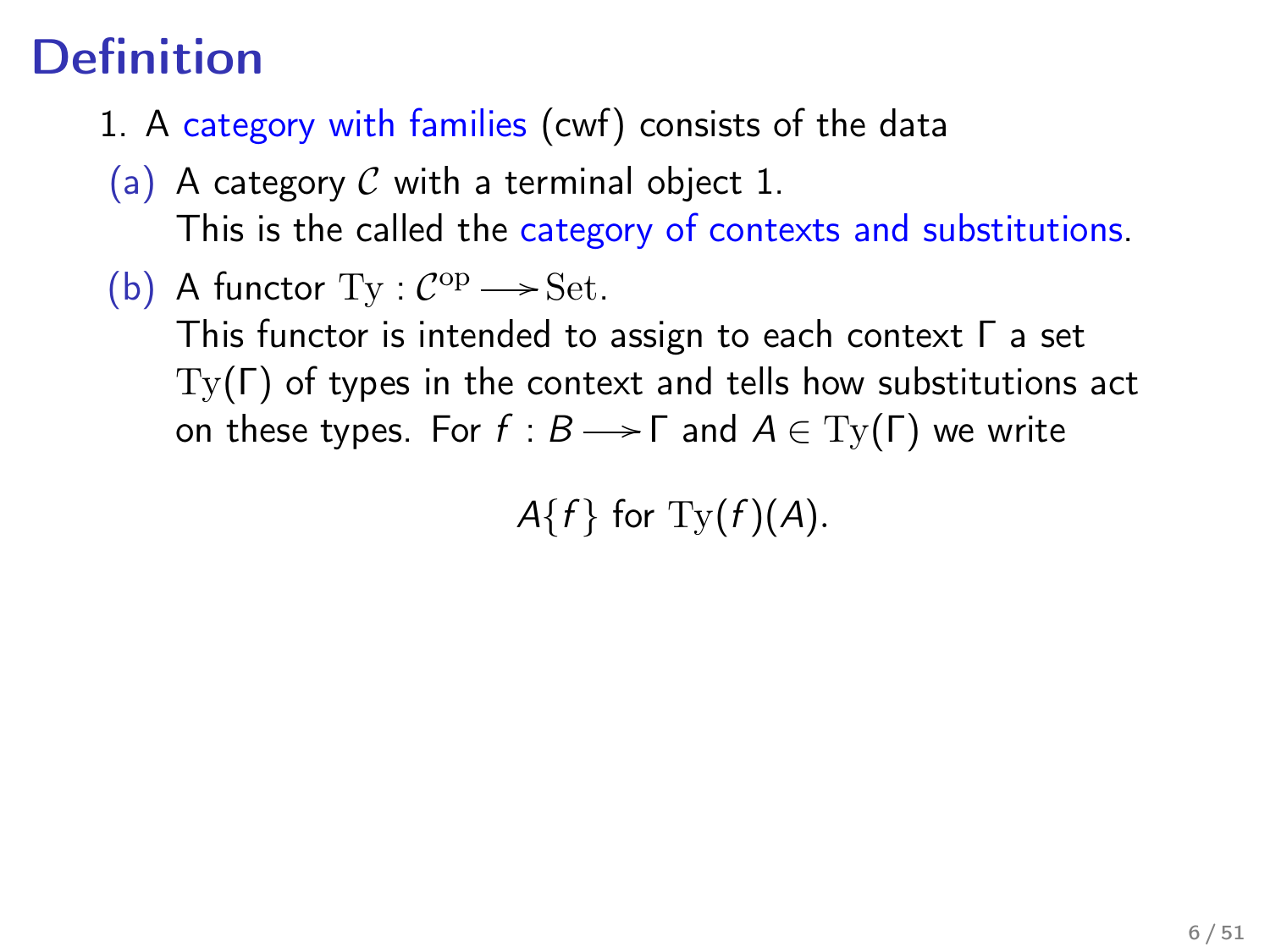# **Definition**

- 1. A category with families (cwf) consists of the data
- (a) A category C with a terminal object 1. This is the called the category of contexts and substitutions.
- (b) A functor  $Ty : C^{op} \longrightarrow Set$ . This functor is intended to assign to each context Γ a set Ty(Γ) of types in the context and tells how substitutions act on these types. For  $f : B \longrightarrow \Gamma$  and  $A \in Ty(\Gamma)$  we write

 $A\{f\}$  for  $\mathrm{Ty}(f)(A)$ .

(c) For each  $A \in Ty(\Gamma)$ , an object  $\Gamma.A$  in C and a morphism

$$
p(A) = p_{\Gamma}(A) : \Gamma.A \longrightarrow \Gamma \text{ in } C.
$$

This tells that each context can be extended by a type in the context, and that there is a projection from the extended context to the original one.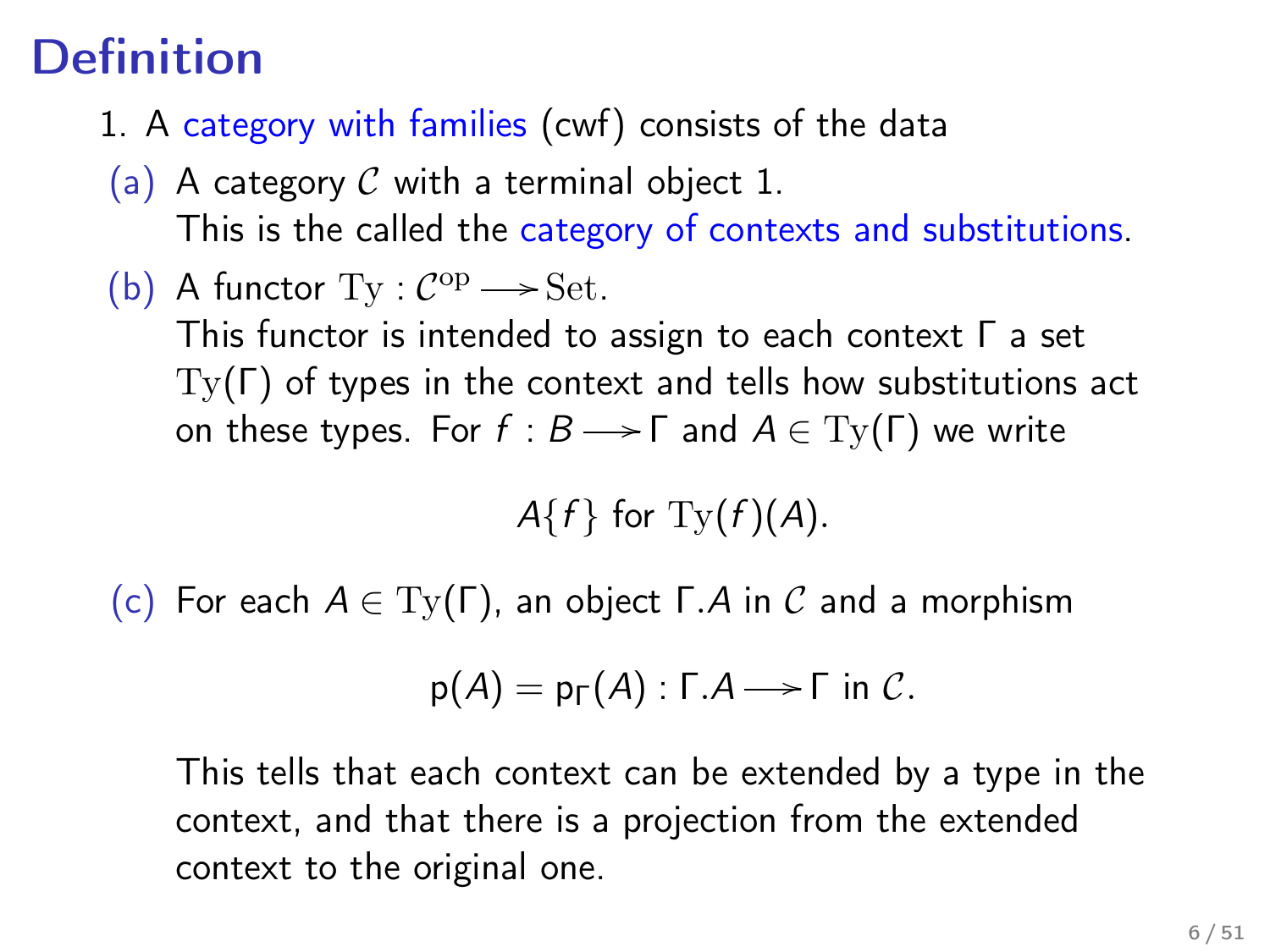- (d) For each  $A \in Ty(\Gamma)$ , there is a set  $\mathrm{Tm}(\Gamma, A)$  thought of as the terms of type A. For  $f : \Delta \longrightarrow \Gamma$  there is a function  $\mathrm{Tm}(f) : \mathrm{Tm}(\Gamma, A) \to \mathrm{Tm}(\Delta, A\{f\})$ , where we write  $a\{f\}$  for  $Tm(f)(a)$ . It should satisfy the following
	- $\blacktriangleright$  a{1<sub>Γ</sub>} = a for a  $\in$  Tm( $\Gamma$ , A)
	- $\blacktriangleright$  a{f  $\circ$  g} = a{f}{g} for  $a \in \text{Im}(\Gamma, A)$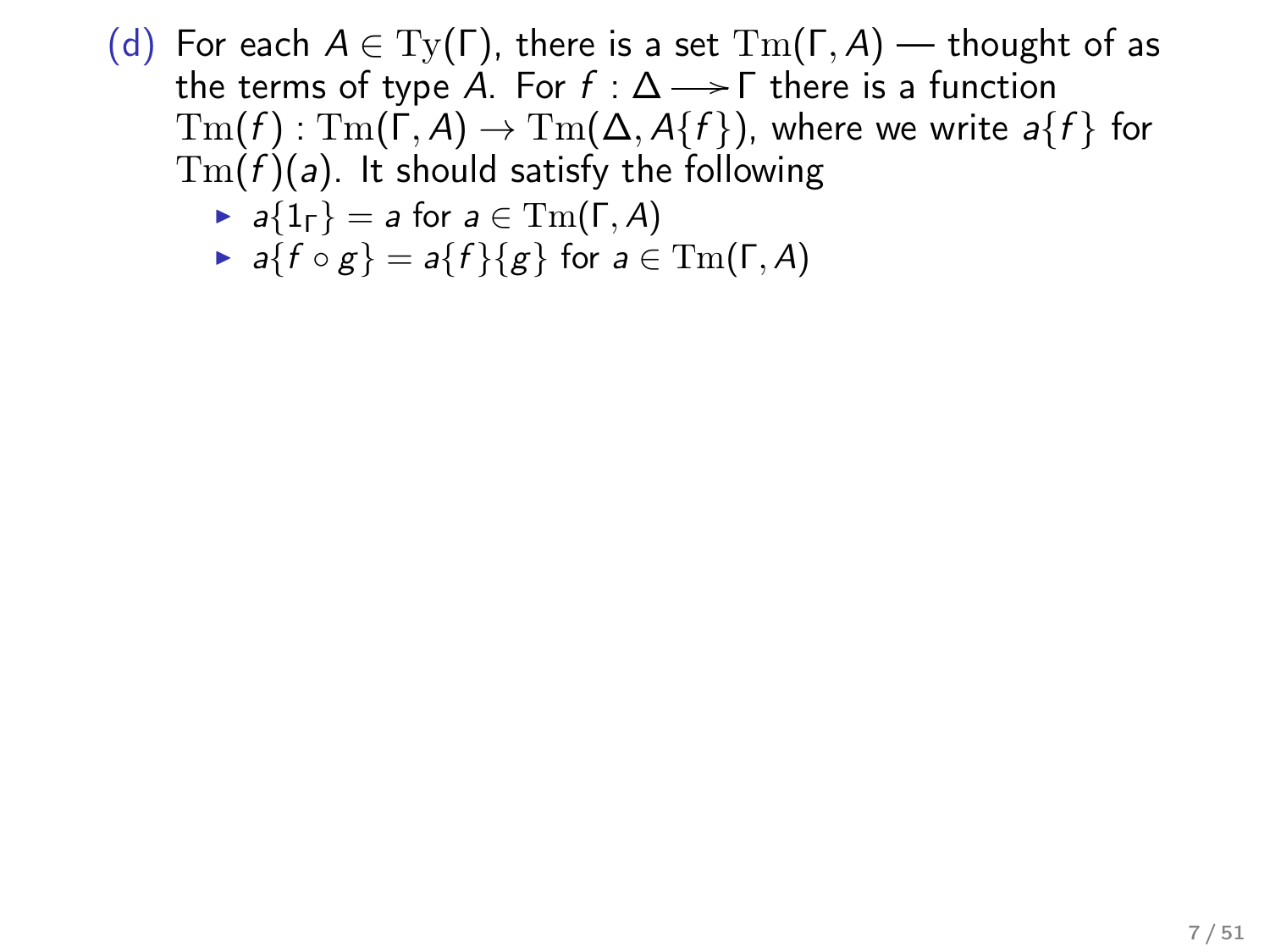(d) For each  $A \in Ty(\Gamma)$ , there is a set  $\mathrm{Tm}(\Gamma, A)$  — thought of as the terms of type A. For  $f : \Delta \longrightarrow \Gamma$  there is a function  $\mathrm{Tm}(f) : \mathrm{Tm}(\Gamma, A) \to \mathrm{Tm}(\Delta, A\{f\})$ , where we write  $a\{f\}$  for  $Tm(f)(a)$ . It should satisfy the following  $\blacktriangleright$  a{1<sub>Γ</sub>} = a for  $a \in \mathrm{Tm}(\Gamma, A)$  $\blacktriangleright$  a{f  $\circ$  g} = a{f}{g} for  $a \in \text{Im}(\Gamma, A)$ 

(e) For each  $A \in Ty(\Delta)$  there is an element

 $v_A = v_{\text{A}} \in \text{Tm}(\Delta.A, A\{p(A)\}).$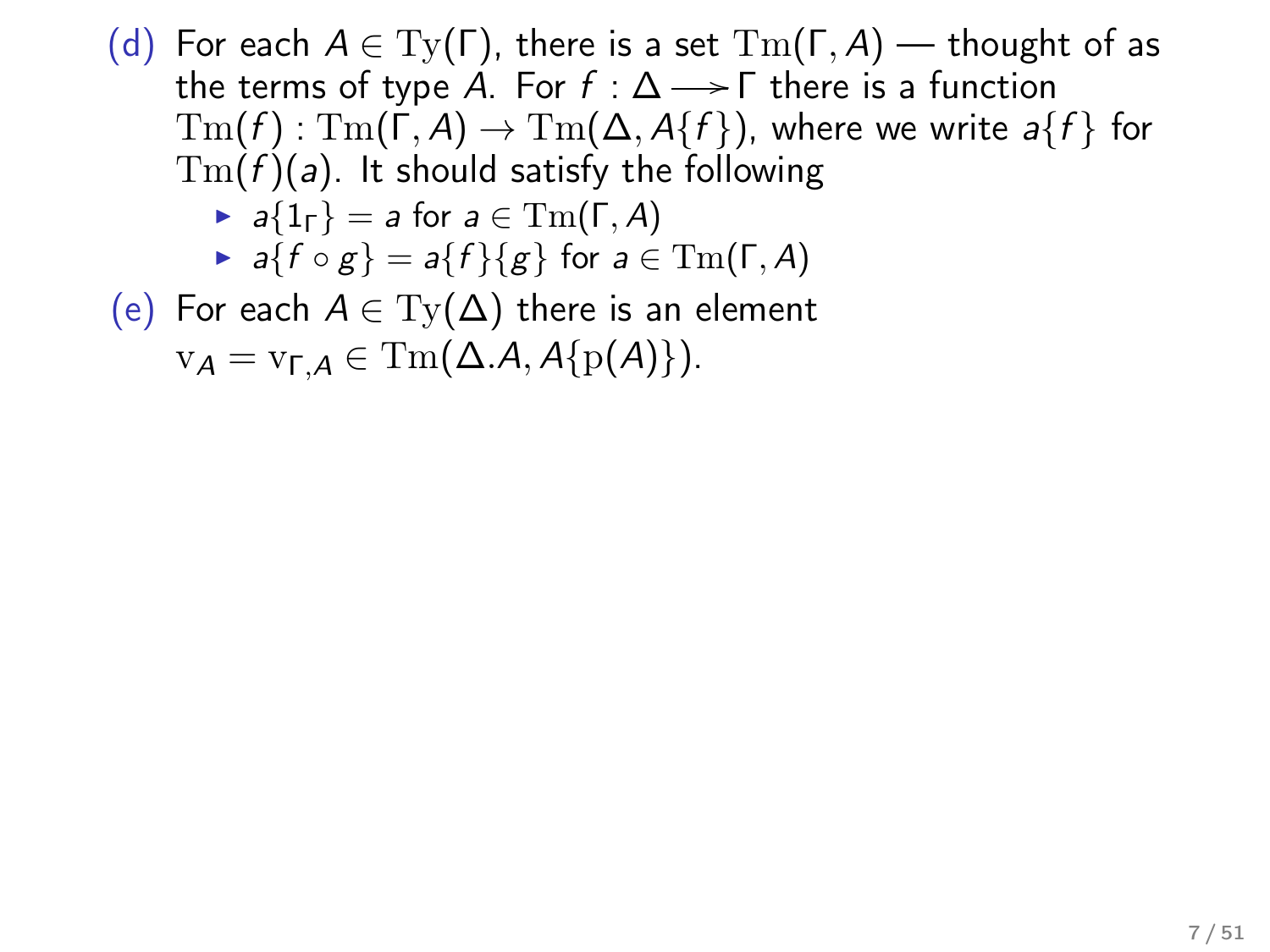\n- (d) For each 
$$
A \in \mathrm{Ty}(\Gamma)
$$
, there is a set  $\mathrm{Tm}(\Gamma, A)$  — thought of as the terms of type A. For  $f : \Delta \longrightarrow \Gamma$  there is a function  $\mathrm{Tm}(f) : \mathrm{Tm}(\Gamma, A) \to \mathrm{Tm}(\Delta, A\{f\})$ , where we write  $a\{f\}$  for  $\mathrm{Tm}(f)(a)$ . It should satisfy the following  $\star a\{1_{\Gamma}\} = a$  for  $a \in \mathrm{Tm}(\Gamma, A)$  and  $\star a\{f \circ g\} = a\{f\}\{g\}$  for  $a \in \mathrm{Tm}(\Gamma, A)$ .
\n- (e) For each  $A \in \mathrm{Ty}(\Delta)$  there is an element  $\mathrm{v}_A = \mathrm{v}_{\Gamma,A} \in \mathrm{Tm}(\Delta.A, A\{p(A)\})$ .
\n- (f) For any morphism  $f : \Gamma \longrightarrow \Delta$  and  $a \in \mathrm{Tm}(\Gamma, A\{f\})$ , there is
\n

$$
\langle f,a\rangle_A:\Gamma\longrightarrow\Delta.A.
$$

This construction should satisfy

$$
\blacktriangleright \ \mathrm{p}(A) \circ \langle f, a \rangle_A = f,
$$

$$
\blacktriangleright \ \mathbf{v}_{\mathcal{A}}\{\langle f,a\rangle_{\mathcal{A}}\} = a,
$$

 $\blacktriangleright$   $\langle p(A) \circ h, v_A\{h\}\rangle_A = h$  for any  $h : \Gamma \longrightarrow \Delta.A$ .

and moreover for any  $g : \Theta \longrightarrow \Gamma$ ,

$$
\langle f, a \rangle_A \circ g = \langle f \circ g, a \{g\} \rangle_A \tag{1}
$$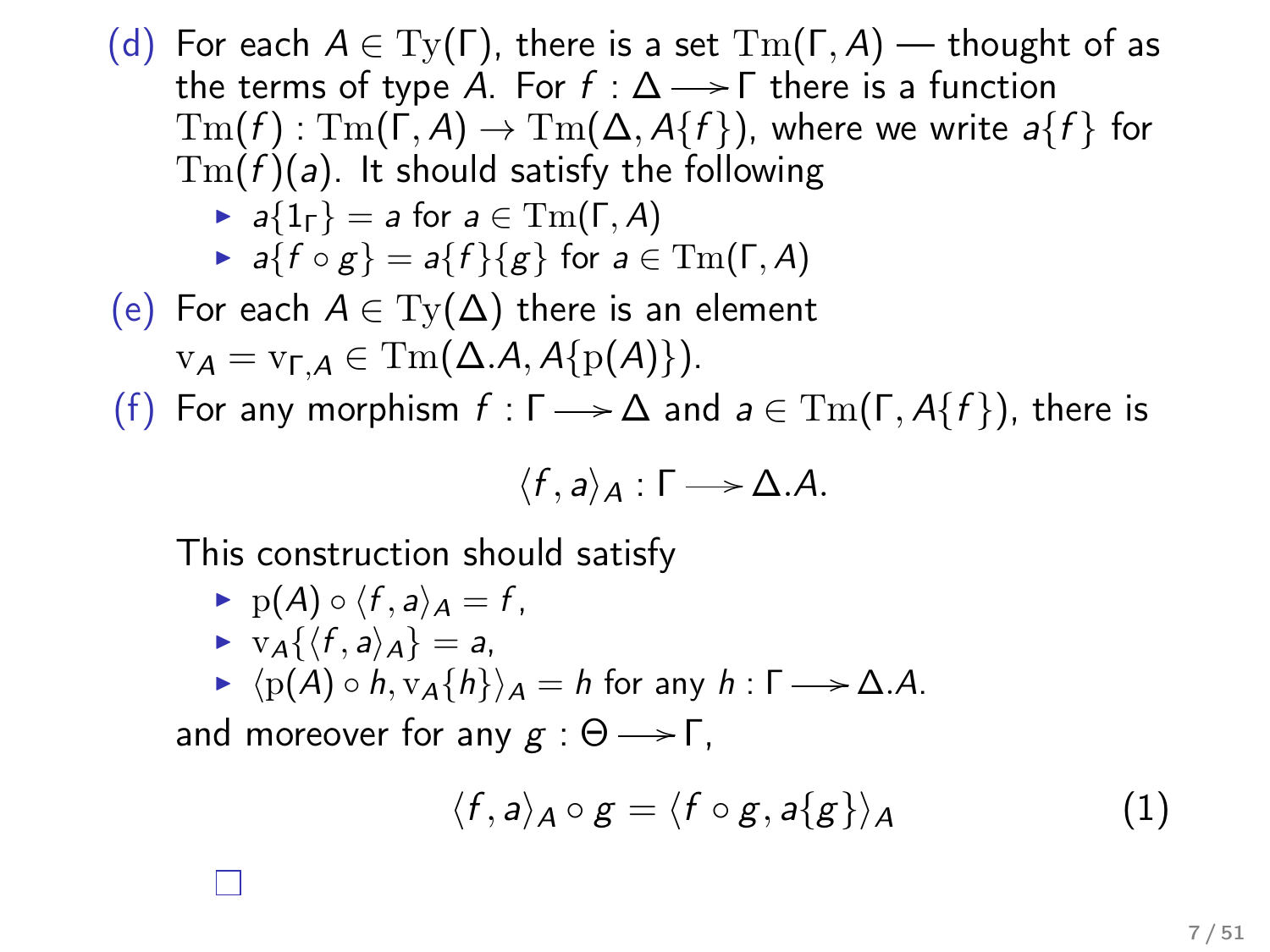### Cwfs with named variables (projections)

Let V be an infinite discrete set. The set V is considered as the stock of variables. Let  $\mathcal{V}^d$  denote the set of finite sequences

$$
\mathbf{x} = x_1, x_2, \ldots, x_n = ((\cdots (((1), x_1), x_2), \cdots), x_n)
$$

from V, where  $x_i \neq x_j$  whenever  $i \neq j$ .

Definition A category with families and named variables (cwfn) consists of the following data

- (a1) [as before] A category C with a terminal object  $\top$ .
- (a2) A function  $n: Ob(\mathcal{C}) \longrightarrow V^d$  assigning each context a list of distinct variables (intended to be the names of projections). It is required that  $n(T) = ($ ), the empty list. Define the fresh variables for Γ:

$$
\Pr(\Gamma) = \{x \in V : x \text{ is not in } \mathrm{n}(\Gamma)\}.
$$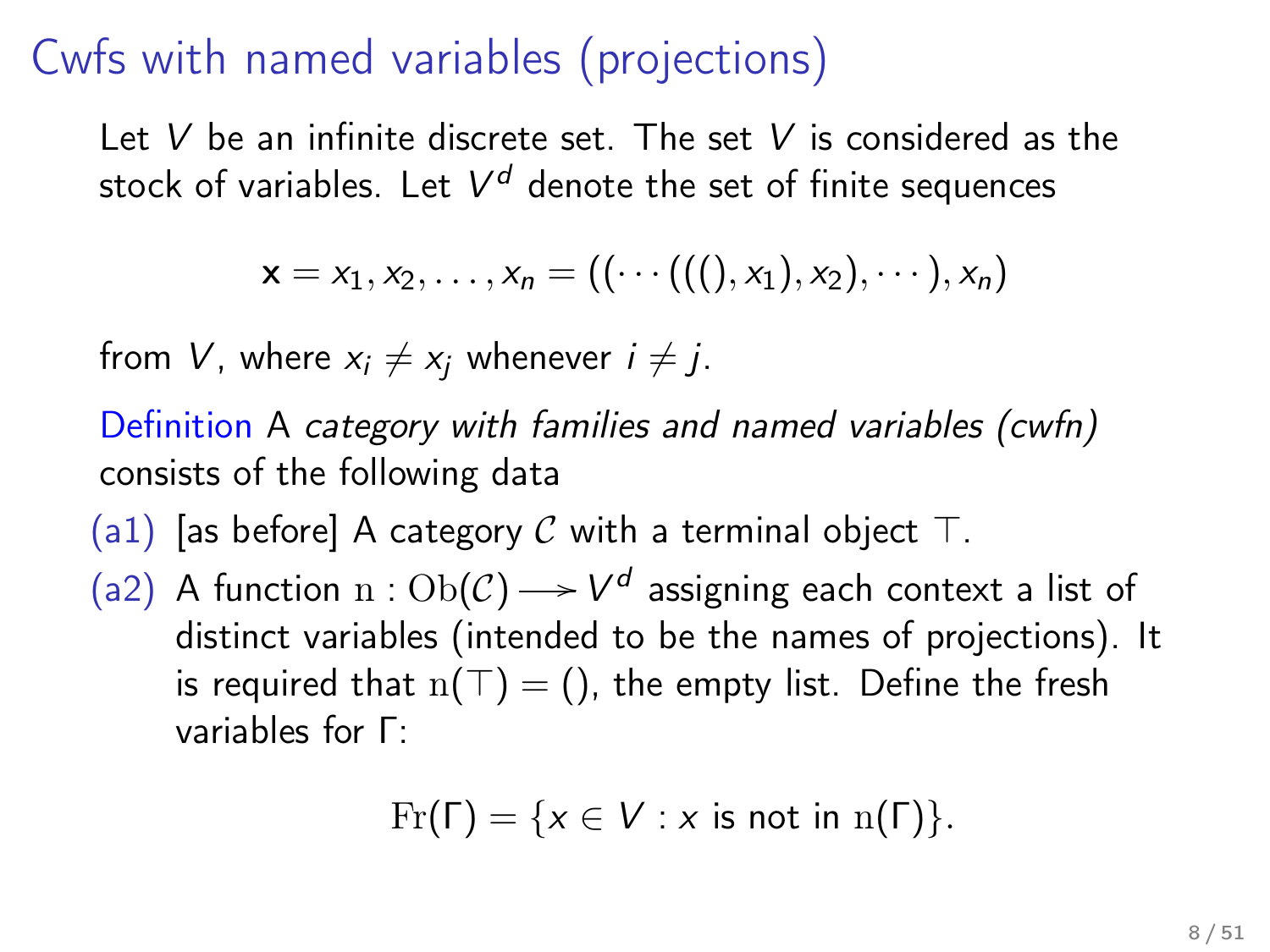- (b) [as before] Ty is a functor  $C^{\rm op} \longrightarrow$  Set.
- (c) For each  $A \in Ty(\Gamma)$ , and each  $x \in Fr(\Gamma)$ , an object Ext(Γ, x, A) in C, — briefly written  $Γ(x : A)$  — and a morphism  $p(x : A) = p_{\Gamma}(x : A) : \Gamma(x : A) \longrightarrow \Gamma$ . It is required that

$$
\mathrm{n}(\mathrm{Ext}(\Gamma,x,A))=(\mathrm{n}(\Gamma),x).
$$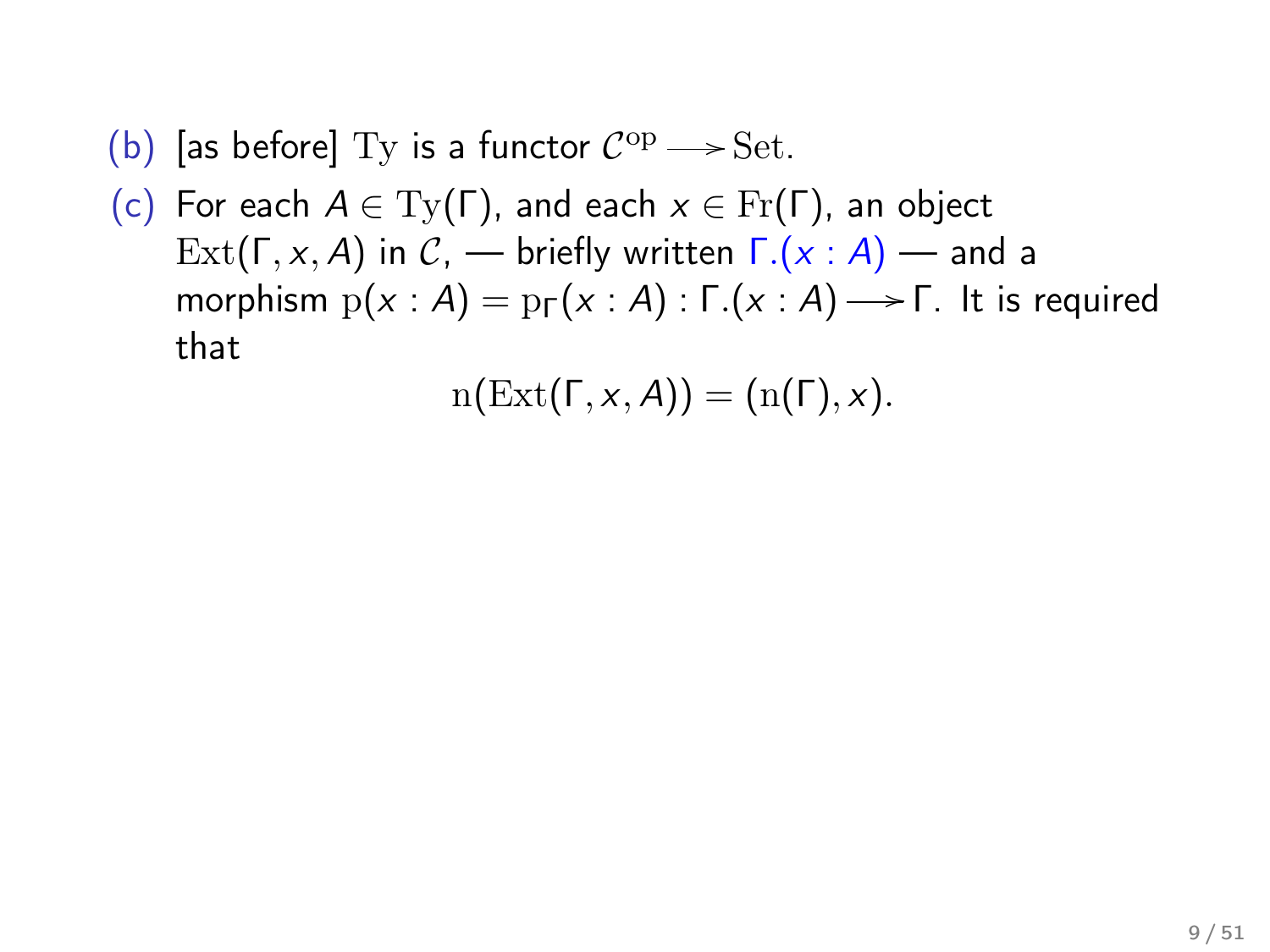- (b) [as before] Ty is a functor  $C^{\rm op} \longrightarrow$  Set.
- (c) For each  $A \in Ty(\Gamma)$ , and each  $x \in Fr(\Gamma)$ , an object Ext(Γ, x, A) in  $\mathcal{C}$ , — briefly written  $\Gamma(x : A)$  — and a morphism  $p(x : A) = p_{\Gamma}(x : A) : \Gamma(x : A) \longrightarrow \Gamma$ . It is required that

$$
n(\text{Ext}(\Gamma, x, A)) = (n(\Gamma), x).
$$

(d) [as before] For each  $A \in \mathrm{Ty}(\Gamma)$ , there is a set  $\mathrm{Tm}(\Gamma, A)$ . It should be such that for  $f : \Delta \longrightarrow \Gamma$  there is a function  $\text{Tm}(f)$ :  $\text{Tm}(\Gamma, A) \rightarrow \text{Tm}(\Delta, A\{f\})$ , where we write  $a\{f\}$  for  $Tm(f)(a)$ . It should satisfy the following

$$
\blacktriangleright \ \ a\{1_\Gamma\} = a \text{ for } a \in \mathrm{Tm}(\Gamma, A)
$$

 $\blacktriangleright$  a{f  $\circ$  g} = a{f}{g} for a  $\in$  Tm( $\Gamma$ , A)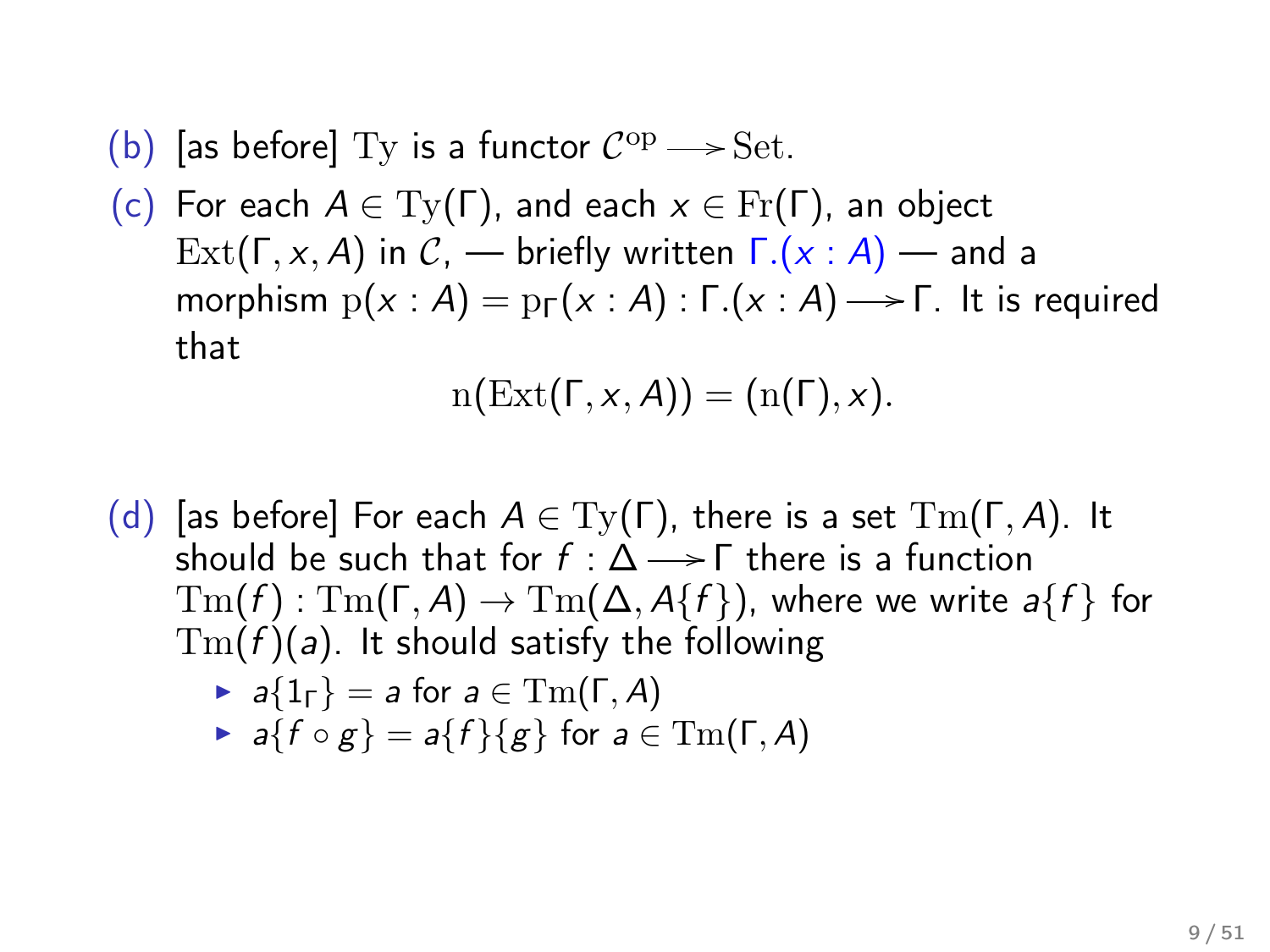(e) For each  $A \in Ty(\Delta)$ , and each  $x \in Fr(\Delta)$ , there is an element

$$
v_{(x:A)} = v_{\Delta,(x:A)} \in \mathrm{Tm}(\Delta.(x:A), A\{p(x:A)\}).
$$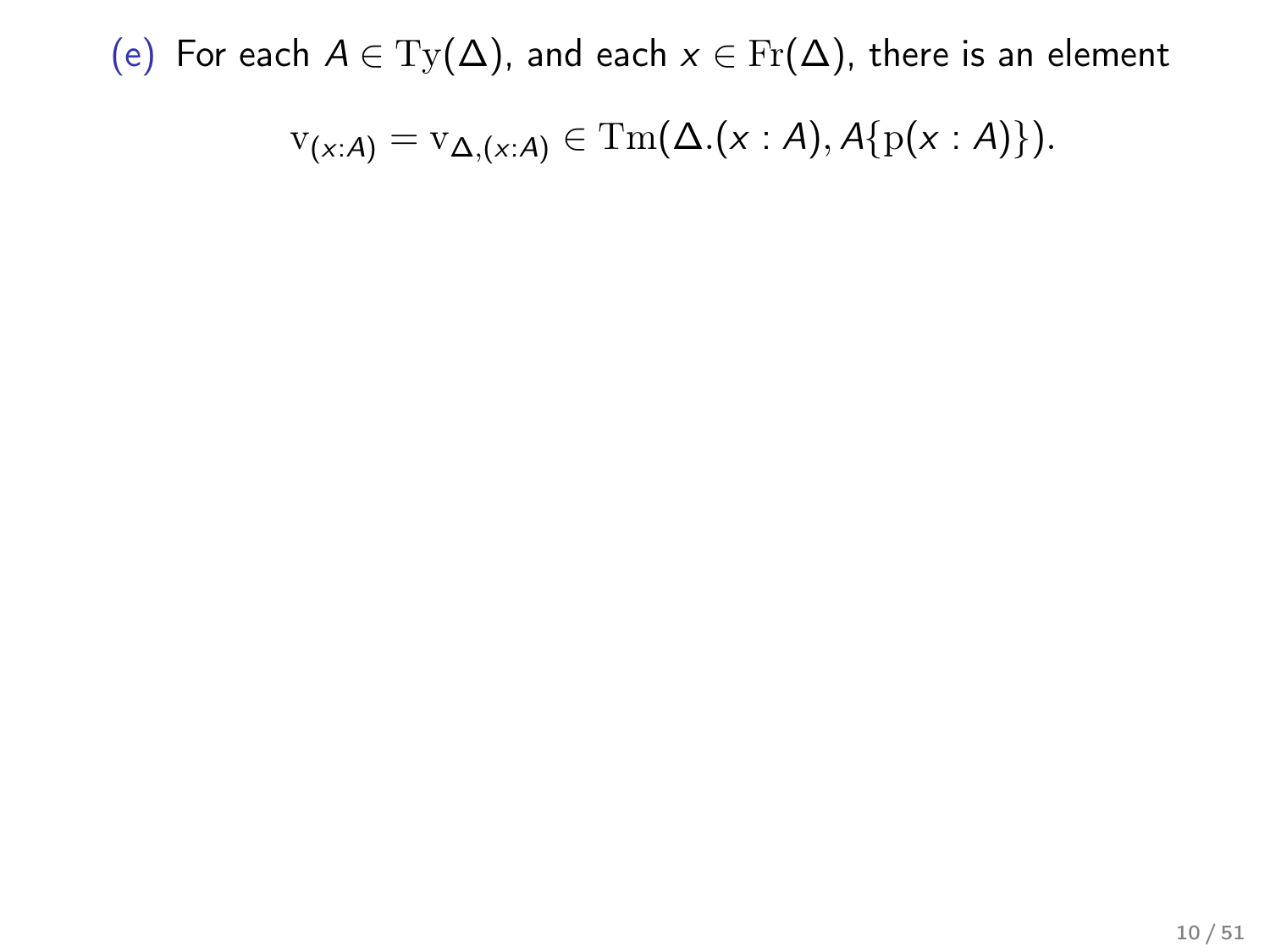(e) For each  $A \in Ty(\Delta)$ , and each  $x \in Fr(\Delta)$ , there is an element

$$
v_{(x:A)} = v_{\Delta,(x:A)} \in \mathrm{Tm}(\Delta.(x:A), A\{p(x:A)\}).
$$

(f) For any morphism  $f : \Gamma \longrightarrow \Delta$ ,  $A \in Ty(\Delta)$ , and each  $x \in Fr(\Delta)$ , and  $a \in \mathrm{Tm}(\Gamma, A\{f\})$ , there is

$$
\langle f, a \rangle_{(x:A)} : \Gamma \longrightarrow \Delta.(x : A).
$$

We use the suggestive notation  $\langle f, x := a \rangle_A$  for this morphism. It should satisfy

$$
\blacktriangleright \ \mathrm{p}(x:A)\circ \langle f,x:=a\rangle_A=f,
$$

$$
\blacktriangleright \ \ \mathrm{v}_{(x:A)}\{\langle f,x:=a\rangle_A\}=a,
$$

$$
\blacktriangleright \langle p(x:A) \circ h, x := v_{(x:A)}\{h\}\rangle_A = h \text{ for any } h: \Gamma \longrightarrow \Delta.(x:A).
$$

and moreover for any  $g : \Theta \longrightarrow \Gamma$ .

$$
\langle f, x := a \rangle_A \circ g = \langle f \circ g, x := a \{ g \} \rangle_A \tag{2}
$$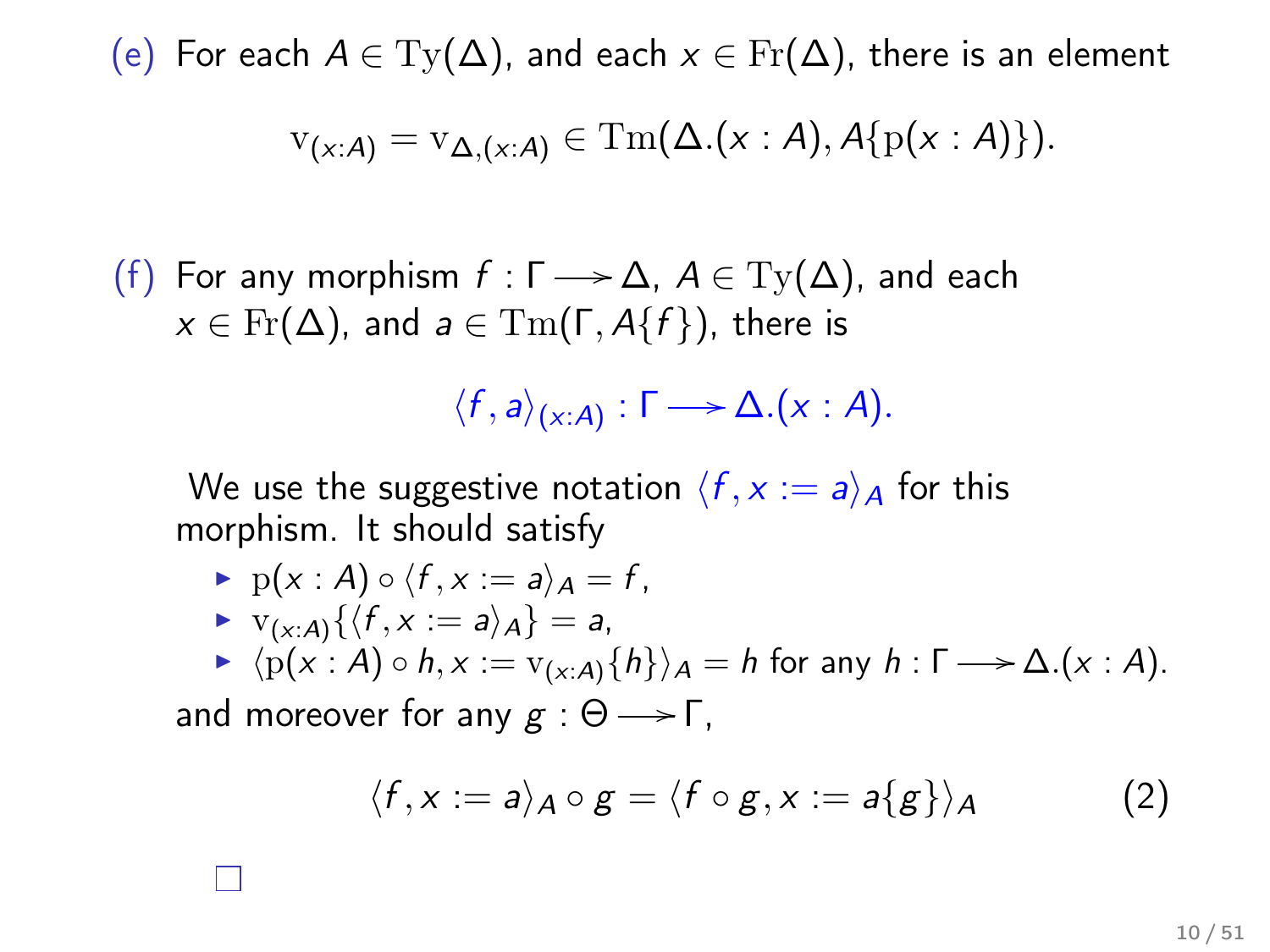We define for  $f : \Theta \longrightarrow \Gamma$ ,  $A \in \mathrm{Ty}(\Gamma)$ ,  $y \in \mathrm{Fr}(\Theta)$  and  $x \in \mathrm{Fr}(\Gamma)$ , a morphism  $\mathrm{q}(f,A,x,y):\Theta.(y:A\{f\}){\longrightarrow} \Gamma.(x:A)$  by

$$
q(f, A, x, y) =_{def} \langle f \circ p(y : A\{f\}), x := v_{(y : A\{f\})}\rangle_A.
$$

The following is a pullback square, satisfying well-known functoriality conditions in the parameter  $f$ :

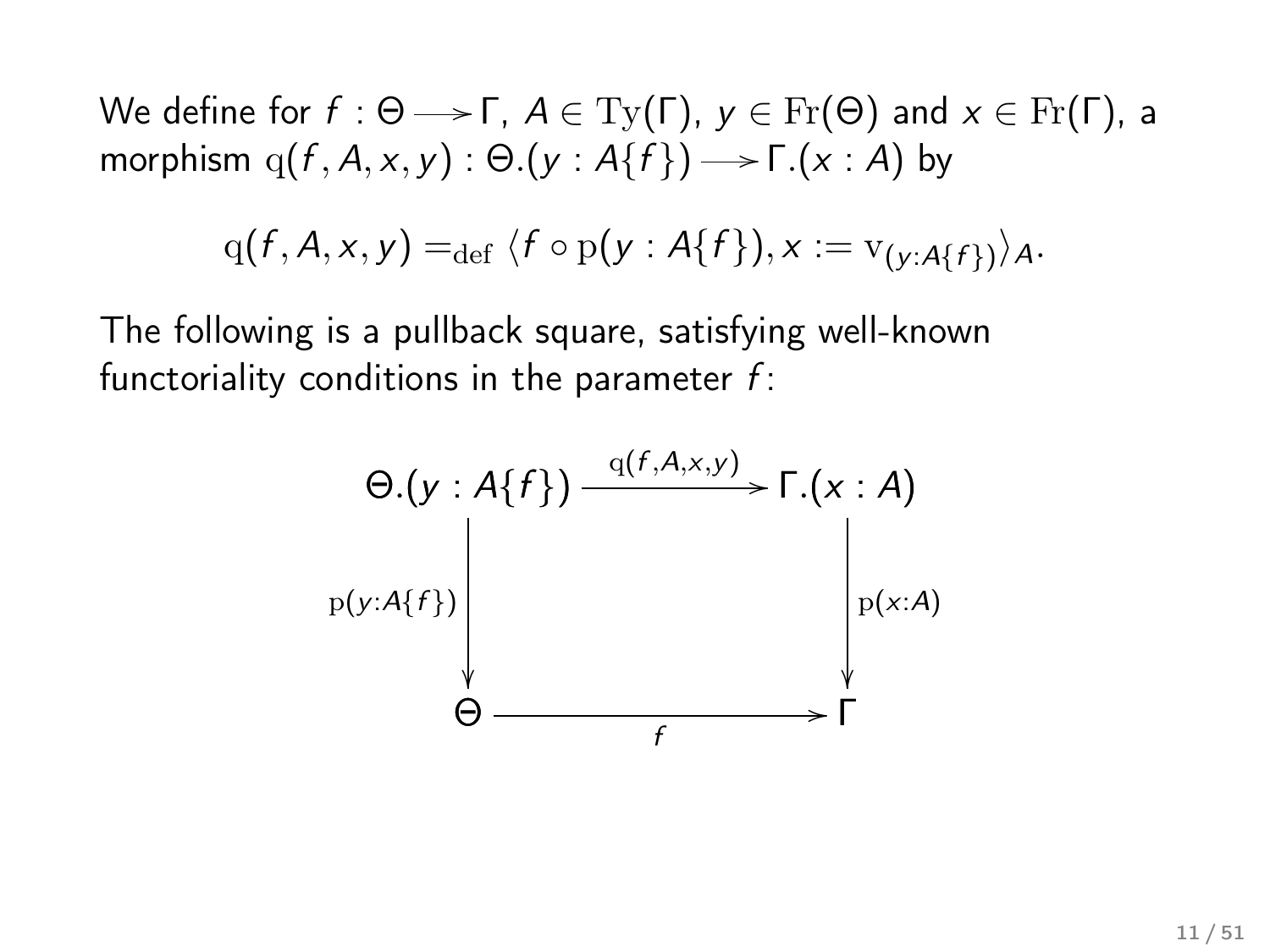#### Π-type construction in a cwfn

A cwfn supports  $\Pi$ -types if for  $A \in \mathrm{Ty}(\Gamma)$ ,  $x \in \mathrm{Fr}(\Gamma)$ , and  $B \in \mathrm{Ty}(\Gamma.(x : A))$  there is a type  $\Pi_{\Gamma}(x, A, B) \in \mathrm{Ty}(\Gamma)$ , and moreover for every  $b \in \mathrm{Tm}(\Gamma(x : A), B)$  there is an element  $\lambda_{\Gamma, A, B}(x, b) \in \mathrm{Tm}(\Gamma, \Pi_{\Gamma}(x, A, B))$ , and furthermore for any  $c \in \text{Tm}(\Gamma, \Pi_{\Gamma}(x, A, B))$  and any  $a \in \text{Tm}(\Gamma, A)$  there is an element  $\text{App}_{\Gamma_X,AB}(c, a) \in \text{Tm}(\Gamma, B\{\langle 1_\Gamma, x := a \rangle_A\})$ , such that the following equations hold for any  $f : \Theta \longrightarrow \Gamma$ :

$$
\begin{aligned} & (\beta\text{-conv}) \text{ App}_{\Gamma,A,B}(\lambda_{\Gamma,A,B}(x,b),a) = b\{\langle 1_{\Gamma}, x := a \rangle_A\}, \\ & (\Pi\text{-subst}) \text{ \Pi}_{\Gamma}(x,A,B)\{f\} = \Pi_{\Theta}(y,A\{f\},B\{q(f,A,x,y)\}), \text{ provided} \\ & y \in \text{Fr}(\Theta) \end{aligned}
$$

- $(\lambda\text{-subst}) \ \lambda_{\Gamma,A,B}(x,b) \{f\} = \lambda_{\Theta,A\{f\},B\{q(f,A,x,y)\}}(y,b\{q(f,A,x,y)\}),$ provided  $y \in Fr(\Theta)$
- pp-subst)  $\mathrm{App}_{\mathsf{F},x,\mathsf{A},\mathsf{B}}(c,a)\lbrace f \rbrace = \mathrm{App}_{\Theta,y,\mathsf{A}\lbrace f\rbrace,\mathsf{B}\lbrace q(f,\mathsf{A},x,y)\rbrace}(c\lbrace f\rbrace,a\lbrace f\rbrace),$ provided  $y \in Fr(\Theta)$ .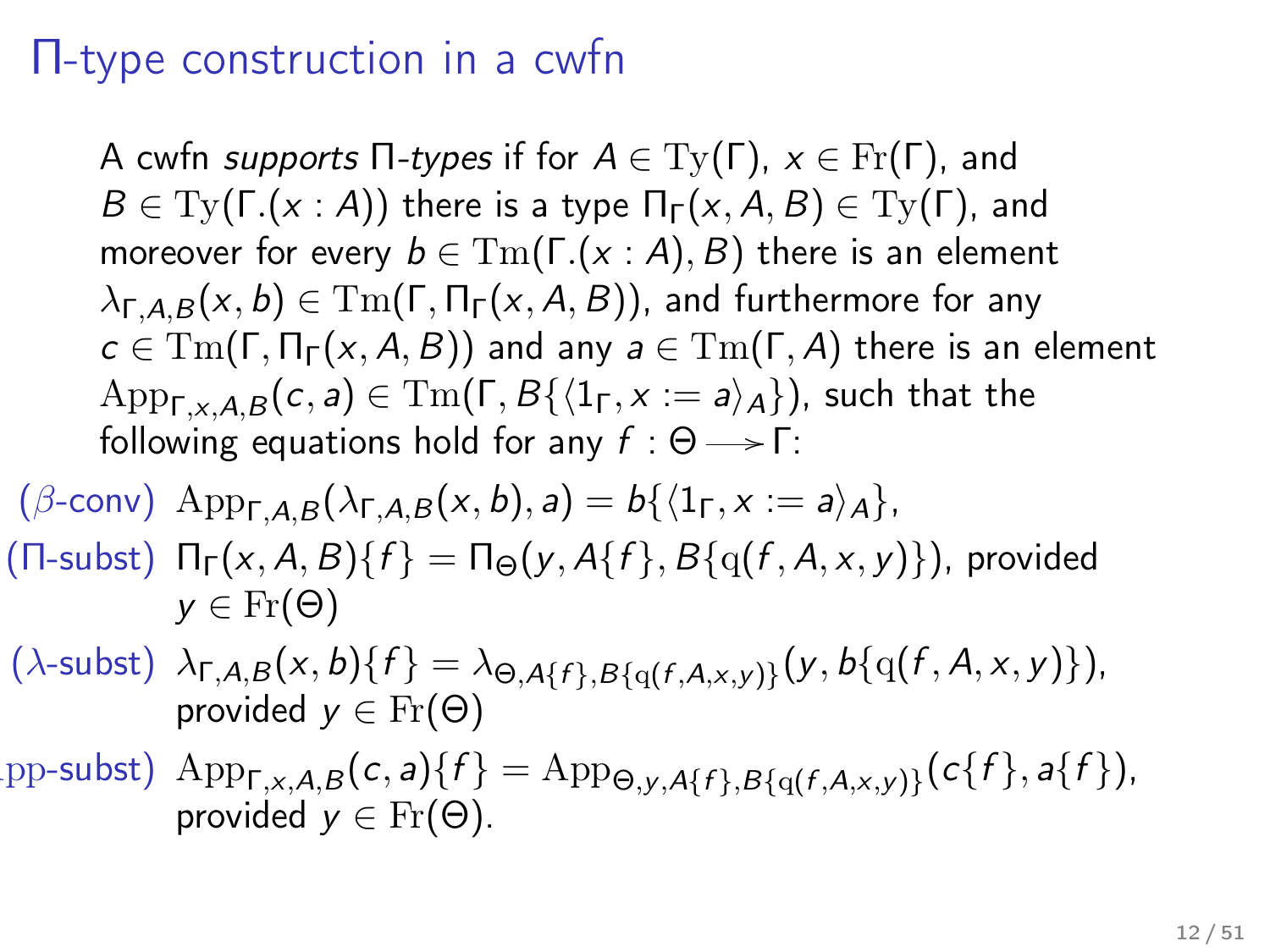### Analyzing the syntax

With the notations

$$
\Pi(A,(x)B) = \Pi(x, A, B) \lambda((x)b) = \lambda(x, b)
$$

we can rewrite the term formers as the rules

$$
\blacktriangleright \frac{\Gamma : \text{Ctx} \quad x : \text{Fr}(\Gamma) \quad A : \text{Ty}(\Gamma) \quad B : \text{Ty}(\Gamma.(x : A))}{\Pi(A,(x)B) : \text{Ty}(\Gamma)}
$$

$$
\begin{array}{|c|c|c|c|c|} \hline \text{F}:\text{Ctx},x:\text{Fr}(\Gamma) & A:\text{Ty}(\Gamma) & B:\text{Ty}(\Gamma.(x:A)) & b:\text{Tm}(\Gamma.(x:A),\\ \hline \lambda((x)b):\text{Tm}(\Gamma,\Pi(A,(x)B)) & \hline \end{array}
$$

 $\blacktriangleright$  Γ : Ctx, x : Fr(Γ), A : Ty(Γ), B : Ty(Γ.(x : A)), c :  $\mathrm{Tm}(\Gamma, \Pi(A,(x)B)), a : \mathrm{Tm}(\Gamma, A) / \mathrm{App}(c, a)$ :  $\text{Im}(\Gamma, B\{\langle 1_\Gamma, x := a\rangle_A\})$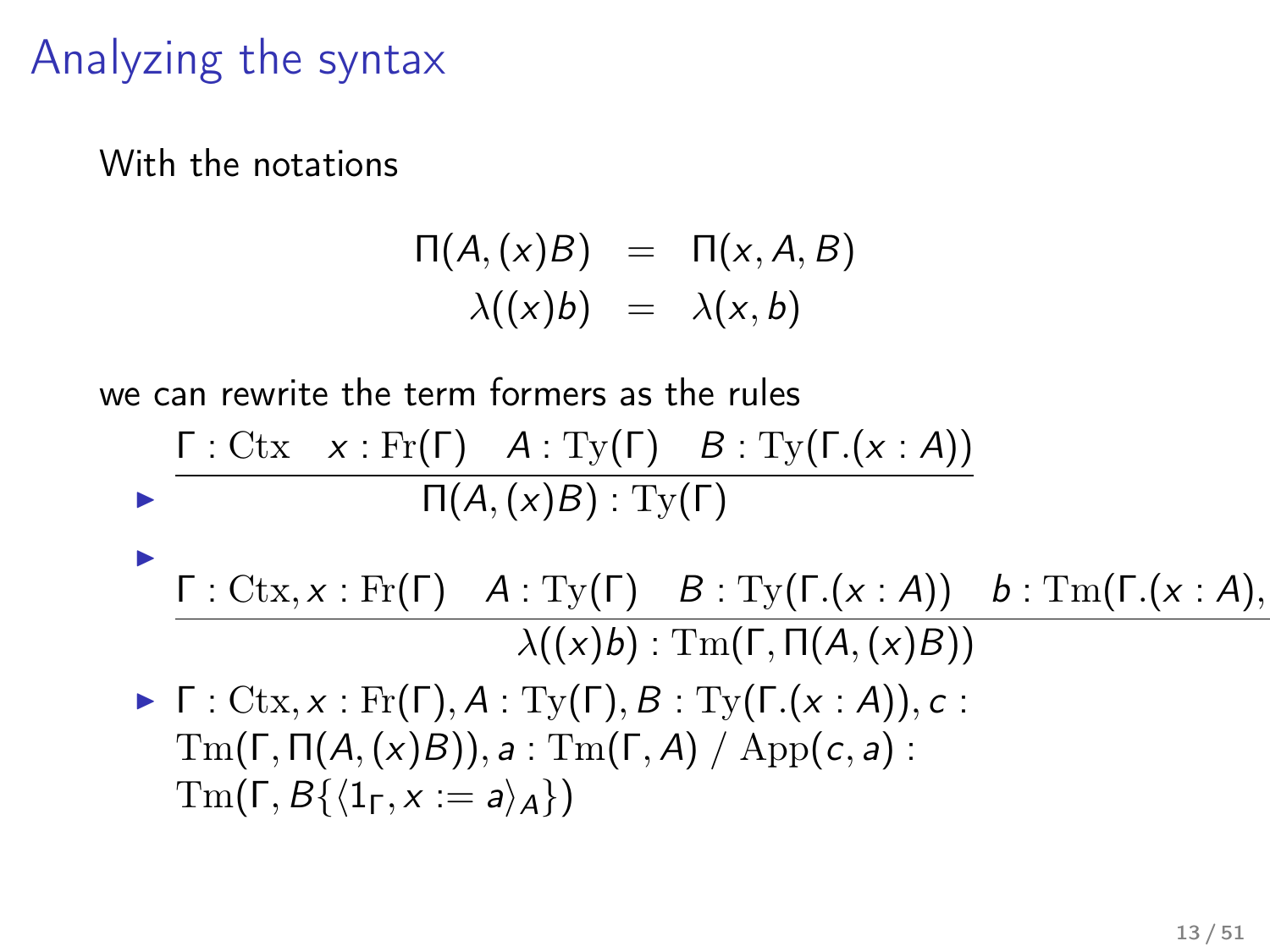#### Demonstration of resulting syntax

We drop several of the subscripts and annotations in these examples. We also write

$$
\langle x_1 := a_1, x_2 := a_2, \ldots, x_n := a_n \rangle
$$
  
=  $\langle \ldots \langle \langle 1, x_1 := a_1 \rangle, x_2 := a_2 \rangle, \ldots, x_n := a_n \rangle.$ 

Note that  $\langle \rangle = !$  and  $\langle x_1 := a_1 \rangle = \langle !, x_1 := a_1 \rangle$ . For a context  $\Gamma = \top . x_1 : A_1 . x_2 : A_2 . \ldots . x_n : A_n$  we note that its identity is

$$
1_\Gamma=\langle x_1:=v_{x_1}, x_2:=v_{x_2},\ldots, x_n:=v_{x_n}\rangle.
$$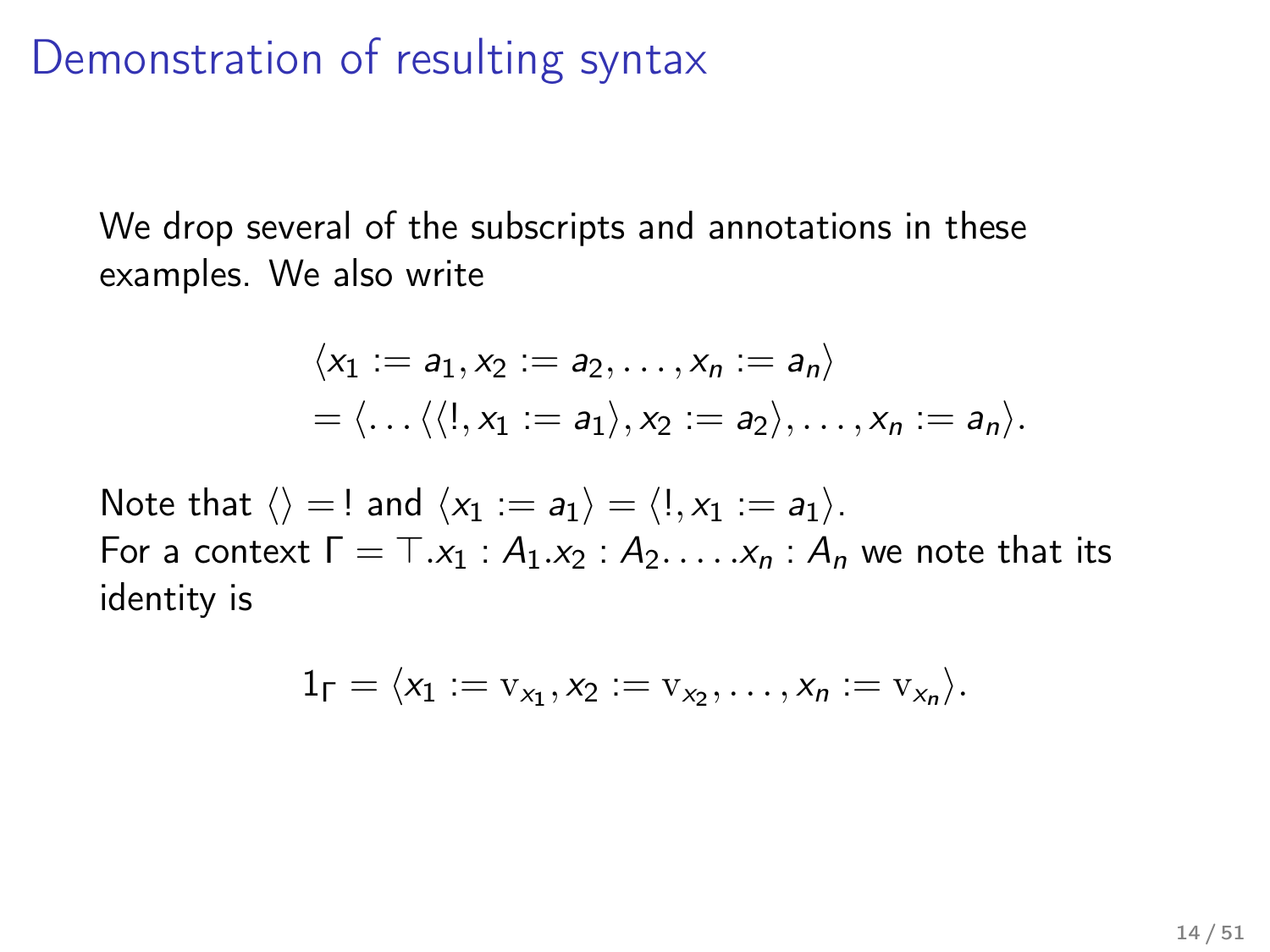Consider a simple example with a binary relation  $R$  between two types and a function  $f$ .

Let  $A, B \in \mathrm{Ty}(\top)$ . Then  $\top .x : A \in \mathcal{C}$  and  $p = ! : \top .x : A \longrightarrow \top$ . Thus  $B\{p\} \in \mathrm{Ty}(\top.x : A)$ . Form  $\top.x : A.y : B\{p\} : \in \mathcal{C}$ . Let  $R \in \mathrm{Ty}(\top.x : A.y : B\{p\})$  and  $f \in \mathrm{Tm}(\top.x : A, B\{p\})$ . Now  $1_{\top, x:A}$ :  $\top.x : A \longrightarrow \top.x : A$  gives

$$
\langle 1_{\top, x:A}, y := f \rangle : \top.x : A \longrightarrow \top.x : A, y : B\{p\}
$$

and hence

$$
R\{\langle 1_{\top, x:A}, y:=f\rangle\}\in \mathrm{Ty}(\top.x:A).
$$

Rewriting the identity and using  $f = f\{1_{\text{T x} : A}\}\$  we get

$$
R\{\langle x:=v_x,y:=f\{\langle x:=v_x\rangle\}\rangle\}\in\mathrm{Ty}(\top.x:A).
$$

Thus

$$
\Pi(A,(x)R\{\langle x:=v_x,y:=f\{\langle x:=v_x\rangle\}\rangle\})\in \mathrm{Ty}(\top).
$$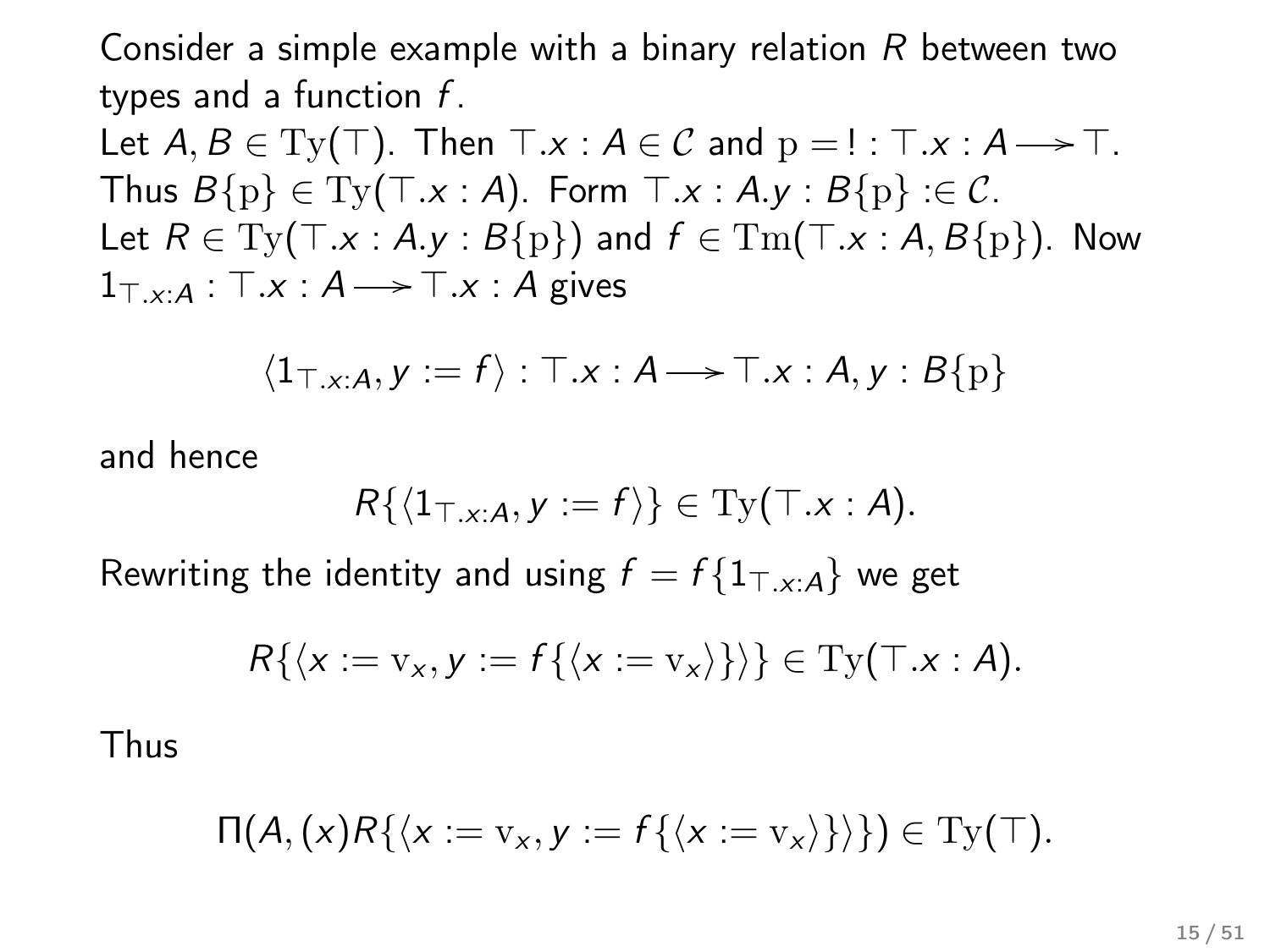Assume furthermore that

$$
g\in \mathrm{Tm}(\top.x:A,R\{\langle x:=v_x,y:=f\{\langle x:=v_x\rangle\}\rangle\}).
$$

Rewriting the identity this becomes

$$
g\{\langle x:=v_x\rangle\}\in\mathrm{Tm}(\top.x:A,R\{\langle x:=v_x,y:=f\{\langle x:=v_x\rangle\}\rangle\}).
$$
 Thus

$$
\lambda((x)g\{\langle x:=v_x\rangle\})\in \Pi(A,(x)R\{\langle x:=v_x,y:=f\{\langle x:=v_x\rangle\}\rangle\})\in \mathrm{Ty}(\top
$$

where  $(\lambda x : A)$ b is short for  $\lambda_{\Gamma, A, B}(x, b)$ . Writing  $E[a_1, \ldots, a_n]$  for  $E\{\langle x_1 := a_1, \ldots, x_n := a_n \rangle\}$  and E type or term in the context  $T.x_1 : A_1.x_2 : A_2. \ldots . x_n : A_n$ , we can express this as

$$
\lambda((x)g[v_x]) \in \Pi(A,(x)R[v_x,f[v_x]]) \in \mathrm{Ty}(\top),
$$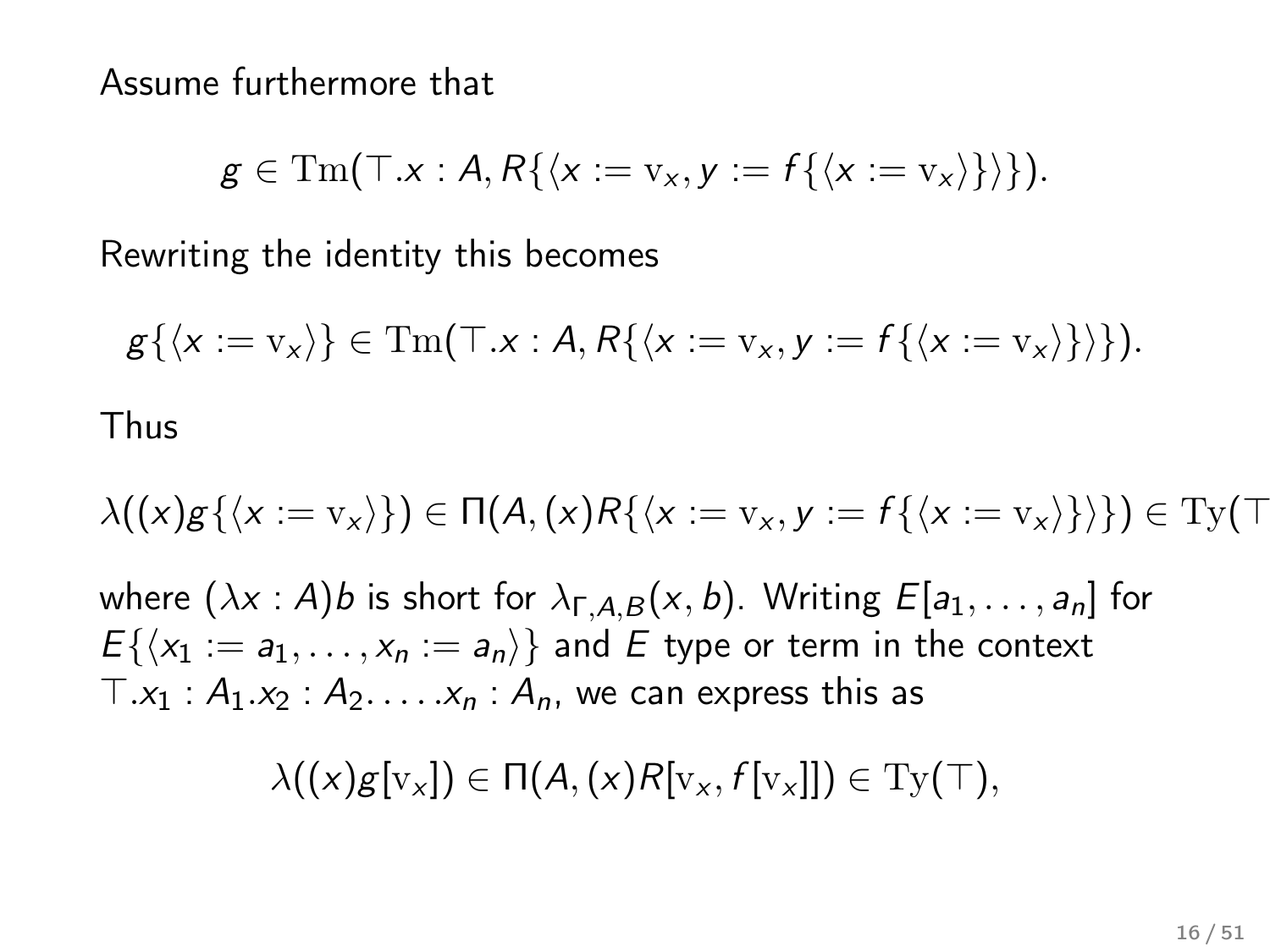We have a twist map

$$
\langle x := v_x, y := v_y\{p\} \rangle : \top.y : B.x : A\{p\} \longrightarrow \top.x : A.y : B\{p\}
$$
  
thus

$$
R\{\langle x:=v_x,y:=v_y\{p\}\rangle\}\in\mathrm{Ty}(\top.y:B.x:A\{p\}).
$$

With the abbreviation principle above

$$
R[v_x, v_y\{p\}] \in \mathrm{Ty}(\top.y:B.x:A\{p\}).
$$

Furthermore

 $T$ 

$$
\Pi(A\{p\},(x)R[v_x,v_y\{p\}]) \in \mathrm{Ty}(\top.y:B). \tag{3}
$$

This suggests that projections  $p$  should be forgotten in writing out the formulas in order to produce the standard variableful presentation. The last would then be

$$
\Pi(A,(x)R[v_x,v_y]) \in \mathrm{Ty}(\top.y:B).
$$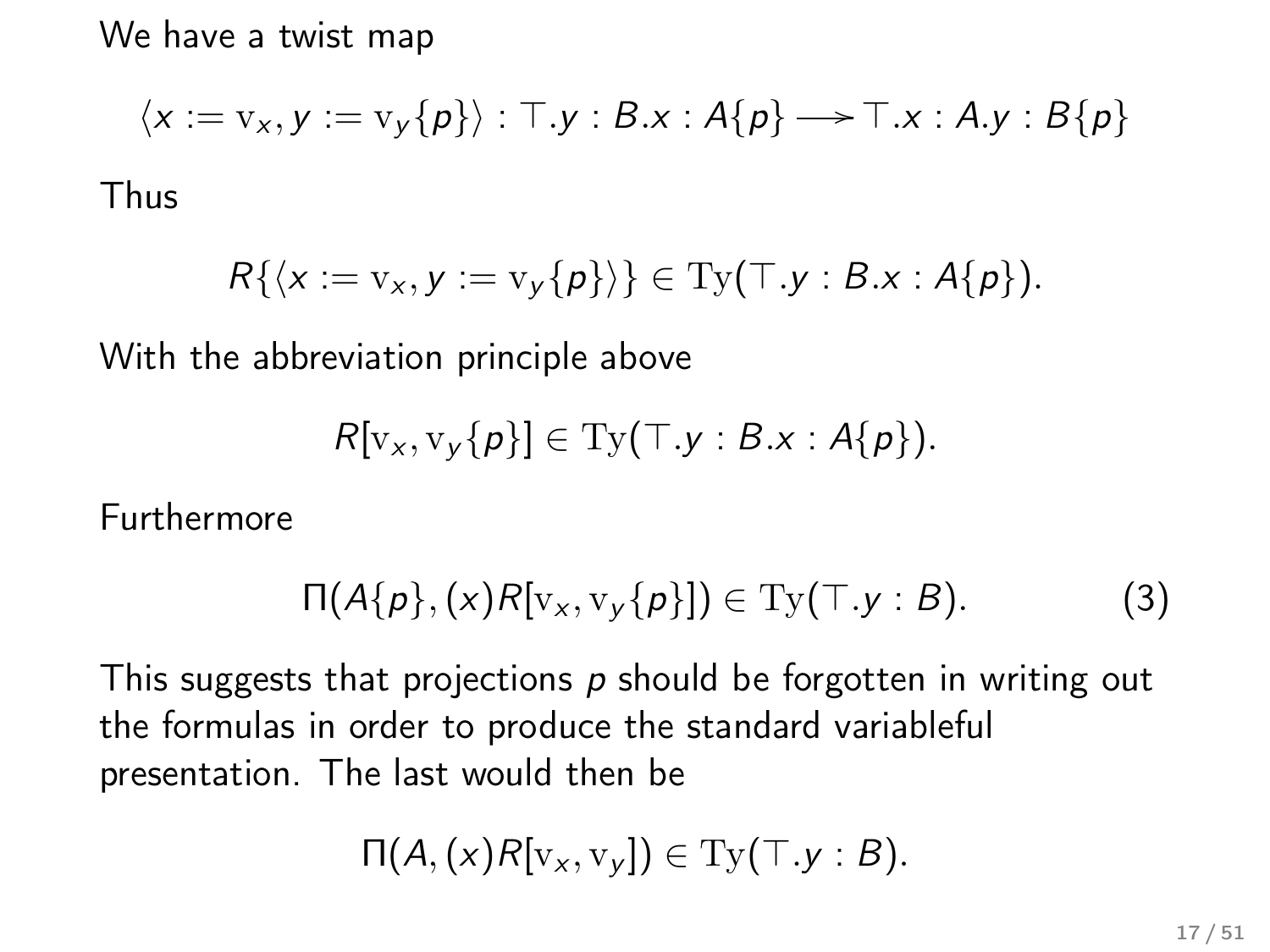Martin-Löf's substitution calculus - polymorphic, free cwfs?

The first-order part of the Substitution Calculus (Martin-Löf 1992) has the judgment forms

Γ : context

 $Γ = Λ · \text{context}$  $γ : Δ \rightarrow Γ$  $\gamma = \delta : \Delta \longrightarrow \Gamma$  $\Gamma \Longrightarrow A :$  type  $\Gamma \Longrightarrow A = B$ : type  $\Gamma \Longrightarrow a:A$  $\Gamma \Longrightarrow a = b \cdot A$ 

One can also add (as in Tasistro 1993) a judgement for context end extension

 $Γ$   $\prec$   $Δ$  : context

to explicate this notion.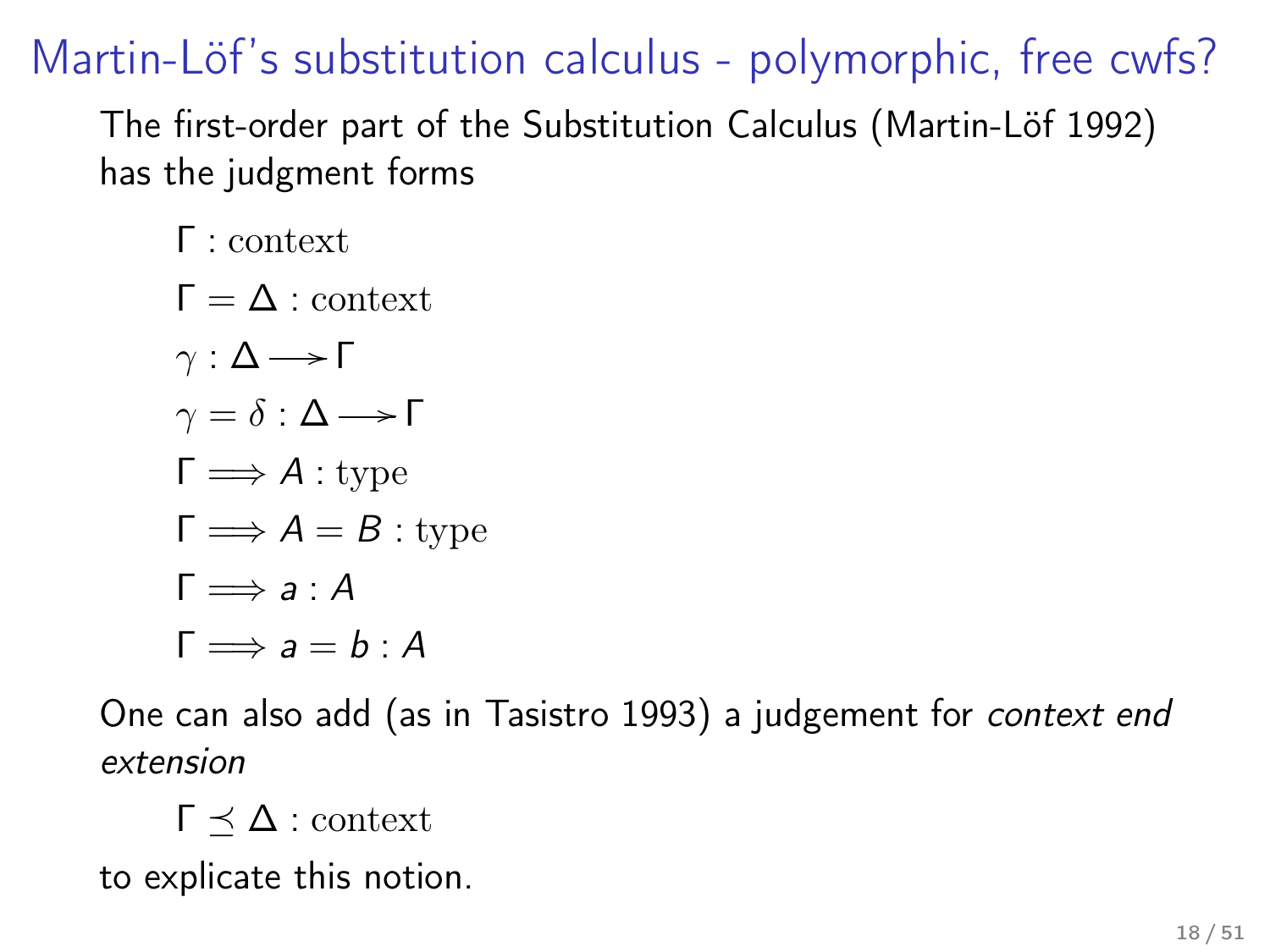There are two rules for context formation

$$
\frac{\Gamma : \text{context}}{() : \text{context}} \qquad \frac{\Gamma : \text{context}}{(\Gamma, x : A) : \text{context}}
$$

The thinning rules ("context polymorphism") are:

$$
\frac{\gamma : \Delta \longrightarrow \Gamma}{\gamma : \Theta \longrightarrow \Gamma} (\Delta \preceq \Theta) \qquad \frac{\gamma : \Delta \longrightarrow \Gamma}{\gamma : \Delta \longrightarrow \Theta} (\Theta \preceq \Gamma)
$$
\n
$$
\frac{\gamma : \Delta \Longrightarrow A : \text{type}}{\gamma : \Theta \Longrightarrow A : \text{type}} (\Delta \preceq \Theta) \qquad \frac{\gamma : \Delta \Longrightarrow a : A}{\gamma : \Theta \Longrightarrow a : A} (\Delta \preceq \Theta)
$$

The composition rules and associativity laws (omitted here). Unit laws:

$$
\frac{\Gamma : \text{context}}{() : \Gamma \longrightarrow \Gamma}
$$
\n
$$
\frac{\gamma : \Delta \longrightarrow \Gamma \qquad \gamma : \Delta \longrightarrow \Gamma}{() \gamma = \gamma : \Delta \longrightarrow \Gamma} \qquad \frac{\gamma : \Delta \longrightarrow \Gamma}{\gamma() = \gamma : \Delta \longrightarrow \Gamma}
$$
\n
$$
\frac{\Gamma \longrightarrow A : \text{type}}{\Gamma \longrightarrow A() = A : \text{type}} \qquad \frac{\Gamma \longrightarrow a : A}{\Gamma \longrightarrow a() = a : A}
$$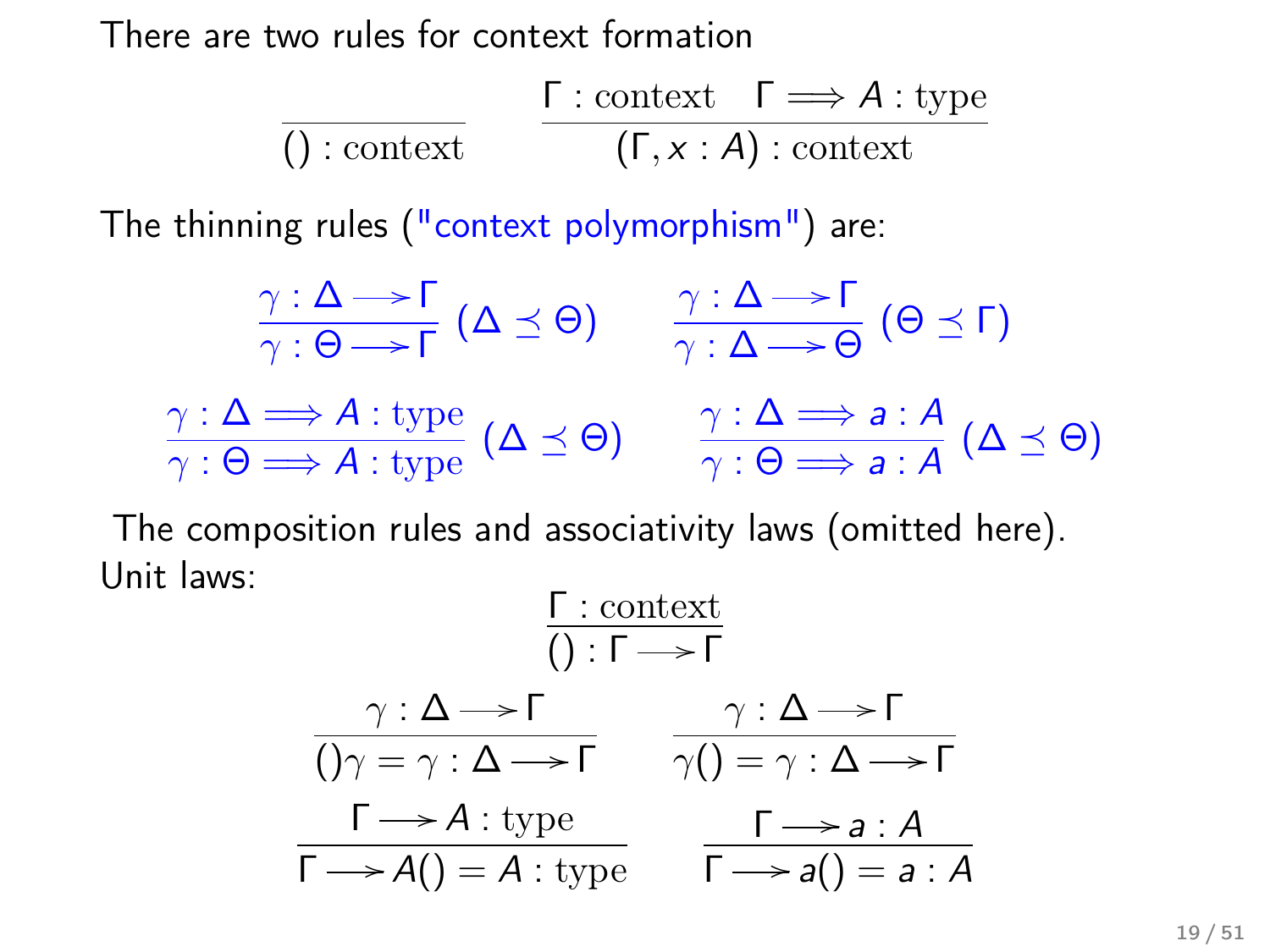Updating laws and  $\beta$ ,  $\eta$ ,  $\xi$ -rules

$$
\frac{\gamma : \Delta \longrightarrow \Gamma \quad \Delta \Longrightarrow a : A\gamma}{(\gamma, x = a) : \Delta \longrightarrow \Gamma, x : A}
$$

$$
\frac{\delta : \Theta \longrightarrow \Delta \quad \gamma : \Delta \longrightarrow \Gamma \quad \Delta \Longrightarrow a : A\gamma}{(\gamma, x = a)\delta = (\gamma \delta, x = a\delta) : \Theta \longrightarrow \Gamma, x : A}
$$



$$
\frac{\gamma : \Delta \longrightarrow \Gamma, x : A \quad \delta : \Delta \longrightarrow \Gamma, x : A \quad \gamma = \delta : \Delta \longrightarrow \Gamma \quad \Delta \Longrightarrow x\gamma = x\delta}{\gamma = \delta : \Delta \longrightarrow \Gamma, x : A}
$$

Variable law: derive  $\Gamma \Longrightarrow x : A$  when  $x : A$  is declared in  $\Gamma$ .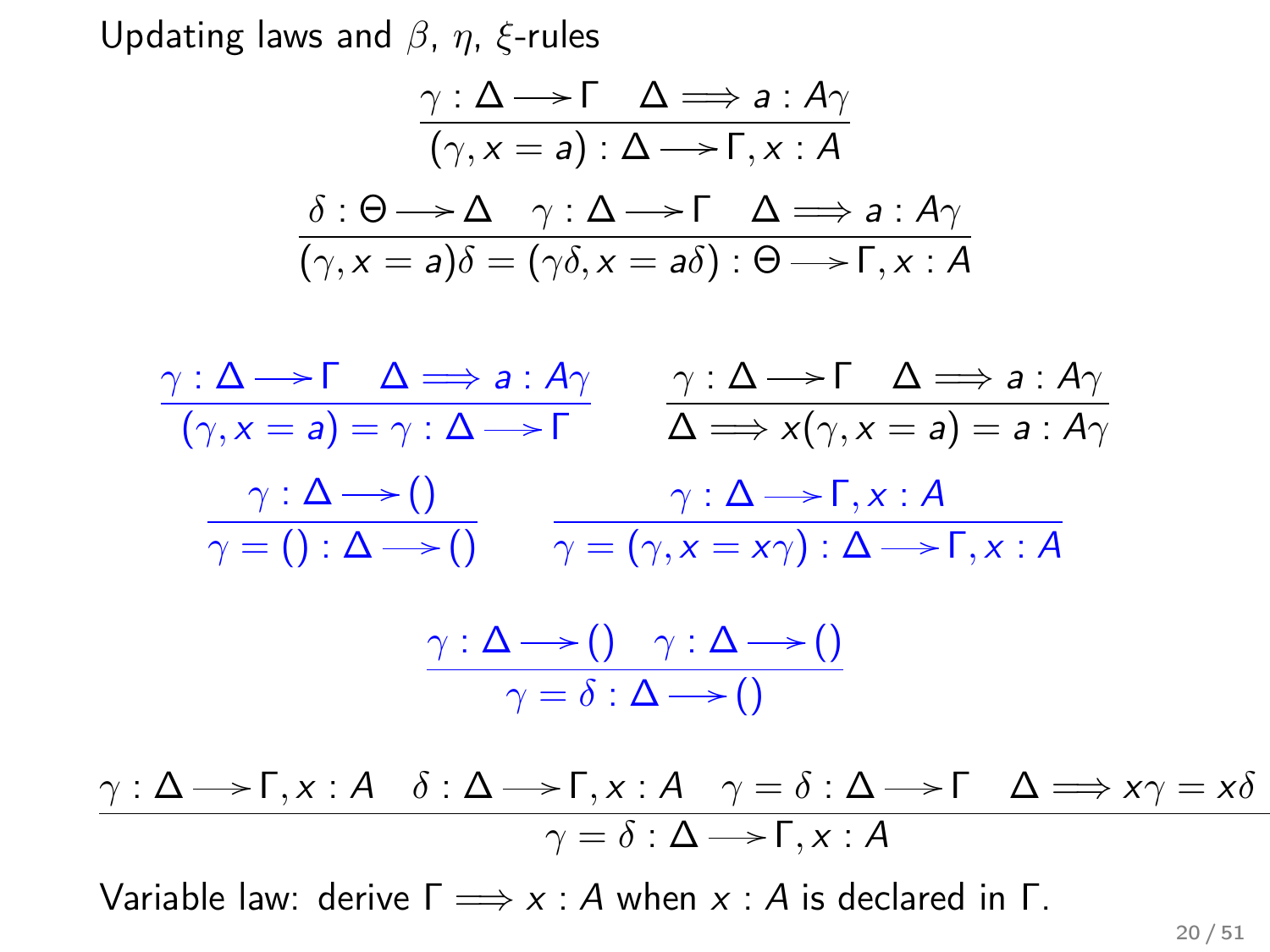Interpretation Substitution Calculus by a cwfn C?

 $\blacktriangleright$  Contexts:  $\Gamma \in Ob(\mathcal{C})$ 

 $\triangleright$  Context maps from  $\Delta$  to  $\Gamma$ :

$$
\Delta \succeq \Delta' \mathop{\longrightarrow}\limits^{f} \Gamma' \succeq \Gamma
$$

**►** Types over Γ:

$$
\Gamma \succeq \Gamma' \qquad A \in \mathrm{Ty}(\Gamma')
$$

**Elements of type A over Γ:** 

$$
\Gamma \succeq \Gamma' \qquad A \in \mathrm{Ty}(\Gamma') \qquad a \in \mathrm{Tm}(\Gamma', A)
$$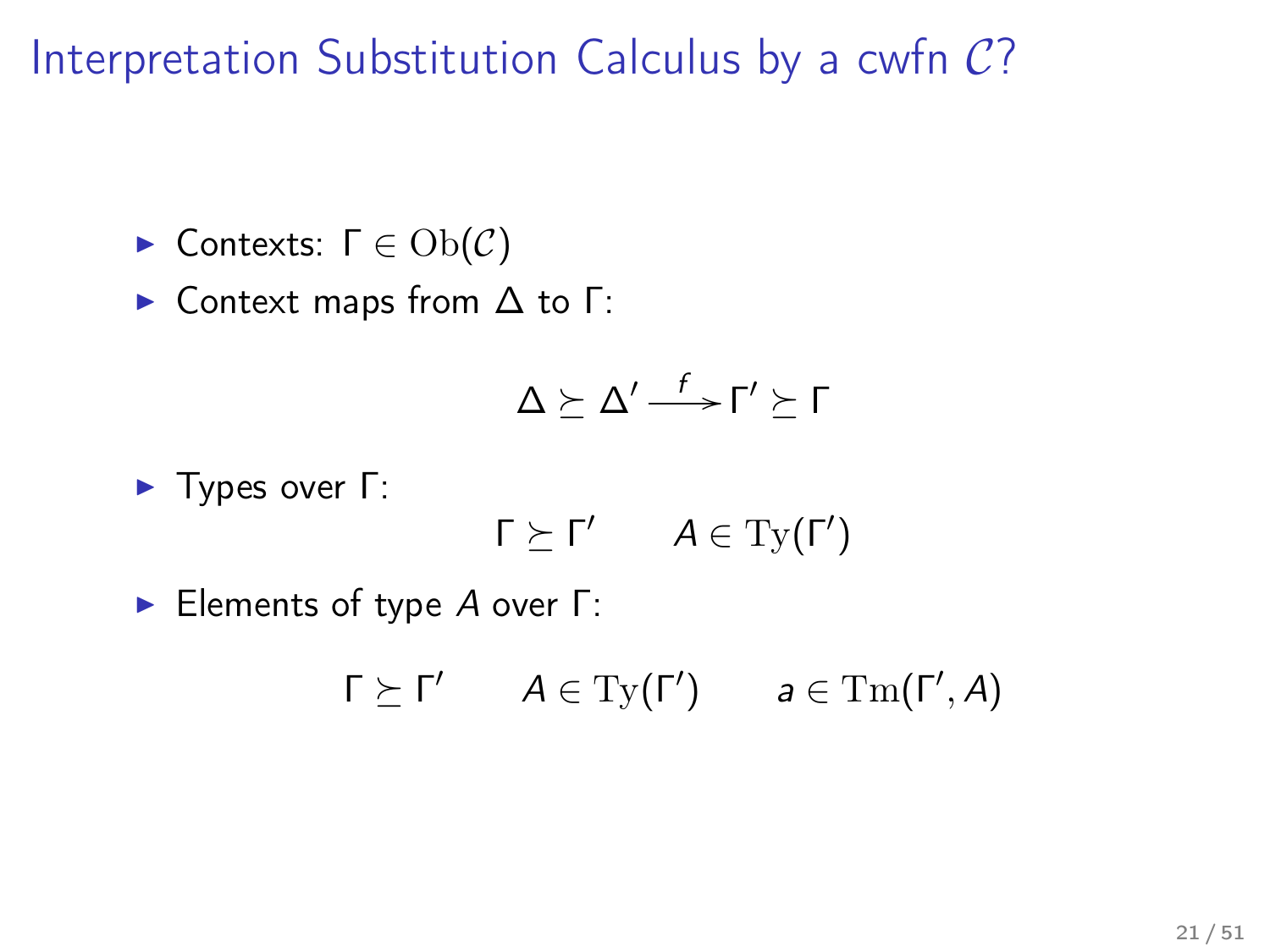Interpreting equalities

\n- ▶ 
$$
(\Delta \succeq \Delta' \xrightarrow{f} \Gamma' \succeq \Gamma) \sim (\Delta \succeq \Delta'' \xrightarrow{g} \Gamma'' \succeq \Gamma)
$$
 iff  $p_{\Gamma',\Gamma} \circ f \circ p_{\Delta,\Delta'} = p_{\Gamma'',\Gamma} \circ g \circ p_{\Delta,\Delta''}$
\n- ▶  $(\Gamma \succeq \Gamma'; A \in \mathrm{Ty}(\Gamma')) \sim (\Gamma \succeq \Gamma''; B \in \mathrm{Ty}(\Gamma''))$  iff  $A\{p_{\Gamma,\Gamma'}\} = B\{p_{\Gamma,\Gamma''}\}$
\n- ▶  $(\Gamma \succeq \Gamma'; A \in \mathrm{Ty}(\Gamma'); a \in \mathrm{Tm}(\Gamma', A)) \sim (\Gamma \succeq \Gamma''; B \in \mathrm{Ty}(\Gamma''); b \in \mathrm{TM}(\Gamma'', B))$  iff
\n

 $A{p_{\Gamma,\Gamma'} } = B{p_{\Gamma,\Gamma'' } }$  and  $a{p_{\Gamma,\Gamma'} } = b{p_{\Gamma,\Gamma'' } }$ .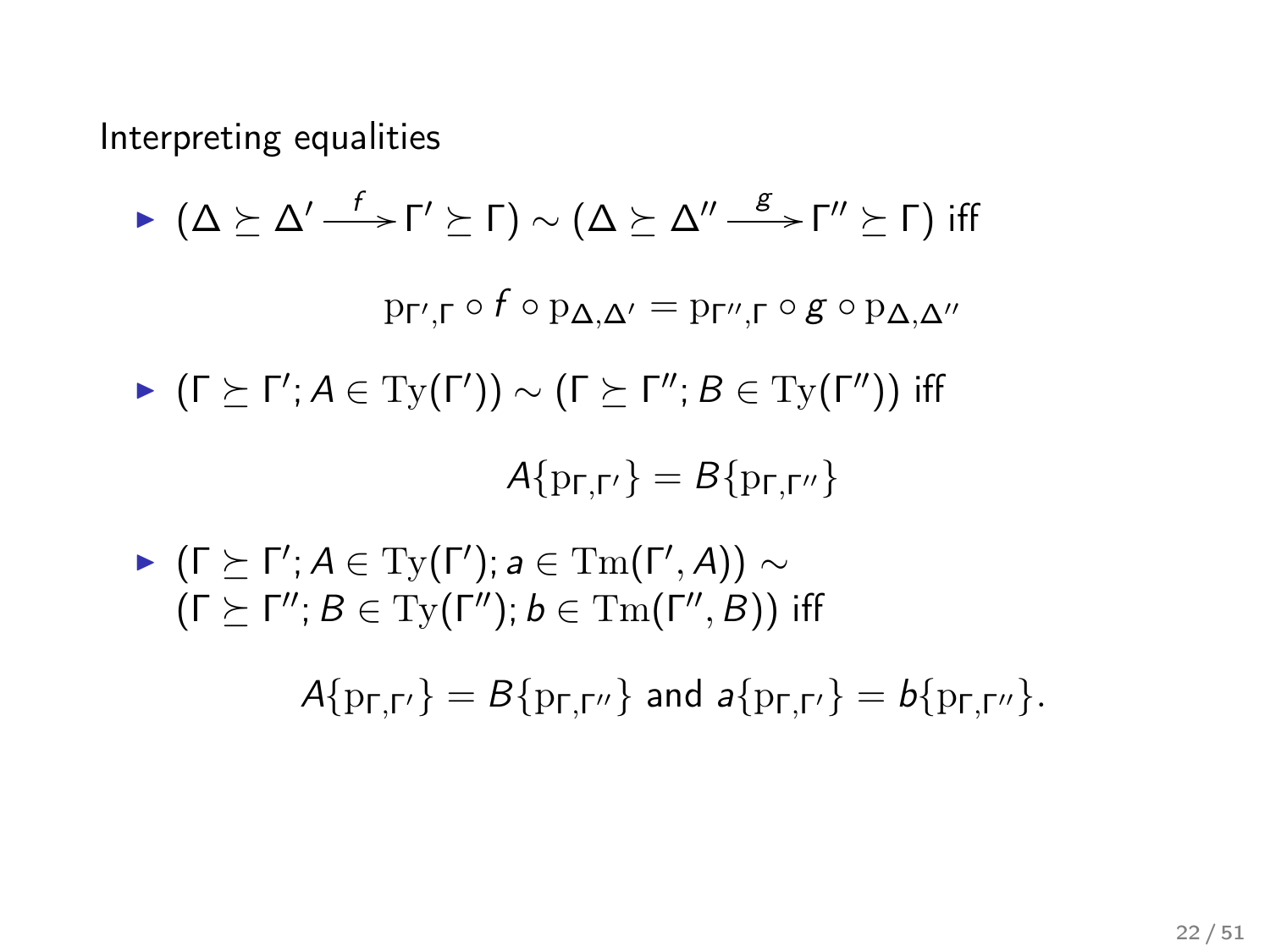III. Formalizing models of type theory in type theory

An equivalent (to cwfs) standard framework for interpreting dependent type theory is a category with attributes (Cartmell) .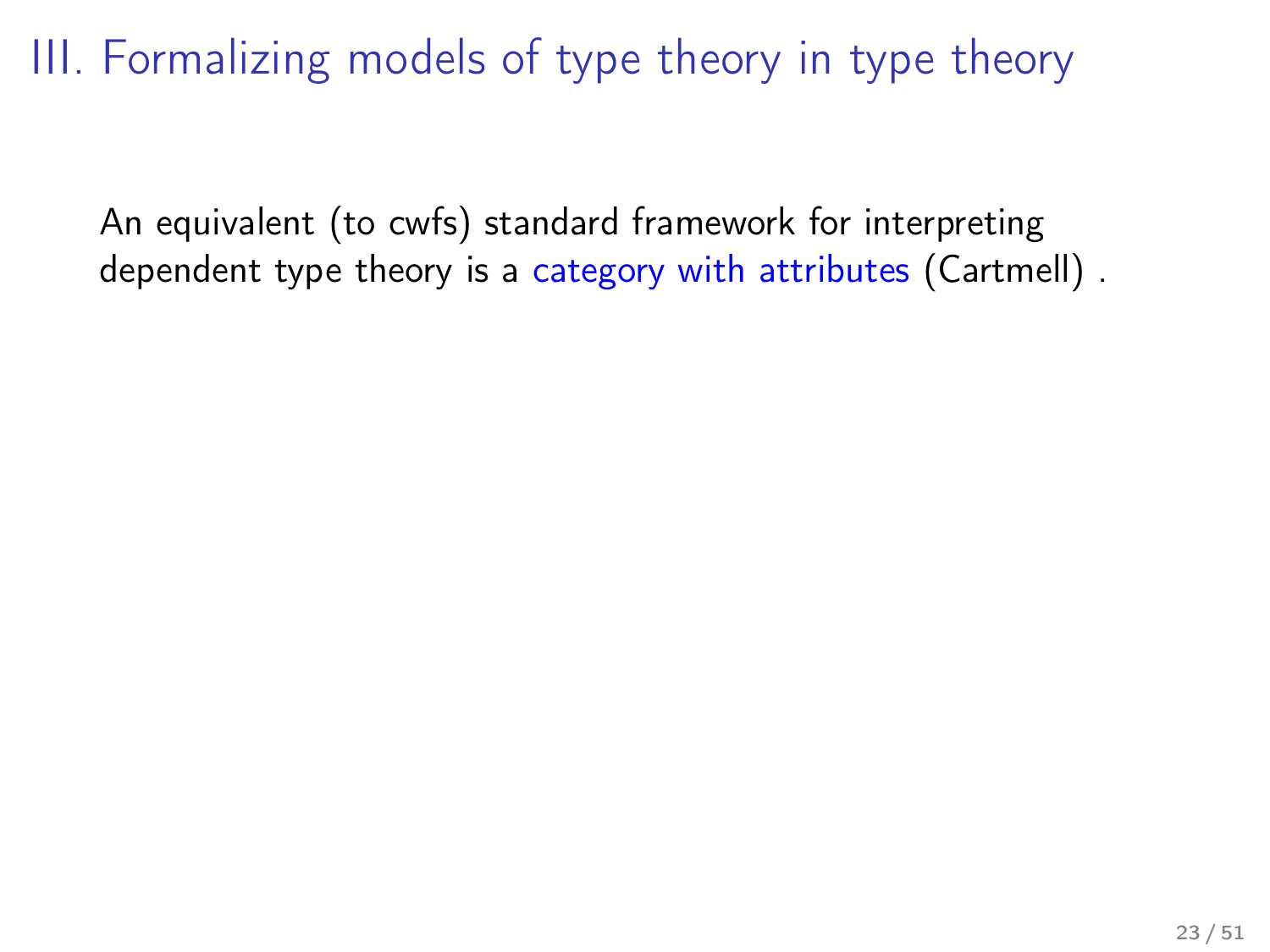#### III. Formalizing models of type theory in type theory

An equivalent (to cwfs) standard framework for interpreting dependent type theory is a category with attributes (Cartmell) .

- $\triangleright$  This modeling usually takes place in set theory.
- $\triangleright$  An important example is Hofmann's model (Hofmann 1997), which is built from the syntax and judgements of intensional type theory, and is used to translate proofs in extensional type theory into proofs in the intensional theory.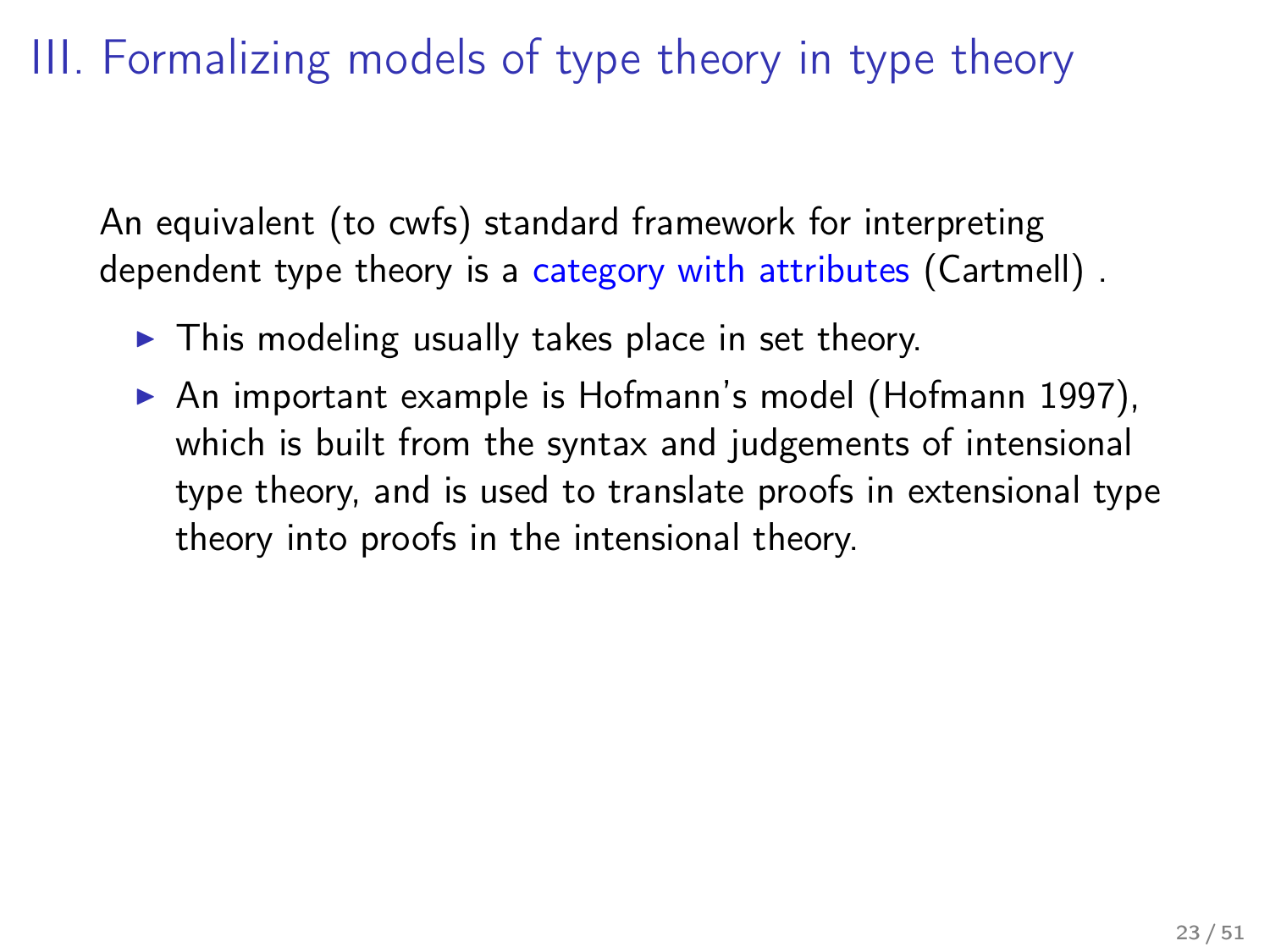#### III. Formalizing models of type theory in type theory

An equivalent (to cwfs) standard framework for interpreting dependent type theory is a category with attributes (Cartmell) .

- $\triangleright$  This modeling usually takes place in set theory.
- $\triangleright$  An important example is Hofmann's model (Hofmann 1997), which is built from the syntax and judgements of intensional type theory, and is used to translate proofs in extensional type theory into proofs in the intensional theory.
- $\blacktriangleright$  However, it is of interest to do the modeling in type theory itself, e.g. for the purpose of formal verification, and for foundational reasons. (Dybjer, Internal Type Theory, 1995 and onwards).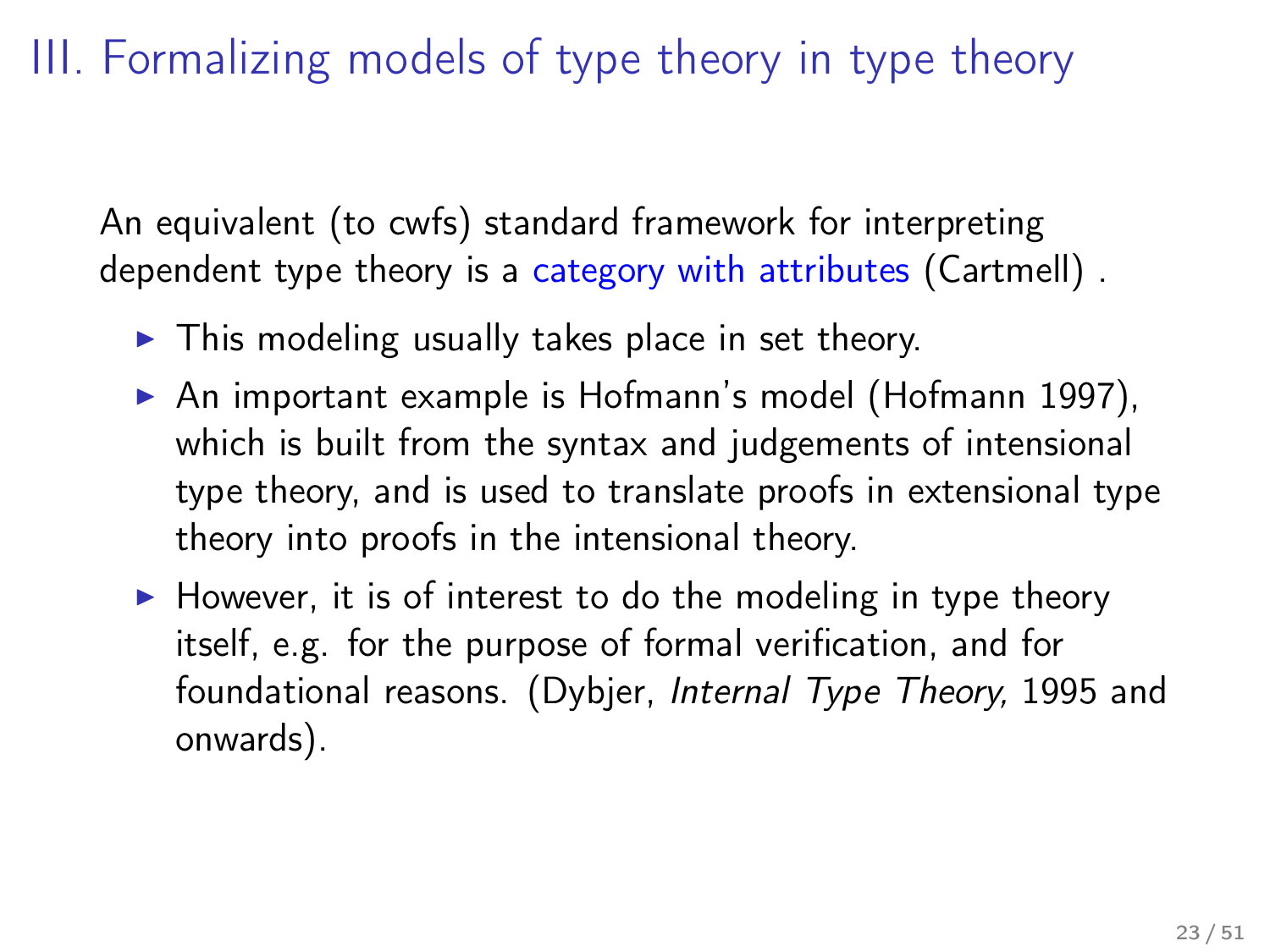Categories with attributes is a variant of cwfs where the elements  $Tm(\Gamma, A)$  are defined as sections of projections  $p(A)$ : Γ.Α  $\rightarrow$  Γ. It seems slightly easier to formalize.

Definition 1. A category with attributes (cwa) consists of the data

- (a) A category C with a terminal object  $\top$ .
- (b) A functor  $Ty : C^{op} \longrightarrow Set$ .
- (c) For each  $A \in Ty(\Gamma)$ , an object  $\Gamma.A$  in C and a morphism

$$
p(A) = p_{\Gamma}(A) : \Gamma.A \longrightarrow \Gamma \text{ in } C.
$$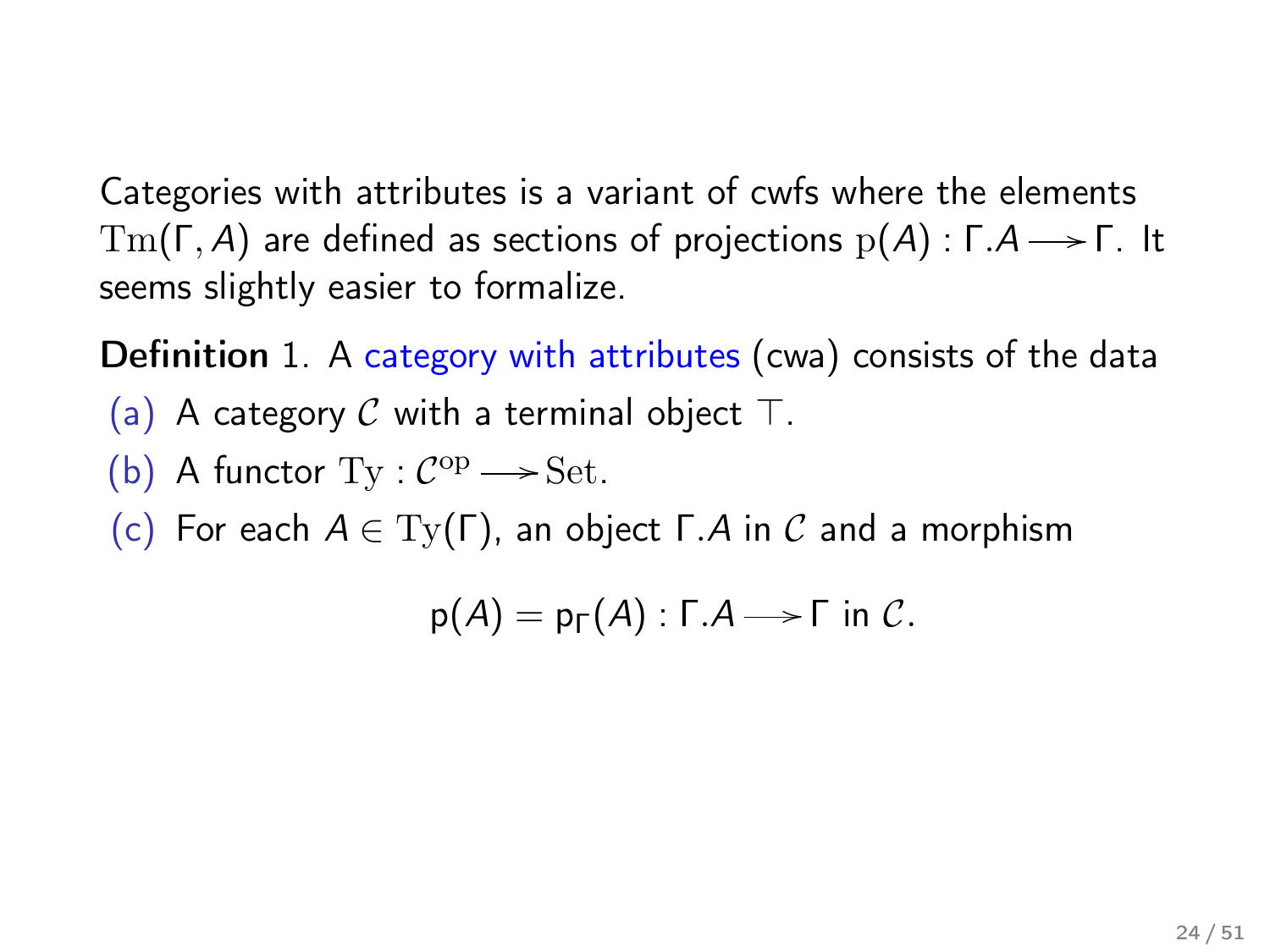(d) The final datum tells how substitutions interact with context extensions: For each  $f : \Delta \longrightarrow \Gamma$  and  $A \in Ty(\Gamma)$ , there is a morphism  $q(f,A) = q_{\Gamma}(f,A) : \Delta.(A\{f\}) \rightarrow \Gamma.A$  in  $\mathcal C$  such that



is a pullback, and furthermore functoriality conditions (d.1)  $q(1_f, A) = 1_{f, A}$ (d.2)  $q(f \circ g, A) = q(f, A) \circ q(g, A\{f\})$  for  $\Theta \stackrel{g}{\longrightarrow} \Delta \stackrel{f}{\longrightarrow} \Gamma$ .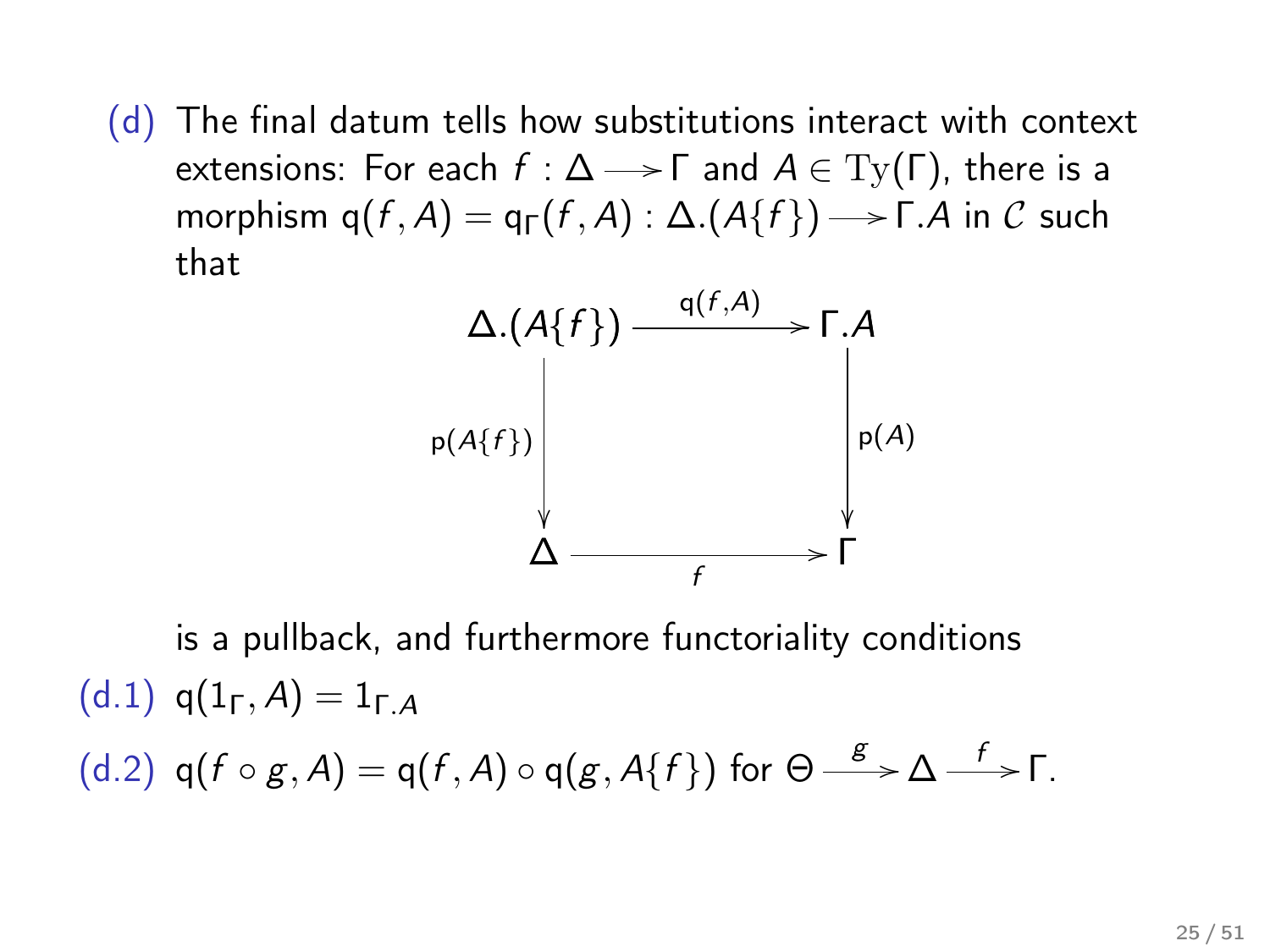Example: The set-theoretic interpretation of the pullback diagram in (d) is then



where  $p(\langle u, v \rangle) = u$  and  $q(\langle y, s \rangle) = \langle f(y), s \rangle$ .

By assuming that the universe  $U$  is closed under further constructions one can verify axioms for type theoretic constructions like  $\Pi$ ,  $W$ , *I*-types etc.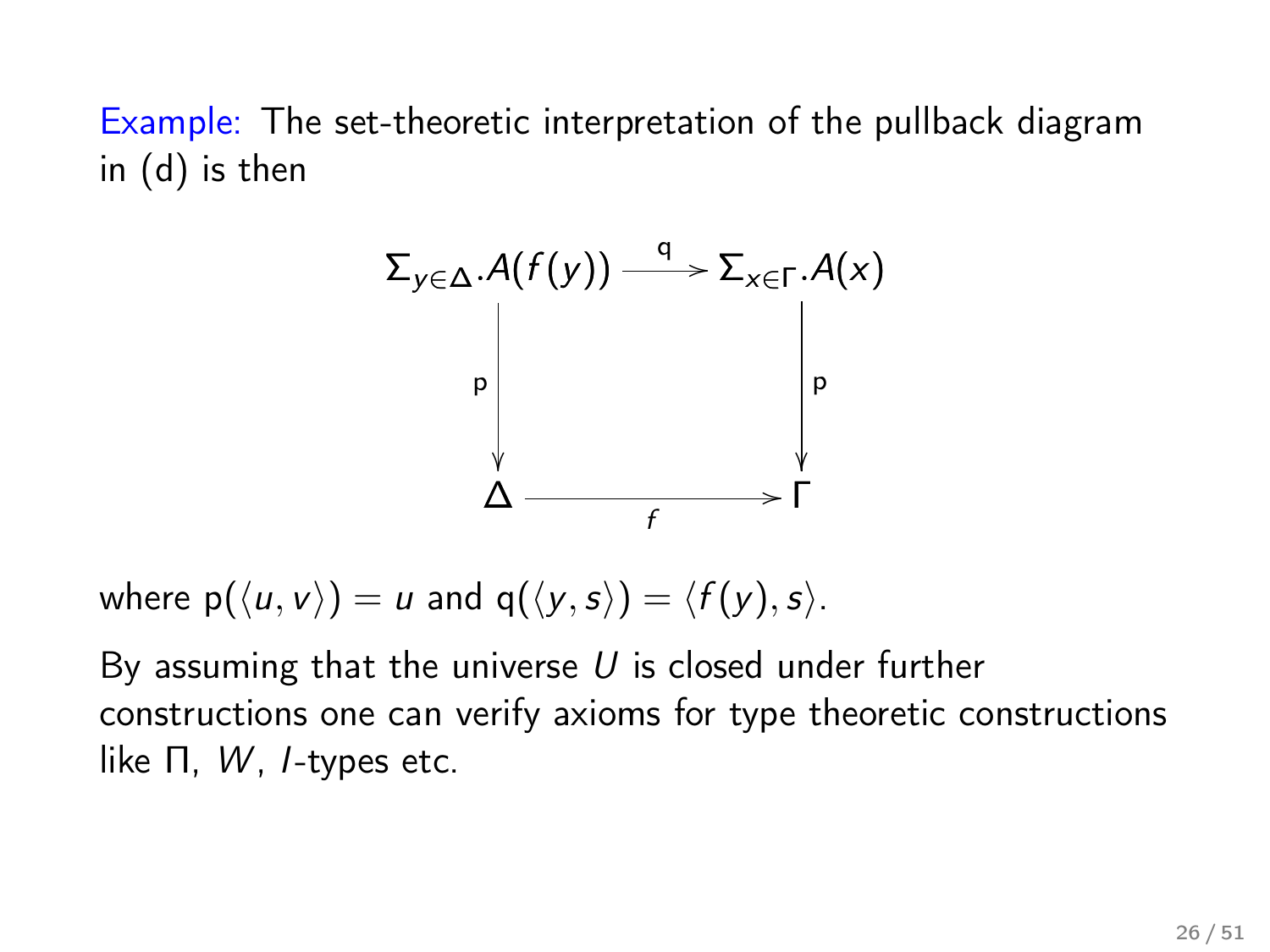# Indirect model in MLTT

In view of the fact that intensional Martin-Löf type theory interprets the universe V of CZF (Aczel 1978, 1986) we get an indirect intepretation of the extensional M-L type theory in the intensional one.

Aczel's interpretation has been formalized in various proof assistants: LEGO (N.P. Mendler, 1990), Agda 1 (M.Takeyama mid 1990s), Coq (P. and Wilander 2011). In the latter interpretation a full faithful functor

$$
V\longrightarrow\operatorname{Setoids}
$$

is explicitly constructed.

However, we are interested in more direct interpretations.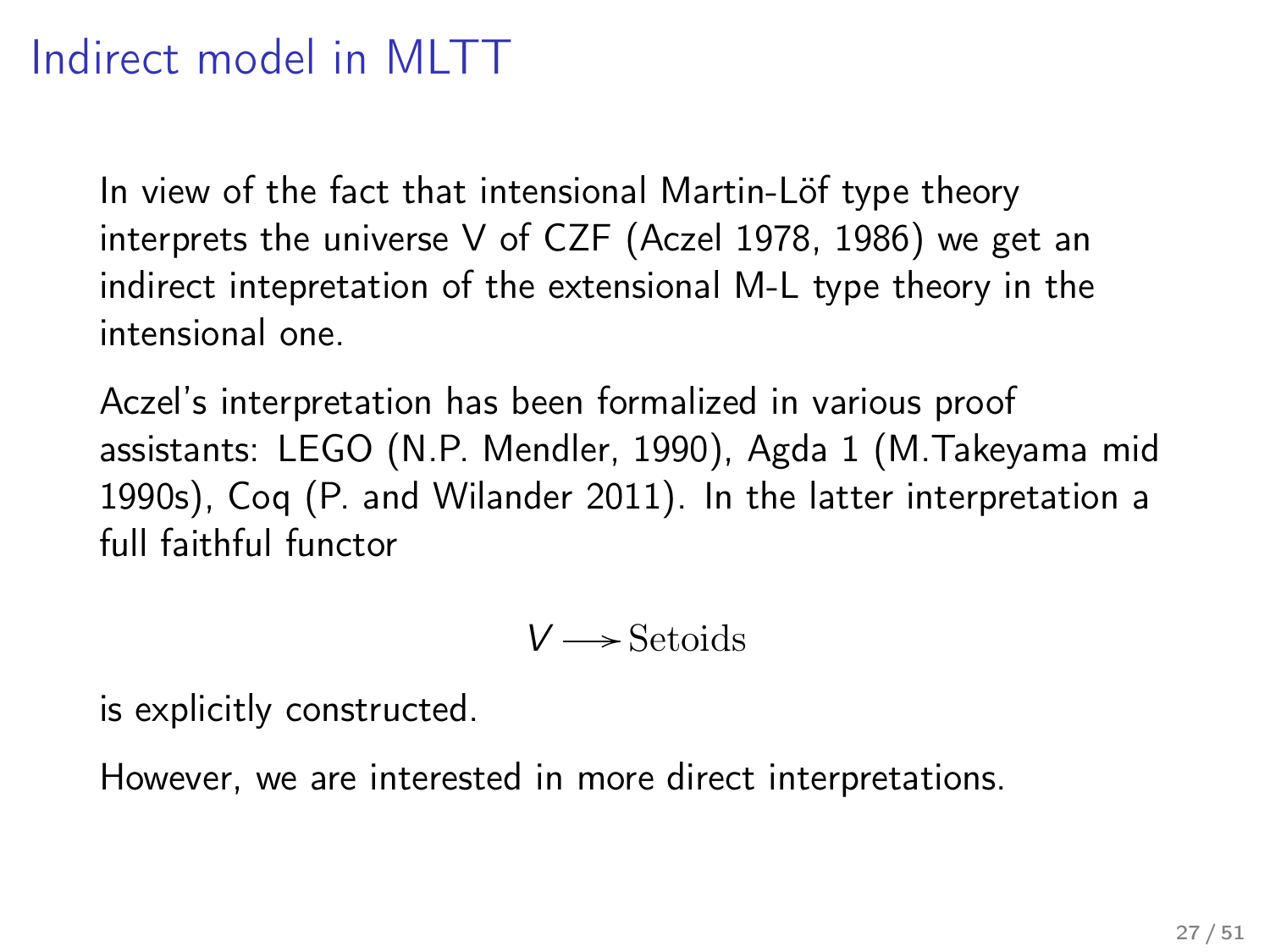### **Setoids**

In type theories the notion of set is usually understood in the sense of Bishop as a type together with an equivalence relation, also called a setoid

$$
A=\left(|A|,-_A\right)
$$

where |A| is a type and  $=$  a is an equivalence relation on |A|.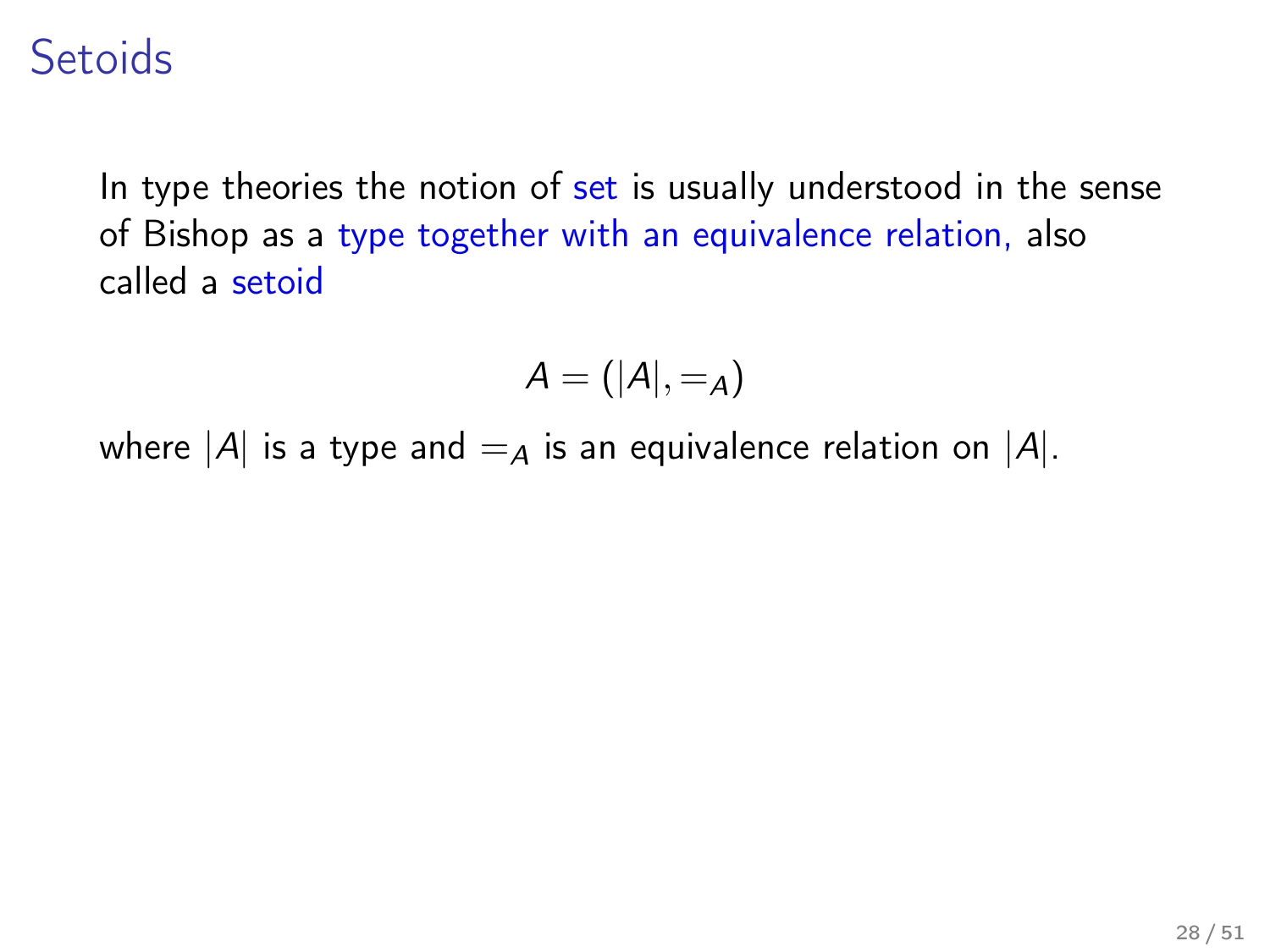### **Setoids**

In type theories the notion of set is usually understood in the sense of Bishop as a type together with an equivalence relation, also called a setoid

$$
A=\left(|A|,-_A\right)
$$

where |A| is a type and  $=$  a is an equivalence relation on |A|. An extensional function  $f : A \rightarrow B$  between setoids is a function  $|A| \rightarrow |B|$  which respects the equivalence relations, i.e.

$$
(\forall x, y : |A|)[x =_A y \Longrightarrow f(x) =_B f(y)]
$$

Two such functions f and g are extensionally equal  $(f =_{ext} g)$  if  $(\forall x : |A|)(f(x) = g(x)).$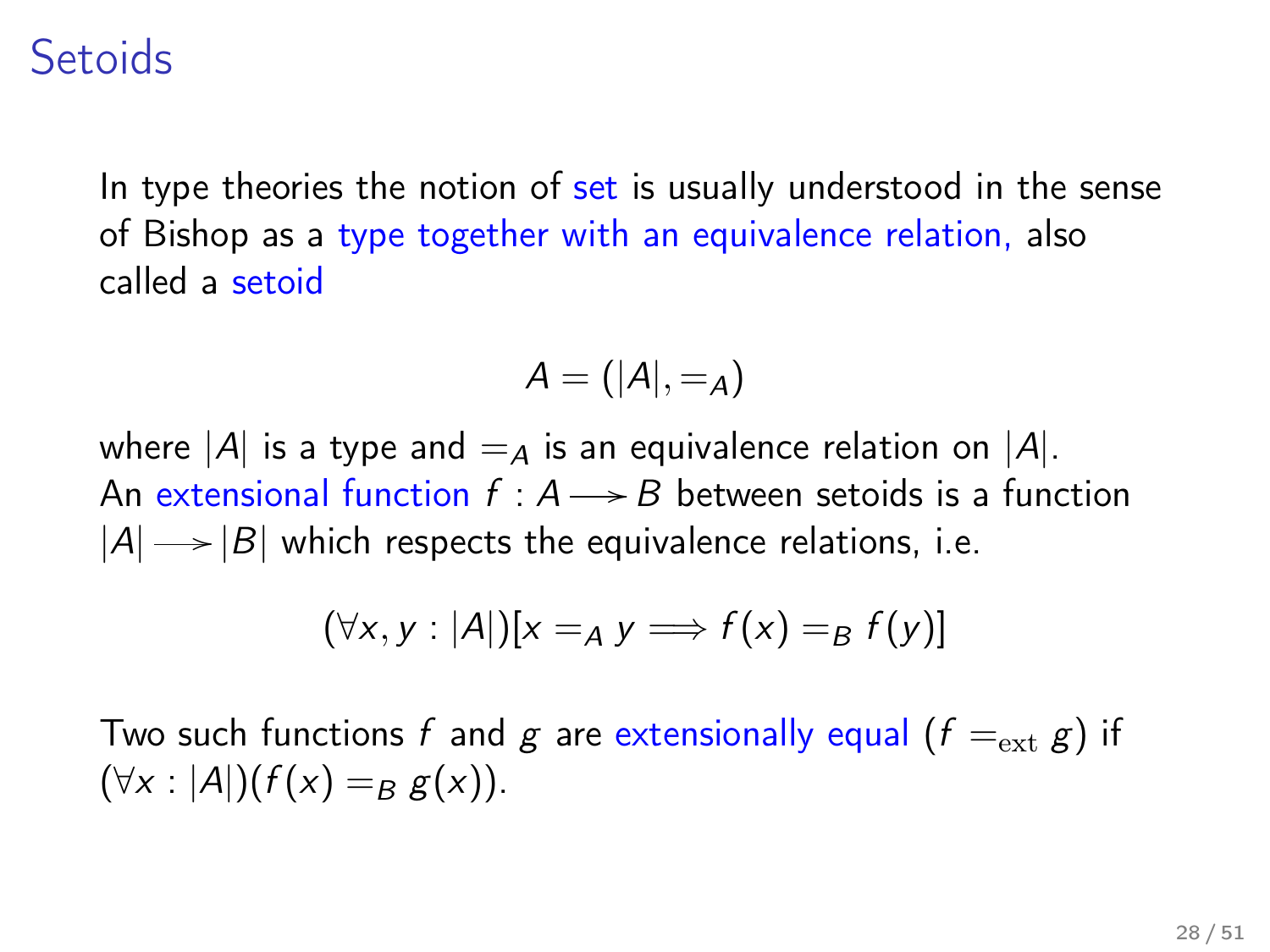The setoids and extensional functions in a (constructive) type theory form an e-category Setoids and its properties can be described in the same abstract way as the category Sets in a (constructive) set theory.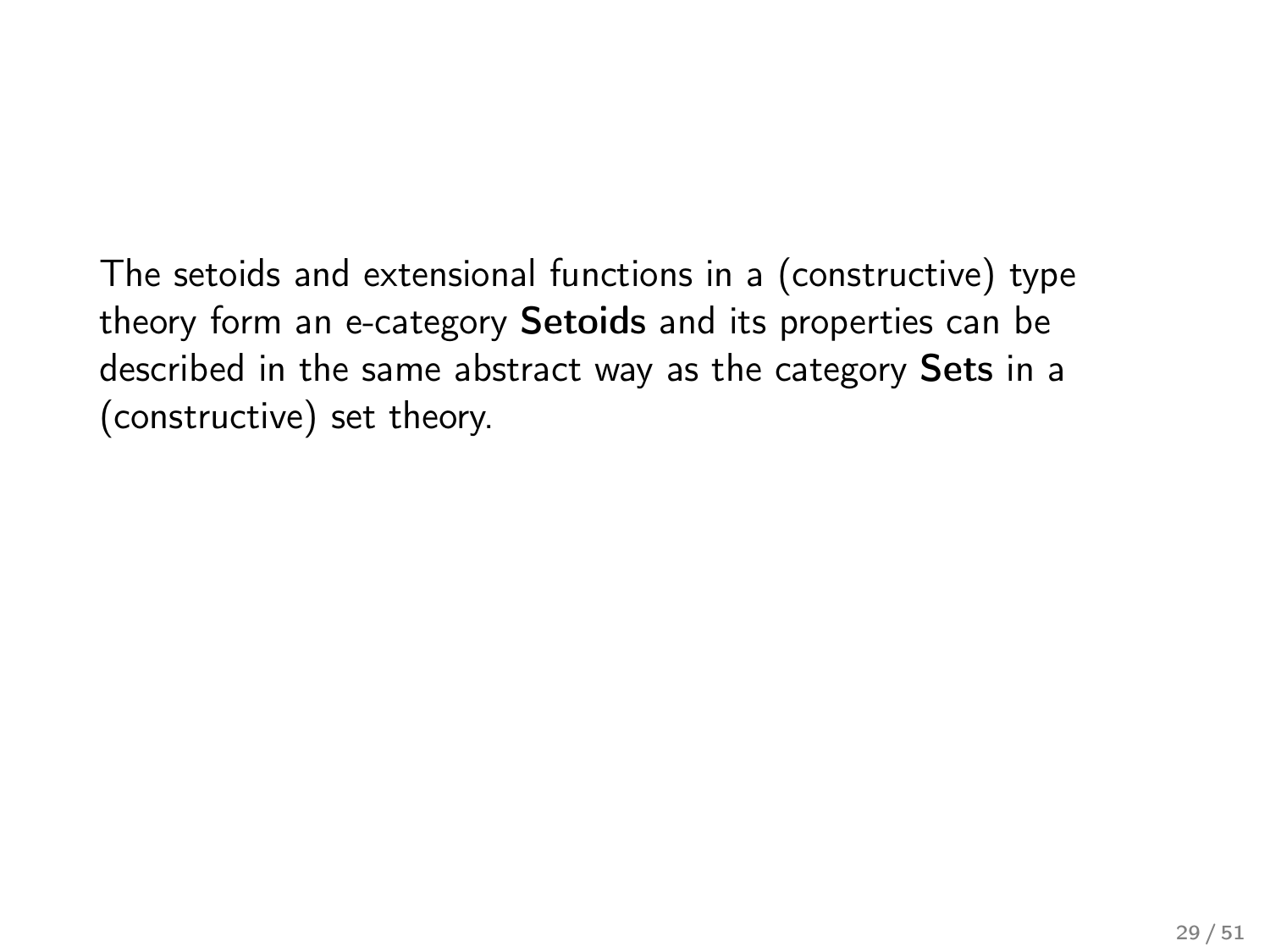The setoids and extensional functions in a (constructive) type theory form an e-category Setoids and its properties can be described in the same abstract way as the category Sets in a (constructive) set theory.

The properties of the category reflects the possibilities and limitations of constructions in the background theory.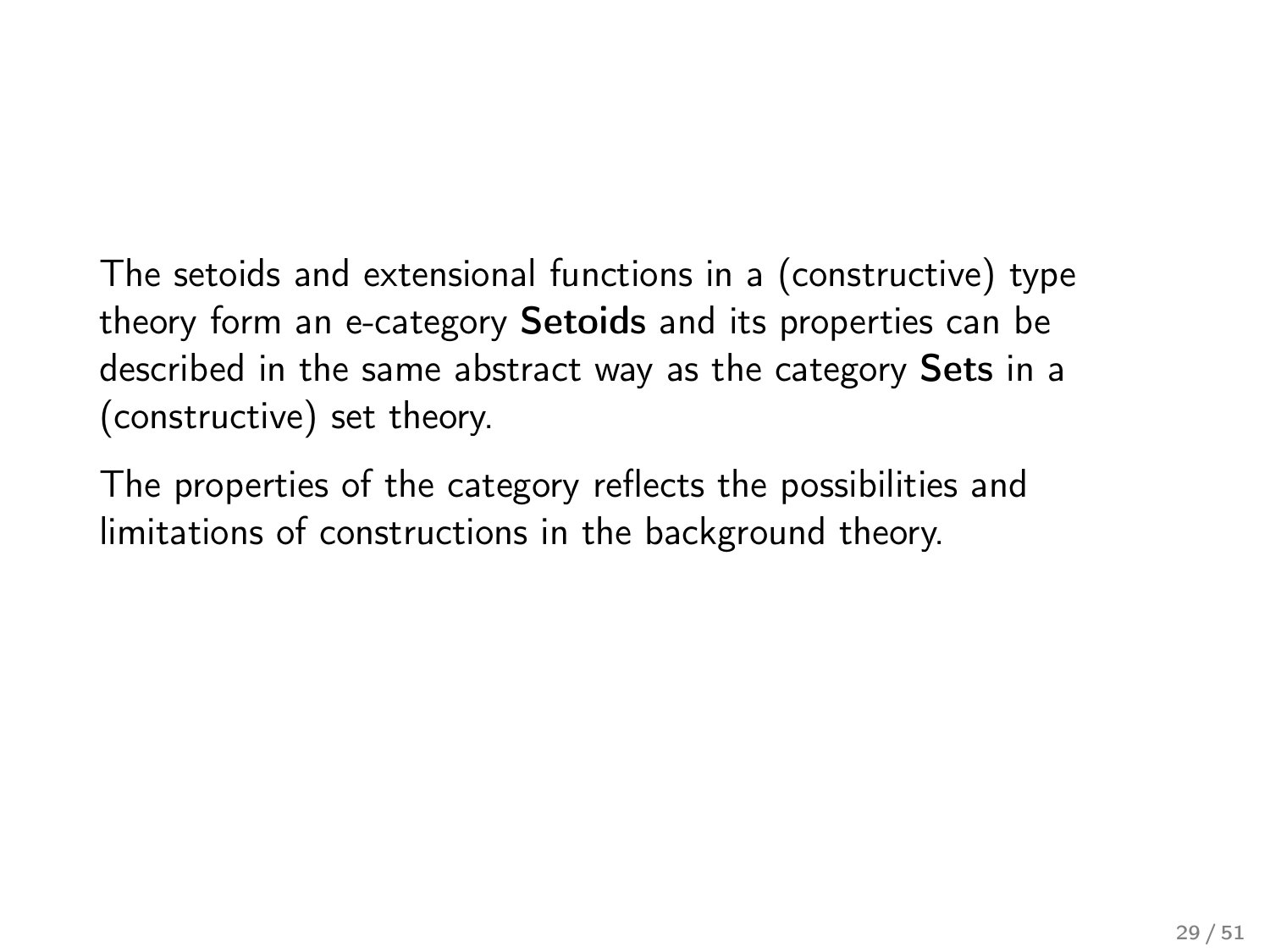The notion of e-category is a variant of the standard notion of category, but where no equality relation is required on objects.

An e-category C consists of a type  $Ob C$  of objects, together with a setoid  $C(A, B)$  of morphisms for every pair of objects A and B. The composition is an extensional function

$$
\circ : \mathcal{C}(B, C) \times \mathcal{C}(A, B) \longrightarrow \mathcal{C}(A, C)
$$

which satisfies the usual monoid laws.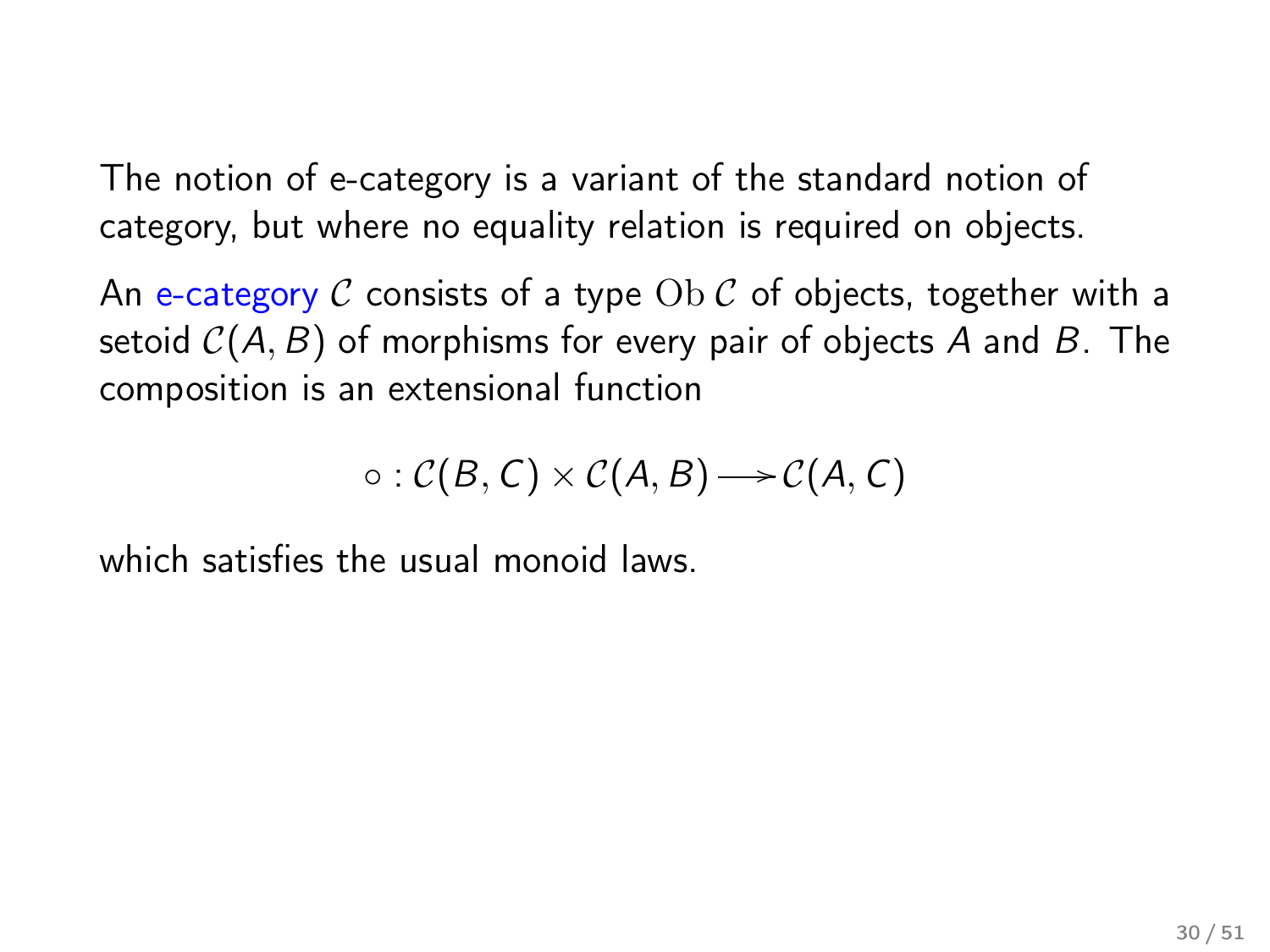The notion of e-category is a variant of the standard notion of category, but where no equality relation is required on objects.

An e-category C consists of a type  $Ob C$  of objects, together with a setoid  $C(A, B)$  of morphisms for every pair of objects A and B. The composition is an extensional function

$$
\circ : \mathcal{C}(B,C) \times \mathcal{C}(A,B) \longrightarrow \mathcal{C}(A,C)
$$

which satisfies the usual monoid laws.

An e-functor is a functor where the object part is just a function between types. There is no equality of objects to respect.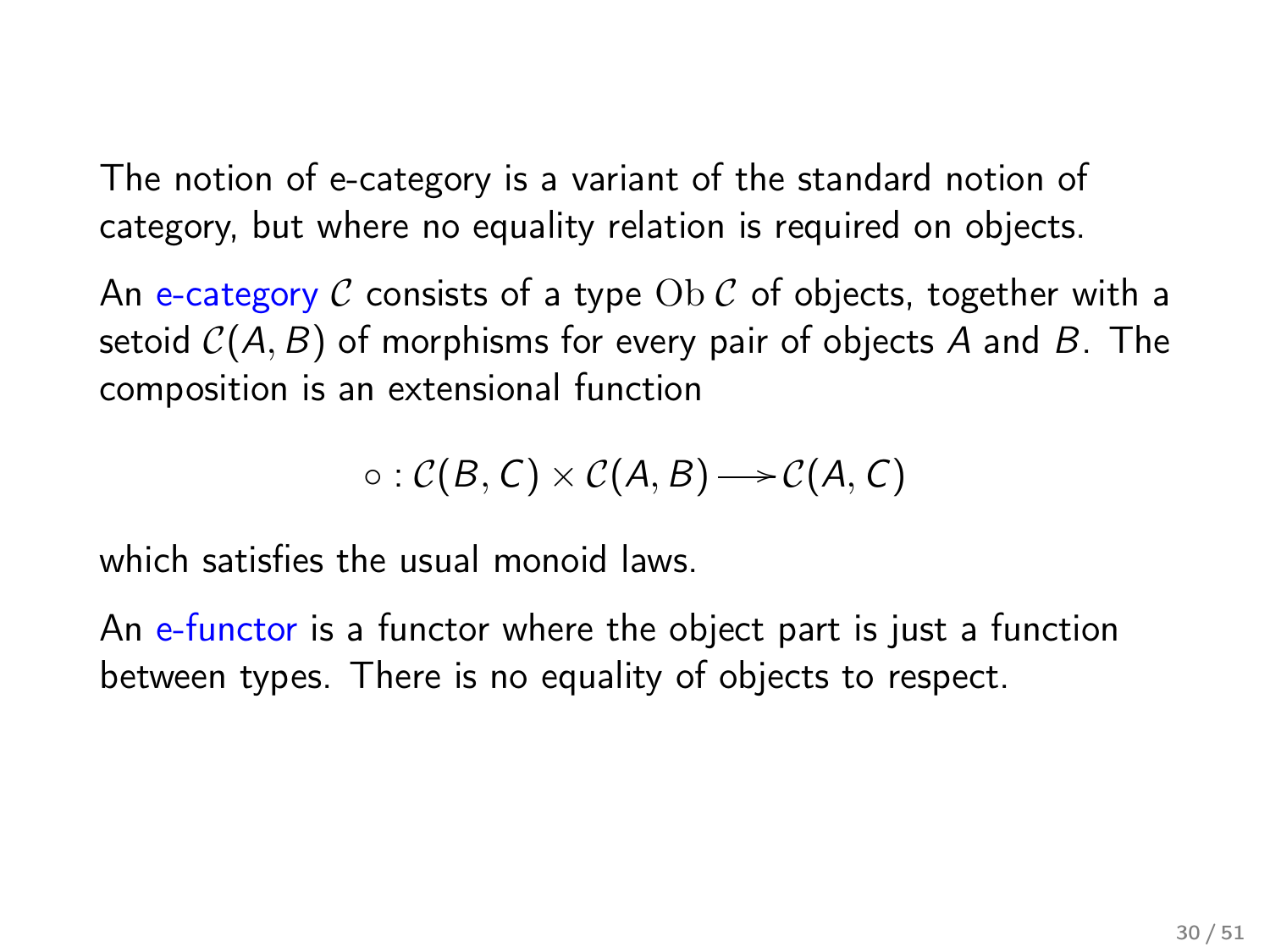#### E-cwas - cwas in type theory

Referring back to Definition 1, in order for the equations (d.1) and (d.2) to make sense, we need the object equalities

$$
\Gamma.(A\{1_{\Gamma}\}) = \Gamma.A \qquad p(A\{1_{\Gamma}\}) = p(A)
$$

and

$$
\Theta.(A\{f \circ g\}) = \Theta.(A\{f\}\{g\})
$$

and moreover

$$
p(A\{f\circ g\})=p(A\{f\}\{g\}).
$$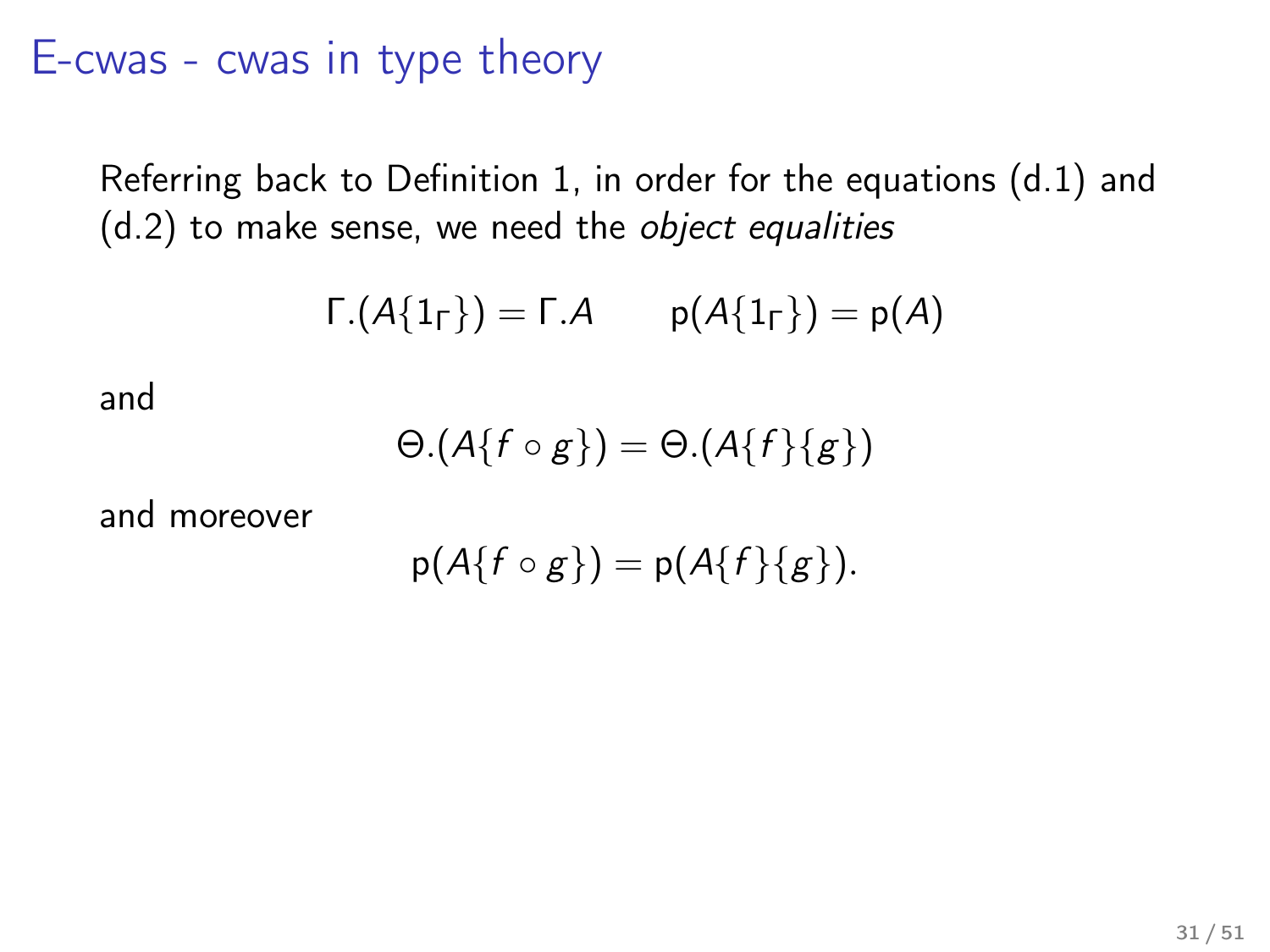#### E-cwas - cwas in type theory

Referring back to Definition 1, in order for the equations (d.1) and (d.2) to make sense, we need the object equalities

$$
\Gamma.(A\{1_{\Gamma}\}) = \Gamma.A \qquad p(A\{1_{\Gamma}\}) = p(A)
$$

and

$$
\Theta.(A\{f \circ g\}) = \Theta.(A\{f\}\{g\})
$$

and moreover

$$
p(A\{f\circ g\})=p(A\{f\}\{g\}).
$$

They follow from the functoriality of Ty and by requiring the object equality  $\Gamma.A = \Gamma.A'$  and  $p(A) = p(A')$  whenever  $A = A'.$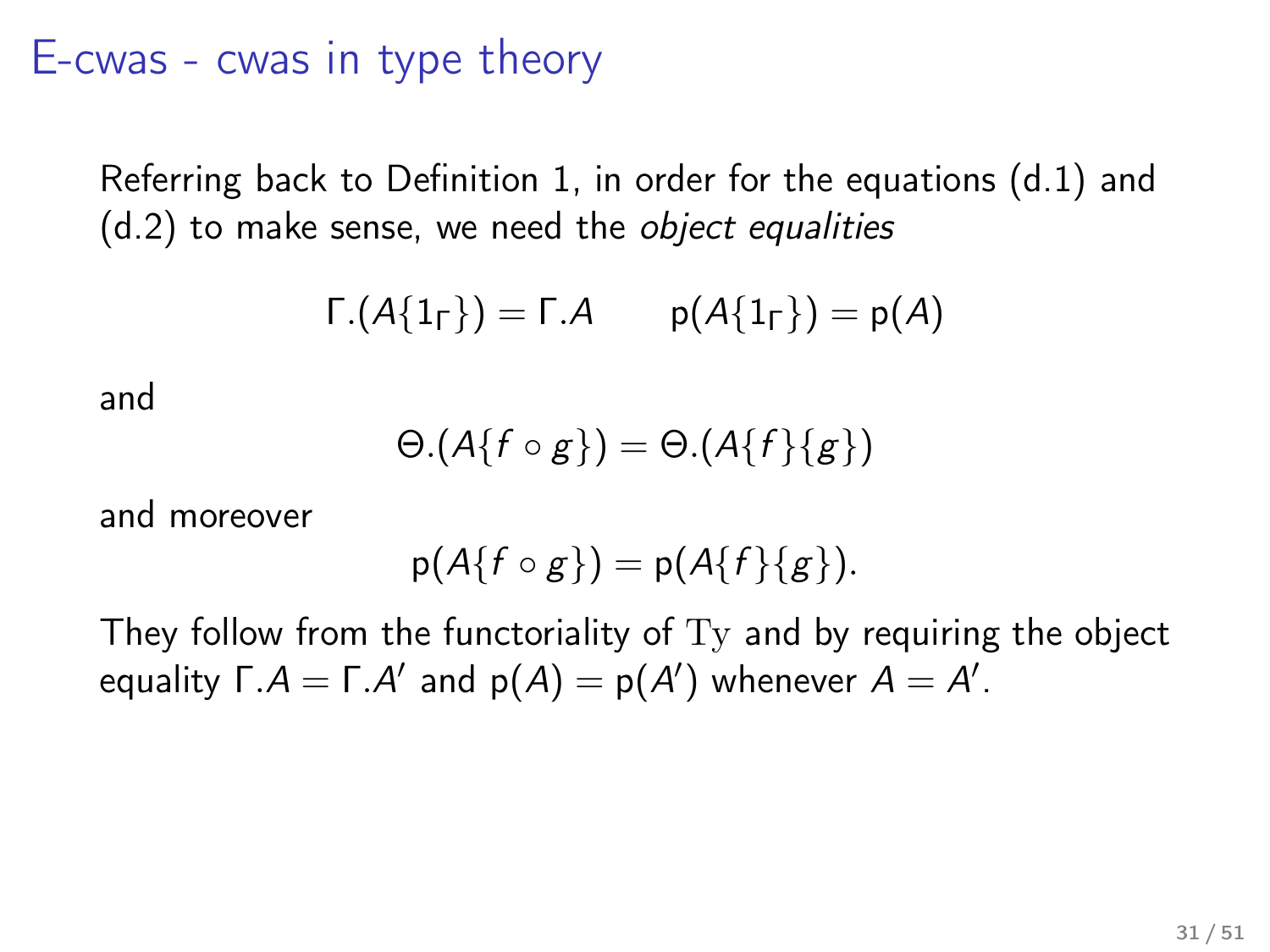#### E-cwas - cwas in type theory

Referring back to Definition 1, in order for the equations (d.1) and (d.2) to make sense, we need the object equalities

$$
\Gamma.(A\{1_{\Gamma}\}) = \Gamma.A \qquad p(A\{1_{\Gamma}\}) = p(A)
$$

and

$$
\Theta.(A\{f \circ g\}) = \Theta.(A\{f\}\{g\})
$$

and moreover

$$
p(A\{f\circ g\})=p(A\{f\}\{g\}).
$$

They follow from the functoriality of  $Ty$  and by requiring the object equality  $\Gamma.A = \Gamma.A'$  and  $p(A) = p(A')$  whenever  $A = A'.$ 

This notion of cwa is not appropriate for categories  $\mathcal C$  that lack object equality, like e-categories.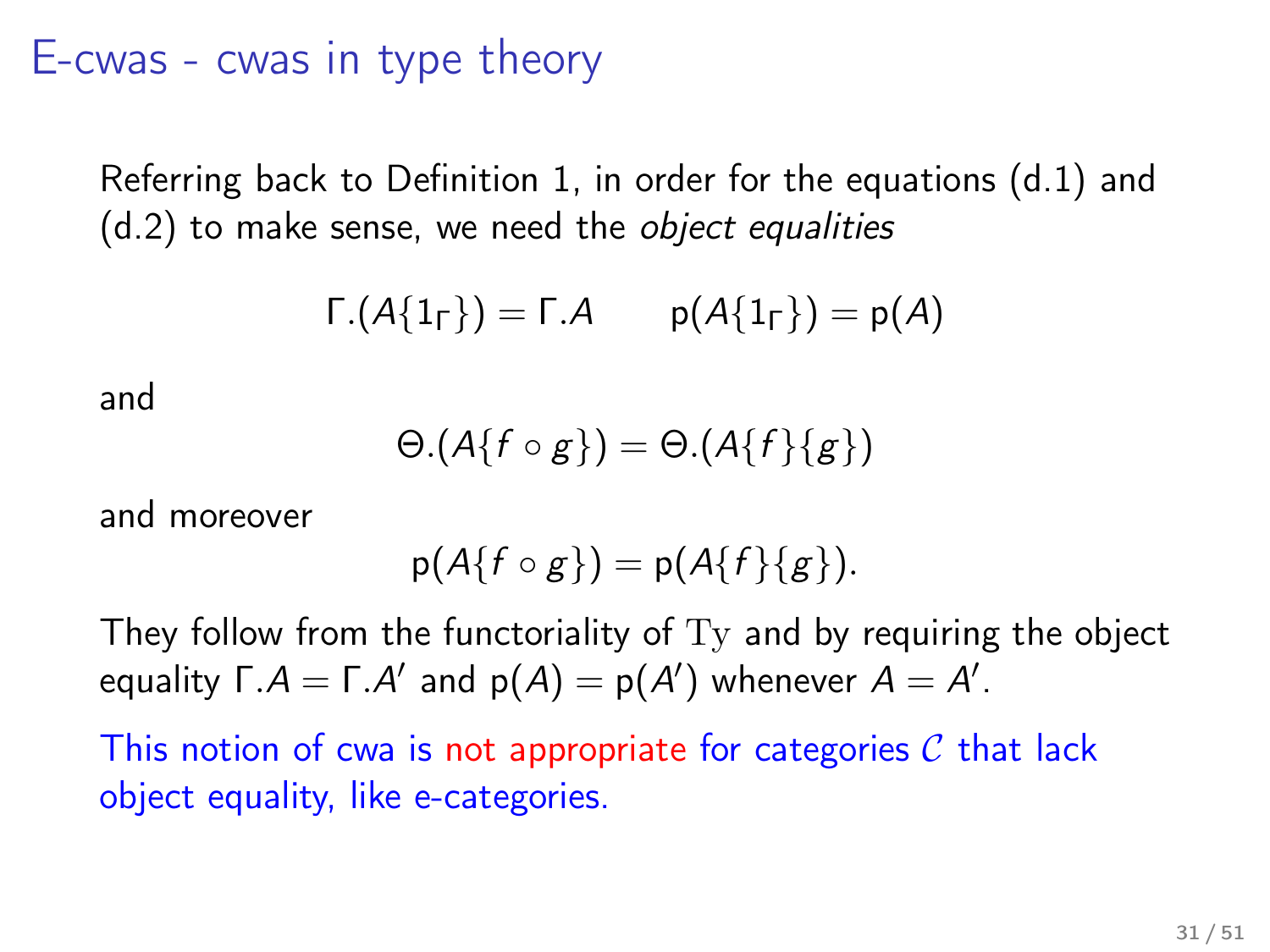We modify the structure slightly to the setting of e-categories:

Definition 2. An e-category with attributes (ecwa) consists of the following data  $(a) - (d)$ :

(a) An e-category C with a terminal object  $\top$ .

- (b) An e-functor  $Ty : C^{op} \longrightarrow$  Setoids.
- (c) There is an e-functor  $\Delta_{\Gamma} : \mathrm{Ty}(\Gamma)^{\#} \longrightarrow \mathcal{C}/\Gamma$ . For  $A \in \text{Ob } \mathrm{Ty}(\Gamma)$ , write  $\Delta_{\Gamma}(A) = (p(A) : \Gamma.A \rightarrow \Gamma)$ .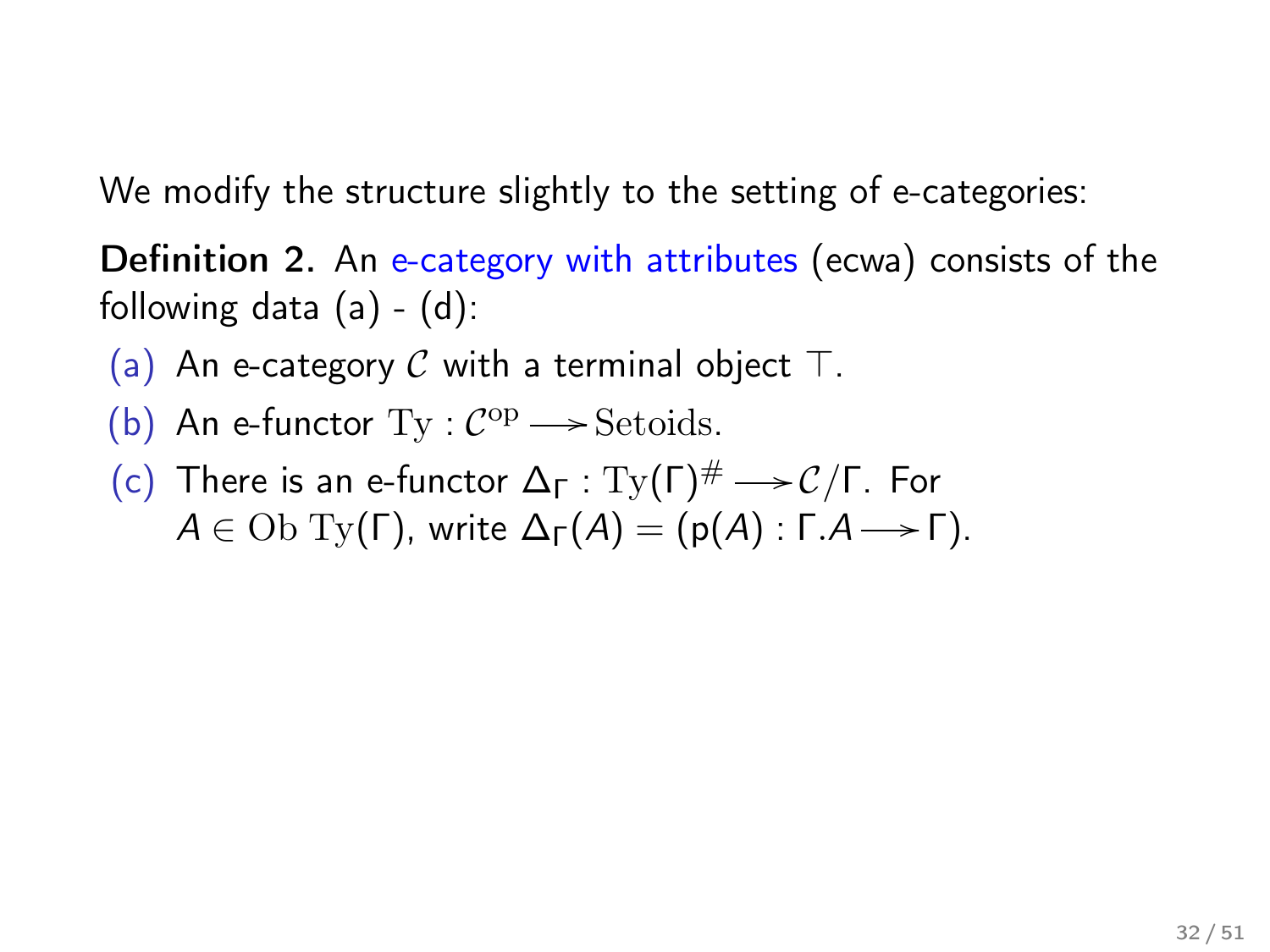We modify the structure slightly to the setting of e-categories:

Definition 2. An e-category with attributes (ecwa) consists of the following data  $(a) - (d)$ :

(a) An e-category C with a terminal object  $\top$ .

- (b) An e-functor  $Ty : C^{op} \longrightarrow$  Setoids.
- (c) There is an e-functor  $\Delta_{\Gamma} : \mathrm{Ty}(\Gamma)^{\#} \longrightarrow \mathcal{C}/\Gamma$ . For  $A \in \text{Ob } \mathrm{Ty}(\Gamma)$ , write  $\Delta_{\Gamma}(A) = (p(A) : \Gamma.A \rightarrow \Gamma)$ .

Here  $S^{\#}$  denotes the discrete e-category induced by a setoid S.  $\mathcal{C}/\Gamma$  denotes the slice e-category of C over Γ.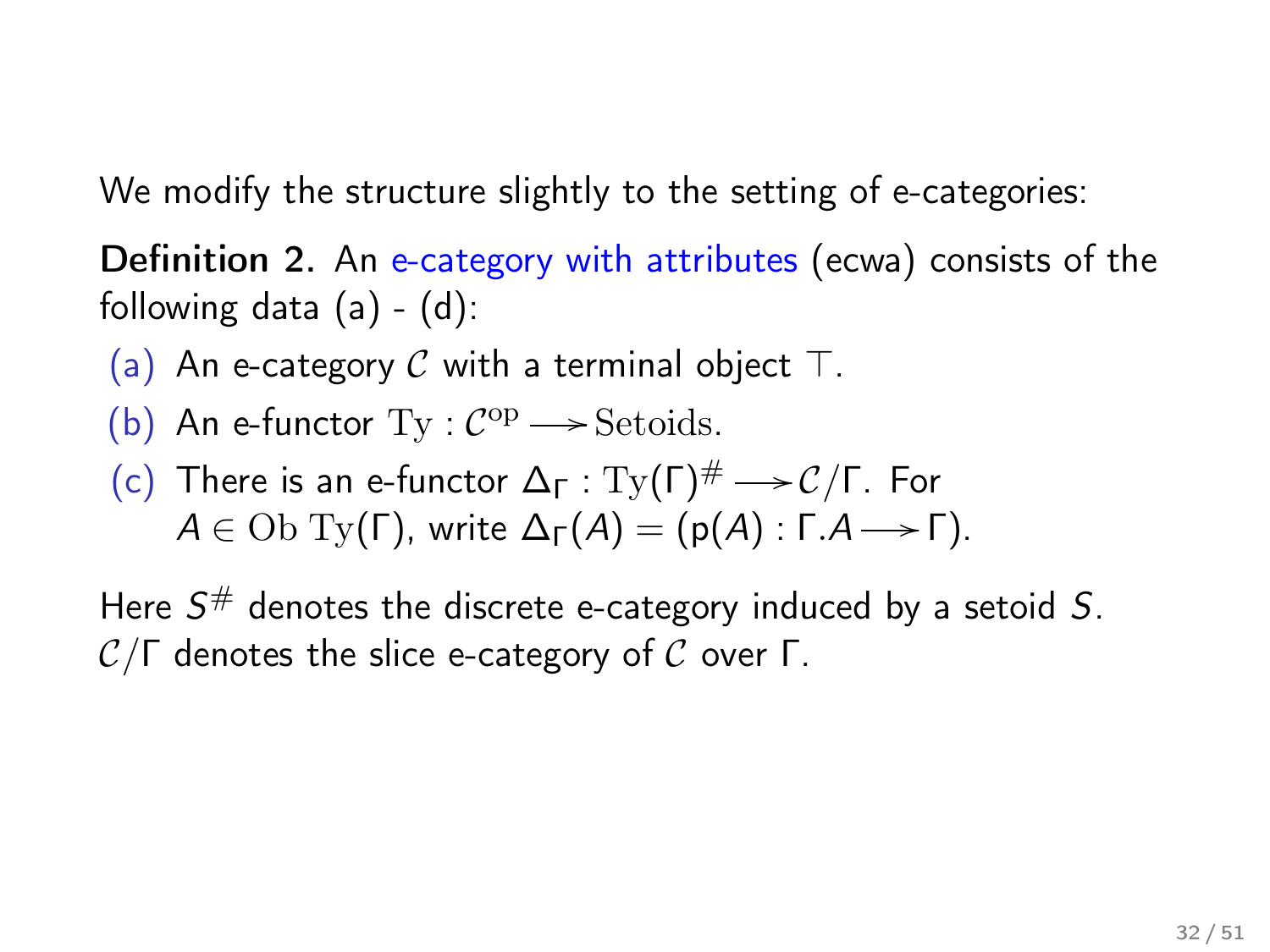Thus for any proof object  $t$  of  $A=_{\operatorname{Ty}(\Gamma)} A'$ ,  $\Delta_{\Gamma}(t)$  : Γ. $A{\longrightarrow}$  Γ. $A'$  is an isomorphism such that



commutes.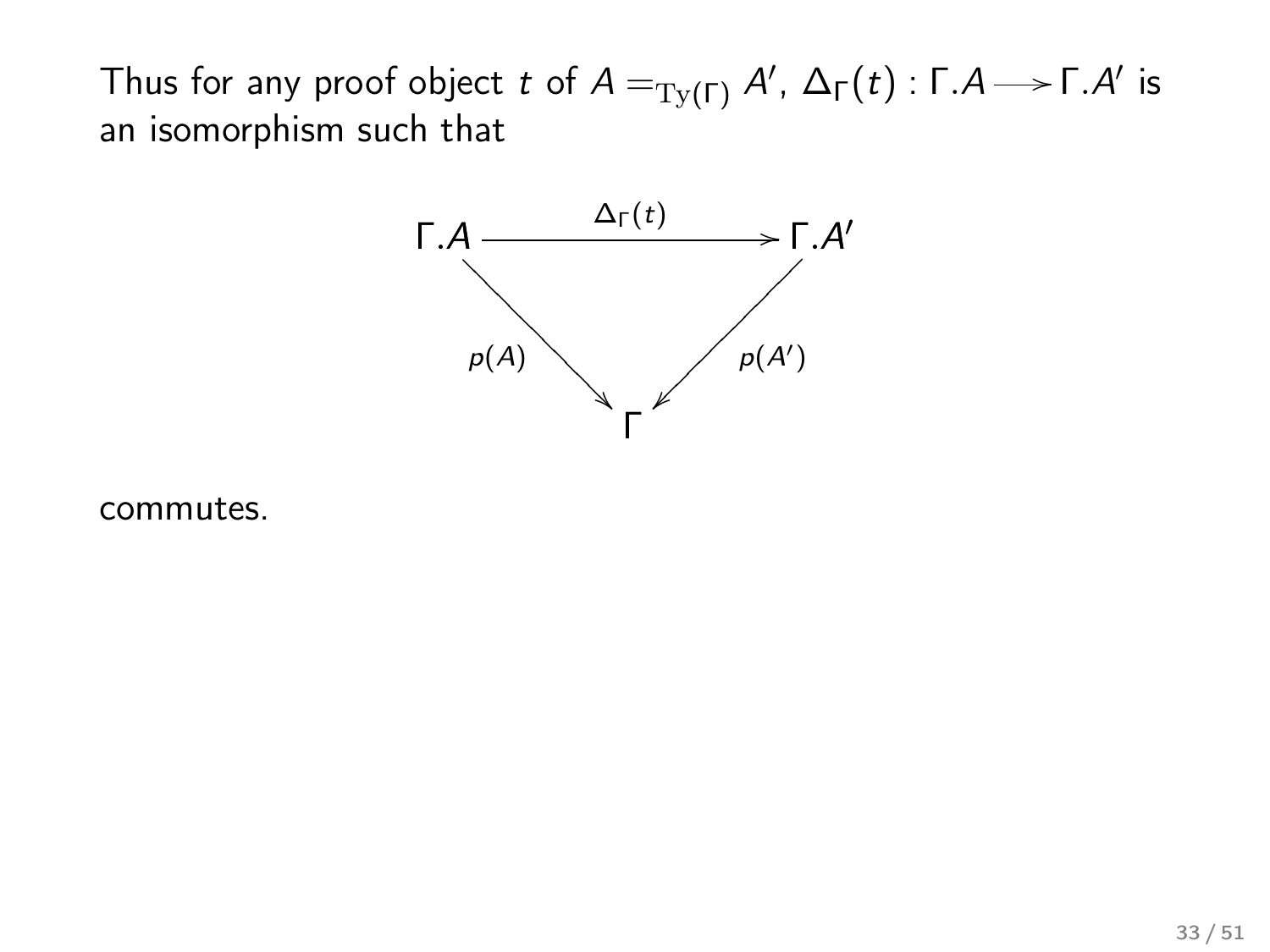Thus for any proof object  $t$  of  $A=_{\operatorname{Ty}(\Gamma)} A'$ ,  $\Delta_{\Gamma}(t)$  : Γ. $A{\longrightarrow}$  Γ. $A'$  is an isomorphism such that



commutes. Moreover,  $\Delta_{\Gamma}(t)$  is independent of t and

$$
\Delta_{\Gamma}(t) = 1_{\Gamma.A} \qquad (t \text{ proof of } A =_{\mathrm{Ty}(\Gamma)} A)
$$

 $\Delta_{\Gamma}(s\circ t)=\Delta_{\Gamma}(s)\circ \Delta_{\Gamma}(t) \ \ \ \ (t \text{ pf. of } A=_{\text{Ty}(\Gamma)} A' \text{ and } s \text{ pf. of } A'=_{\text{Ty}(\Gamma)} A'$ 

(A particular feature of the slice of an e-category is that equalities of objects over the base turn into isomorphism.)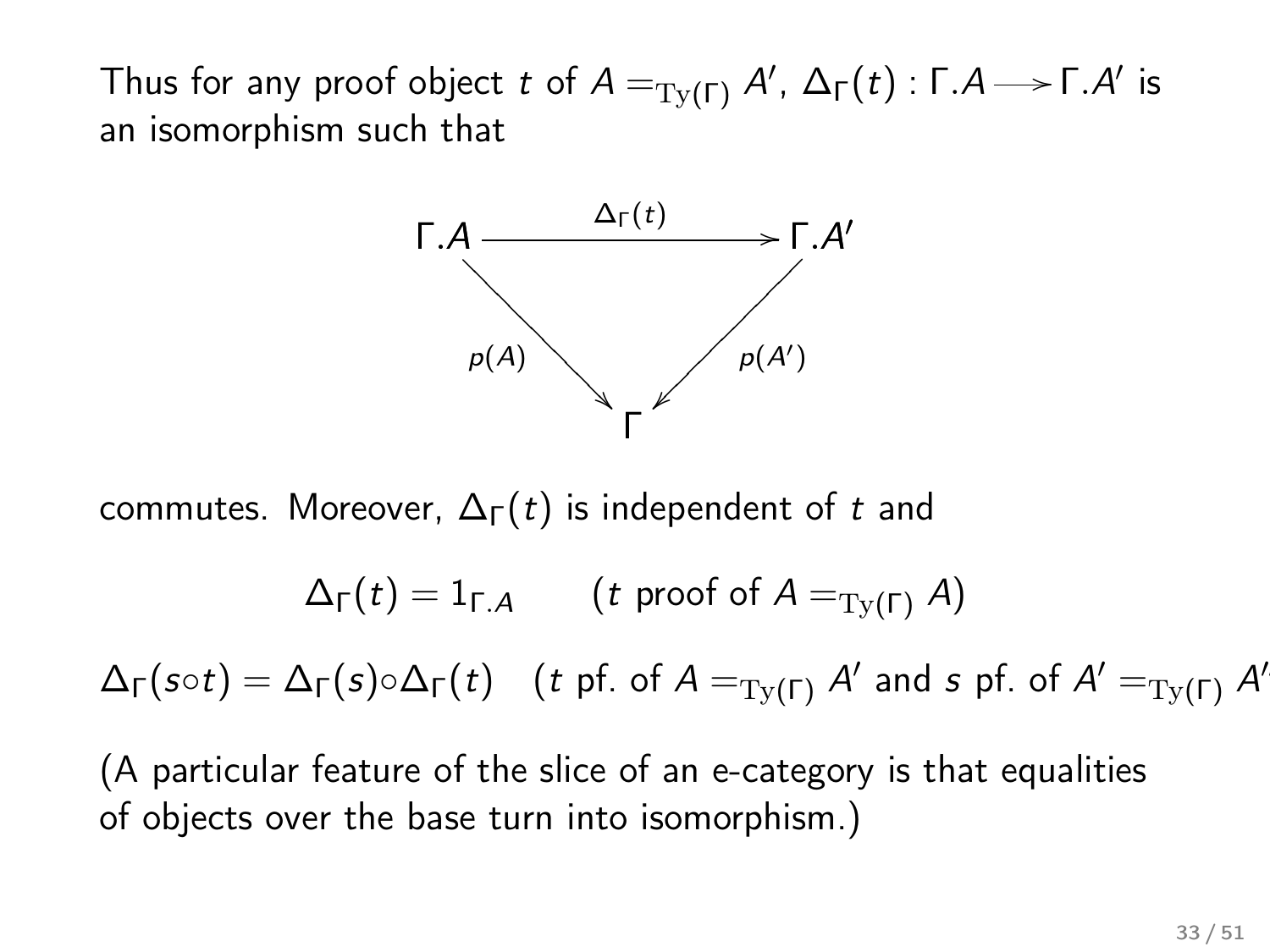(d) For each  $f : \Psi \longrightarrow \Gamma$  and  $A \in Ty(\Gamma)$ , there is a morphism  ${\sf q}(f,A)$  : Ψ. ${\cal A}\{f\}$   $\longrightarrow$  Γ. $A$  in  ${\cal C}$  such that



is a pullback, and moreover these morphisms satisfy (d.1)  $q(1_f, A) \circ \Delta_f(t) = 1_{f,A}$  where t is any pf. for  $Ty(1_f)(A) = A$ . (d.2)  $q(f \circ g, A) \circ \Delta_{\Theta}(t) = q(f, A) \circ q(g, A\{f\})$  for  $\Theta \stackrel{g}{\longrightarrow} \Psi \stackrel{f}{\longrightarrow} \Gamma$ and where t is any pf. for  $A\{f \circ g\} =_{\text{TV}(\Theta)} A\{f\}\{g\}.$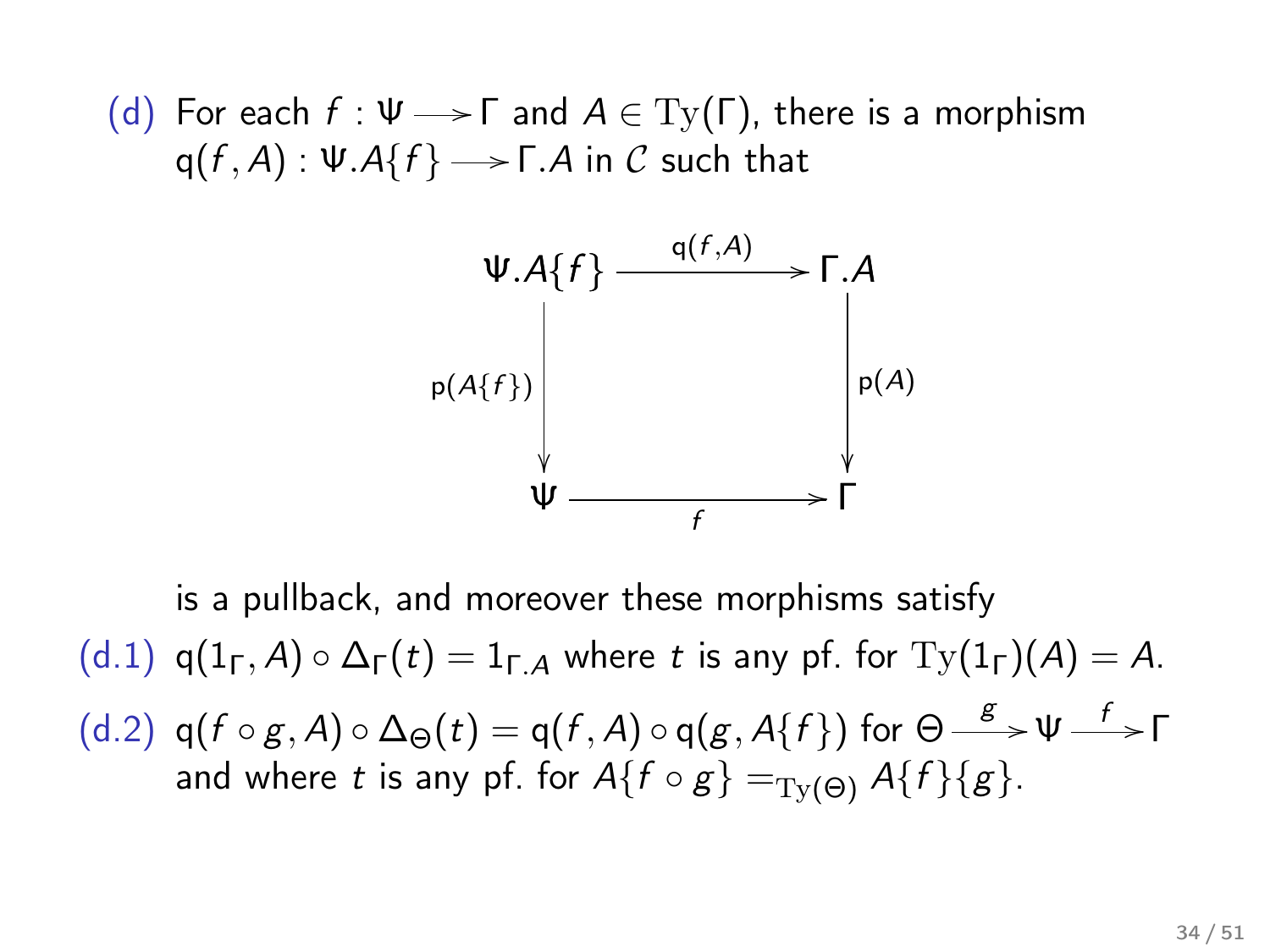Note the type correcting isomorphisms  $\Delta(t)$ .

Further in condition (d), note that if  $f = f' : \Psi \longrightarrow \Gamma$ , s is a proof of  $A = A' \in \mathrm{Ty}(\Gamma)$  and t is a proof of  $A\{f\} = A'\{f'\}$ , then by the pullback properly,

$$
q(f,A)\circ \Delta_{\Psi}(t)=\Delta_{\Gamma}(s)\circ q(f',A').
$$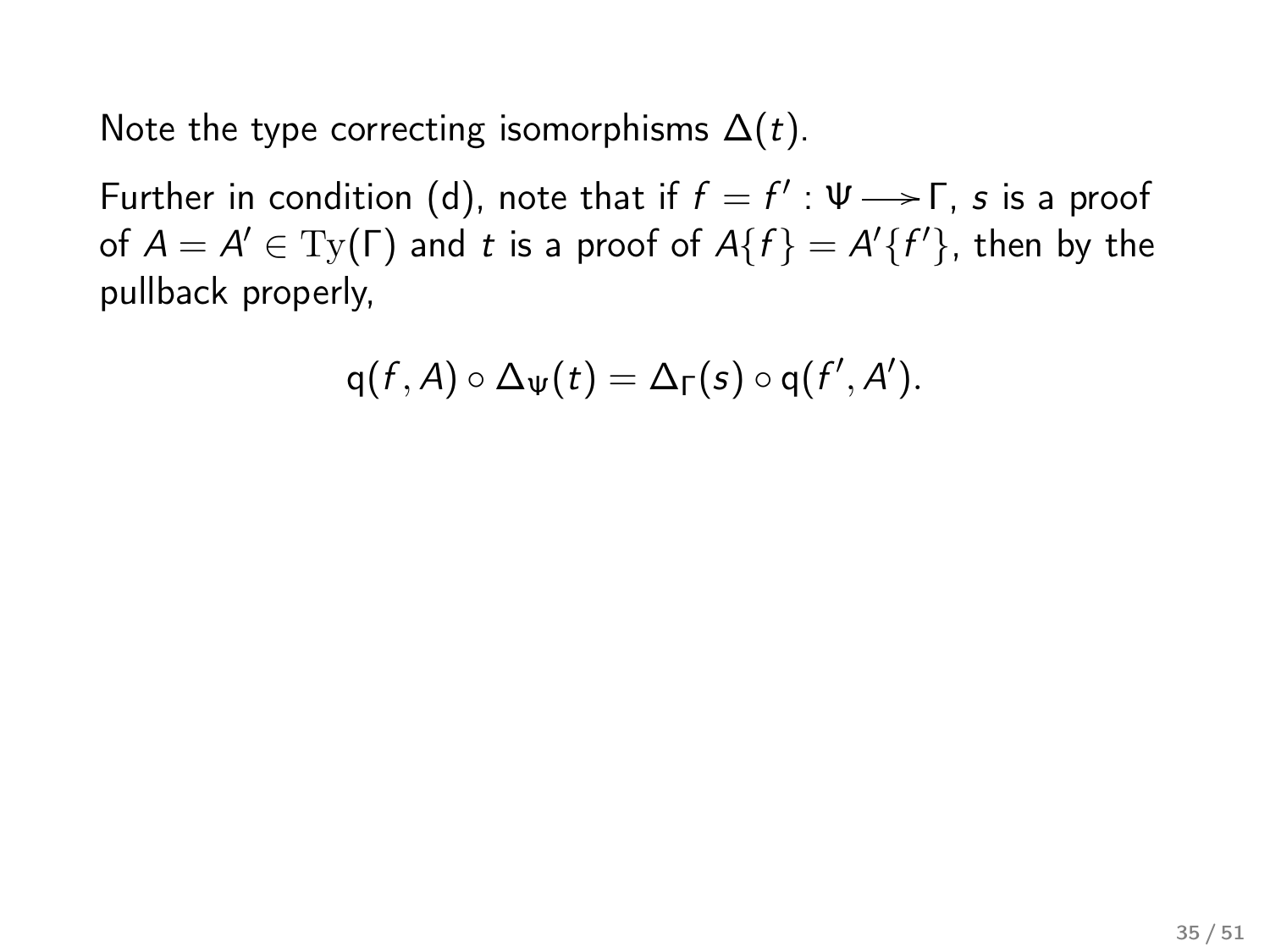Note the type correcting isomorphisms  $\Delta(t)$ .

Further in condition (d), note that if  $f = f' : \Psi \longrightarrow \Gamma$ , s is a proof of  $A = A' \in \mathrm{Ty}(\Gamma)$  and t is a proof of  $A\{f\} = A'\{f'\}$ , then by the pullback properly,

$$
q(f,A)\circ \Delta_{\Psi}(t)=\Delta_{\Gamma}(s)\circ q(f',A').
$$

Equality on finite contexts. Note that if  $f : \Psi \longrightarrow \Gamma$  is an isomorphism, and  $A \in Ty(\Psi)$ ,  $B \in Ty(\Gamma)$  and t is proof of  $A =_{\text{Tv}(\Psi)} B\{f\}$ , then get isomorphism:

$$
q(f, B) \circ \Delta(t) : \Psi.A \longrightarrow \Gamma.B
$$

Thus we can inductively define when two finite contexts are equal.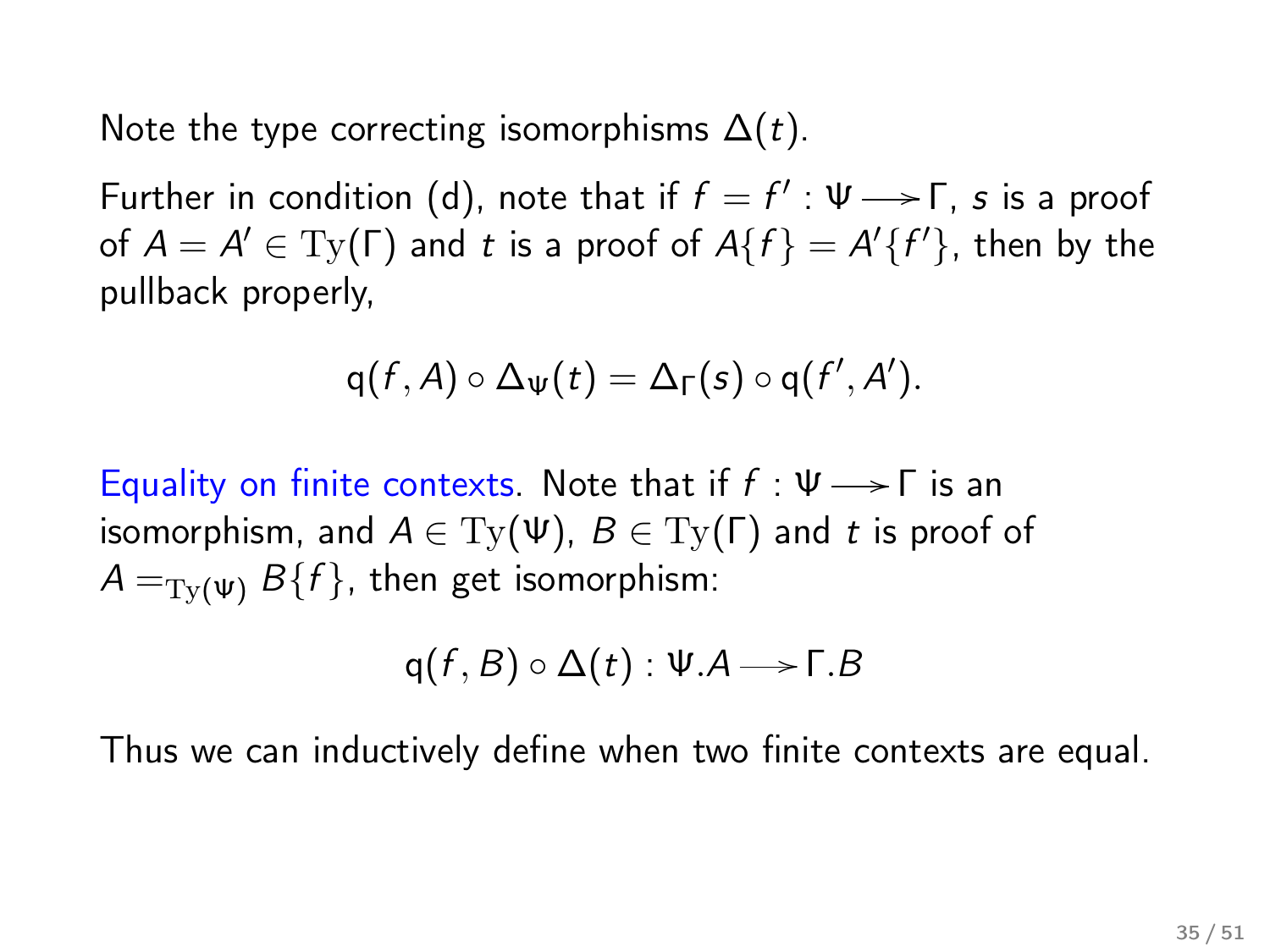## Interpretation

The definition of ecwas suggests introducing the following judgements about types

- $\blacktriangleright \Gamma \vdash A$  type meaning  $A \in \mathrm{Ty}(\Gamma)$
- $\blacktriangleright$   $\Gamma \vdash A = A'$  meaning  $A =_{\mathrm{Ty}(\Gamma)} A'$  where  $A, A' \in \mathrm{Ty}(\Gamma)$ .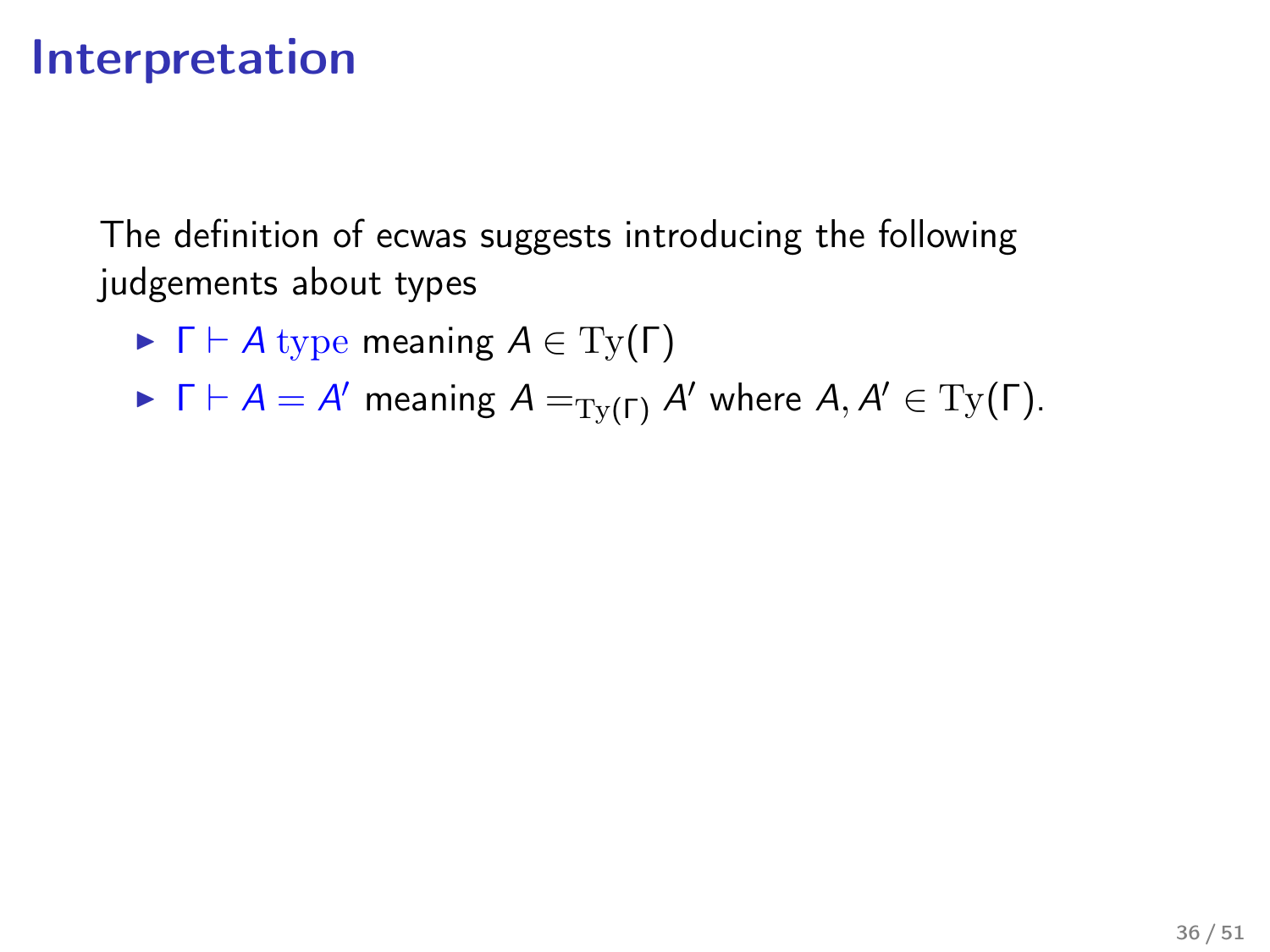### Interpretation

The definition of ecwas suggests introducing the following judgements about types

- $\triangleright$   $\Gamma \vdash A$  type meaning  $A \in Ty(\Gamma)$
- $\blacktriangleright$   $\Gamma \vdash A = A'$  meaning  $A =_{\mathrm{Ty}(\Gamma)} A'$  where  $A, A' \in \mathrm{Ty}(\Gamma)$ .

Define  $\text{Tm}(\Gamma, A)$ , the elements of A in the context  $\Gamma$ , to be the setoid of sections of  $p(A)$  :  $\Gamma.A \rightarrow \Gamma$ .

Note that if  $r$  is a proof for  $A=_{\text{Ty}(\Gamma)} A'$ , then  $M\in \text{Tm}(\Gamma,A)$ implies  $\Delta_{\Gamma}(r) \circ M \in \mathrm{Tm}(\Gamma, A').$ 

(Cf. canonical isomorphisms of Curien 1993.)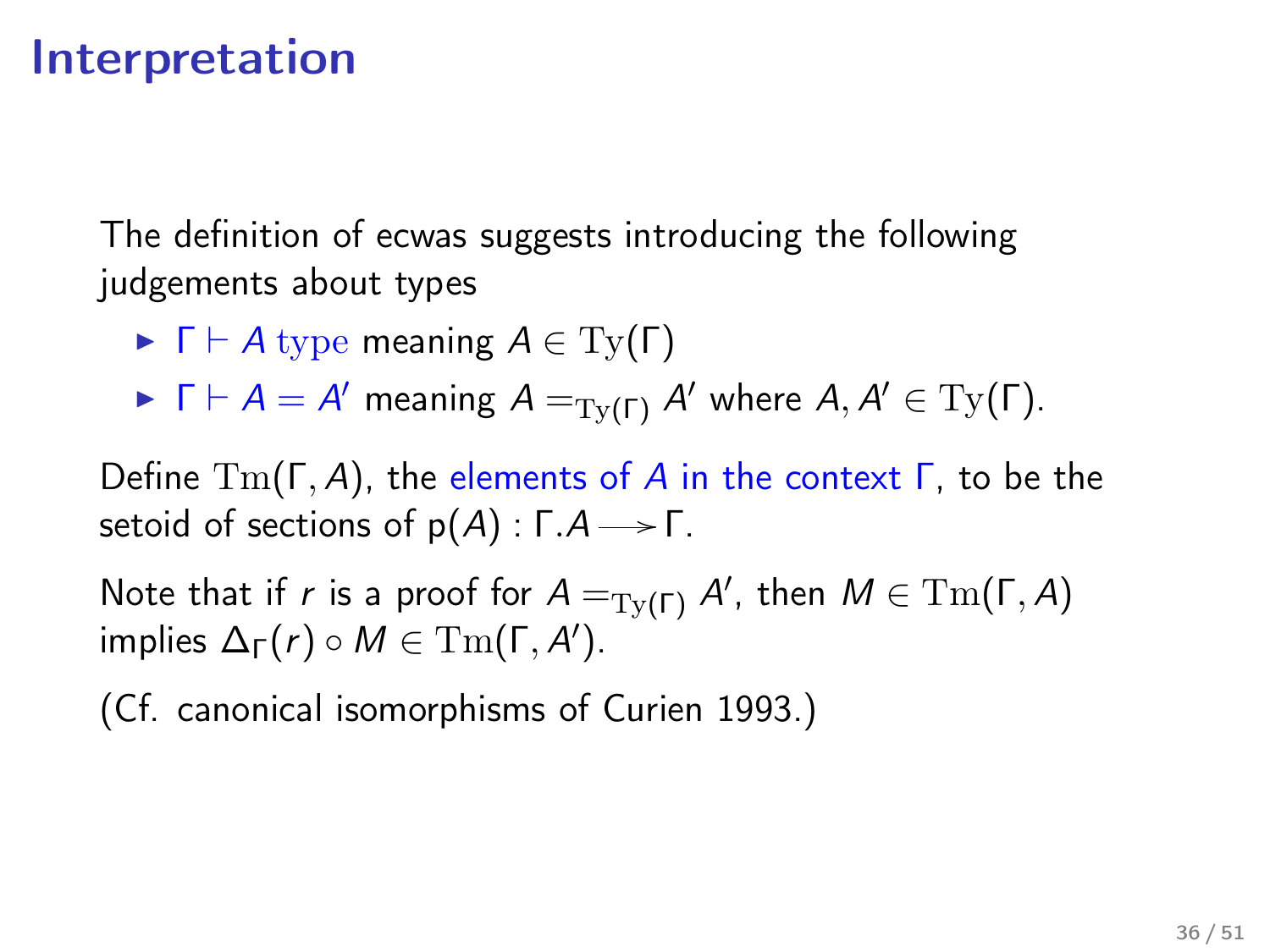Now assuming a term a always come with an "original" type  $A$ , written as a pair  $(a, A)$ , we introduce the further judgements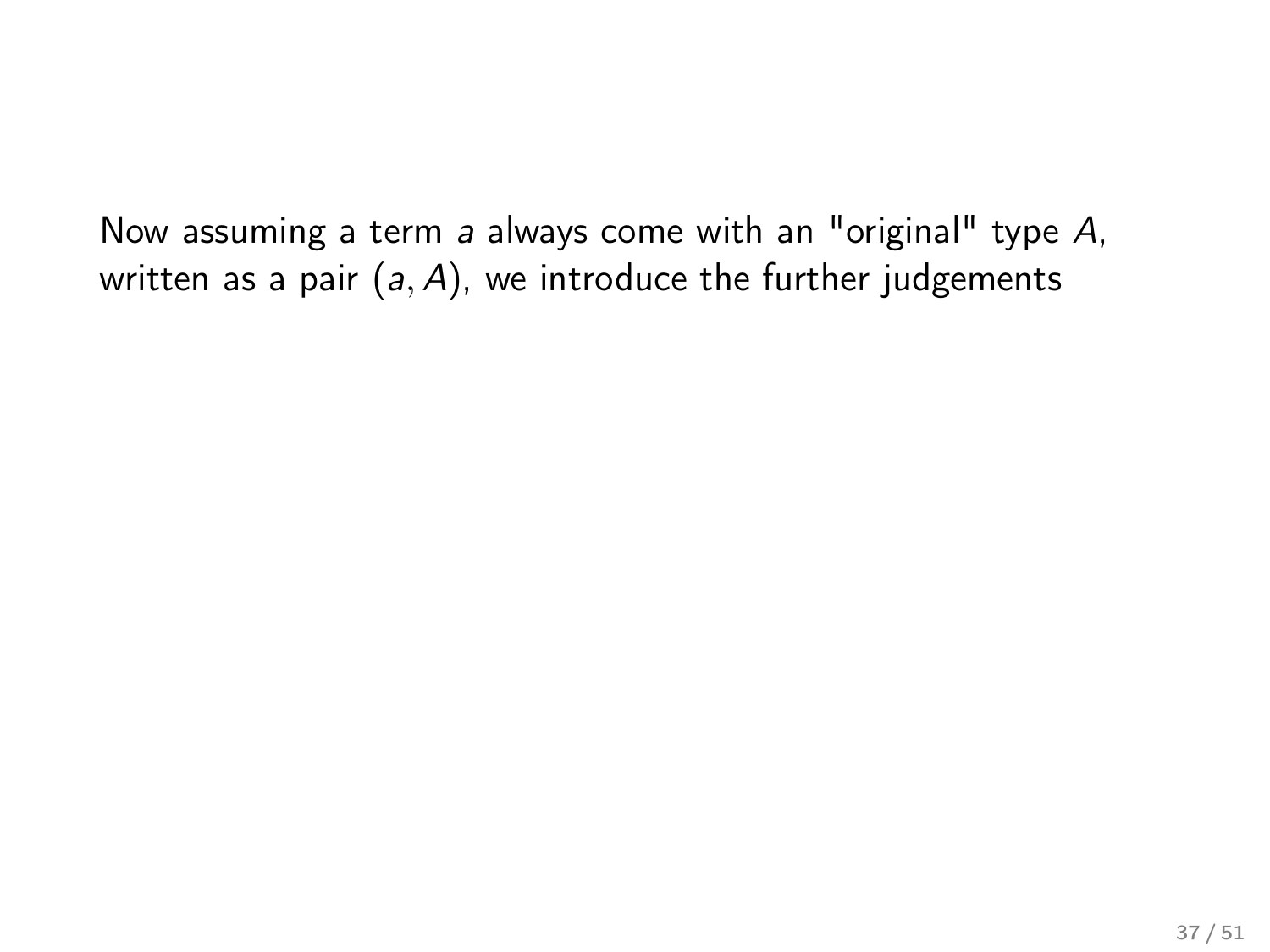Now assuming a term a always come with an "original" type A, written as a pair  $(a, A)$ , we introduce the further judgements

 $\blacktriangleright \; \Gamma \vdash (a, A) : A'$  meaning

 $a \in \mathrm{Tm}(\Gamma, A)$  and  $A =_{\mathcal{T}(\Gamma)} A'$ .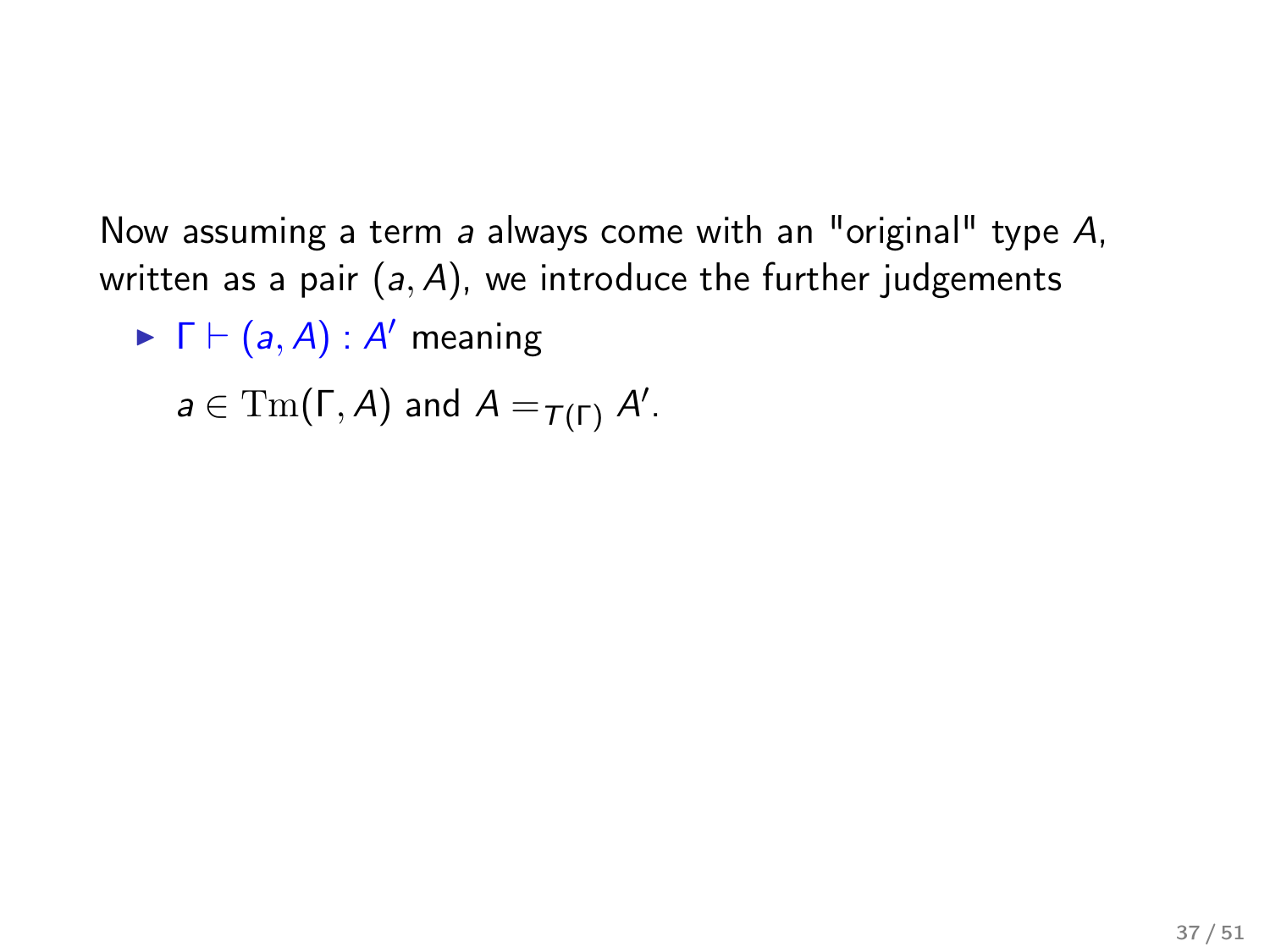Now assuming a term a always come with an "original" type A, written as a pair  $(a, A)$ , we introduce the further judgements

 $\blacktriangleright \; \Gamma \vdash (a, A) : A'$  meaning

$$
a\in \mathrm{Tm}(\Gamma,A) \text{ and } A=_{\mathcal{T}(\Gamma)} A'.
$$

$$
\blacktriangleright \; \Gamma \vdash (a, A) = (a', A') : A'' \text{ meaning}
$$

 $\Gamma \vdash (a, A) : A''$  and  $\Gamma \vdash (a, A') : A''$  and that there is a proof r of  $A =_{\text{Ty}(\Gamma)} A'$  such that  $\Delta_{\Gamma}(r) \circ a =_{\text{Tm}(\Gamma, A')} a'.$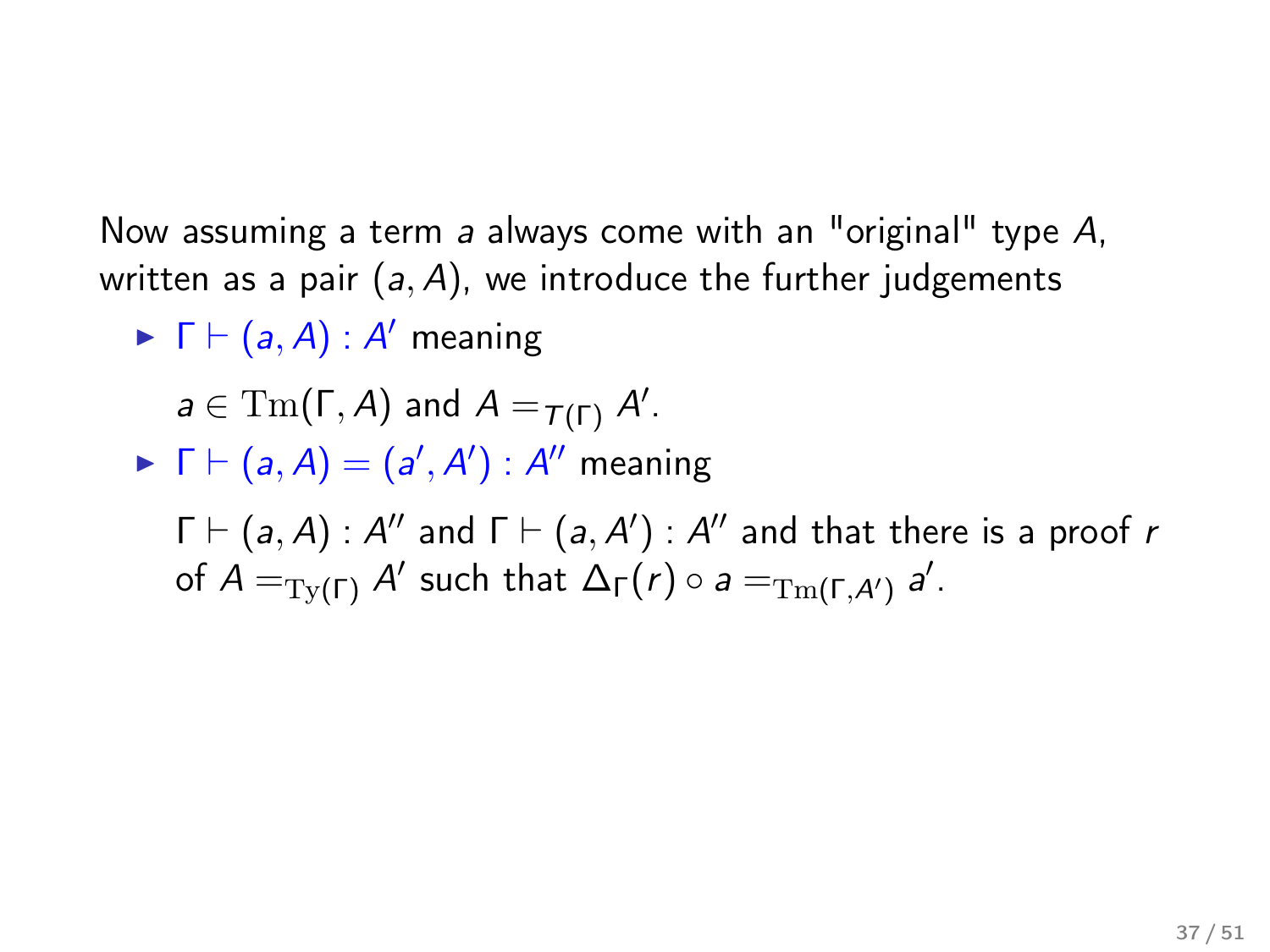#### The rules

$$
\frac{\Gamma \vdash s:A \qquad \Gamma \vdash A=B}{\Gamma \vdash s:B}
$$

$$
\frac{\Gamma \vdash s = t : A \qquad \Gamma \vdash A = B}{\Gamma \vdash s = t : B}
$$

are immediately justified.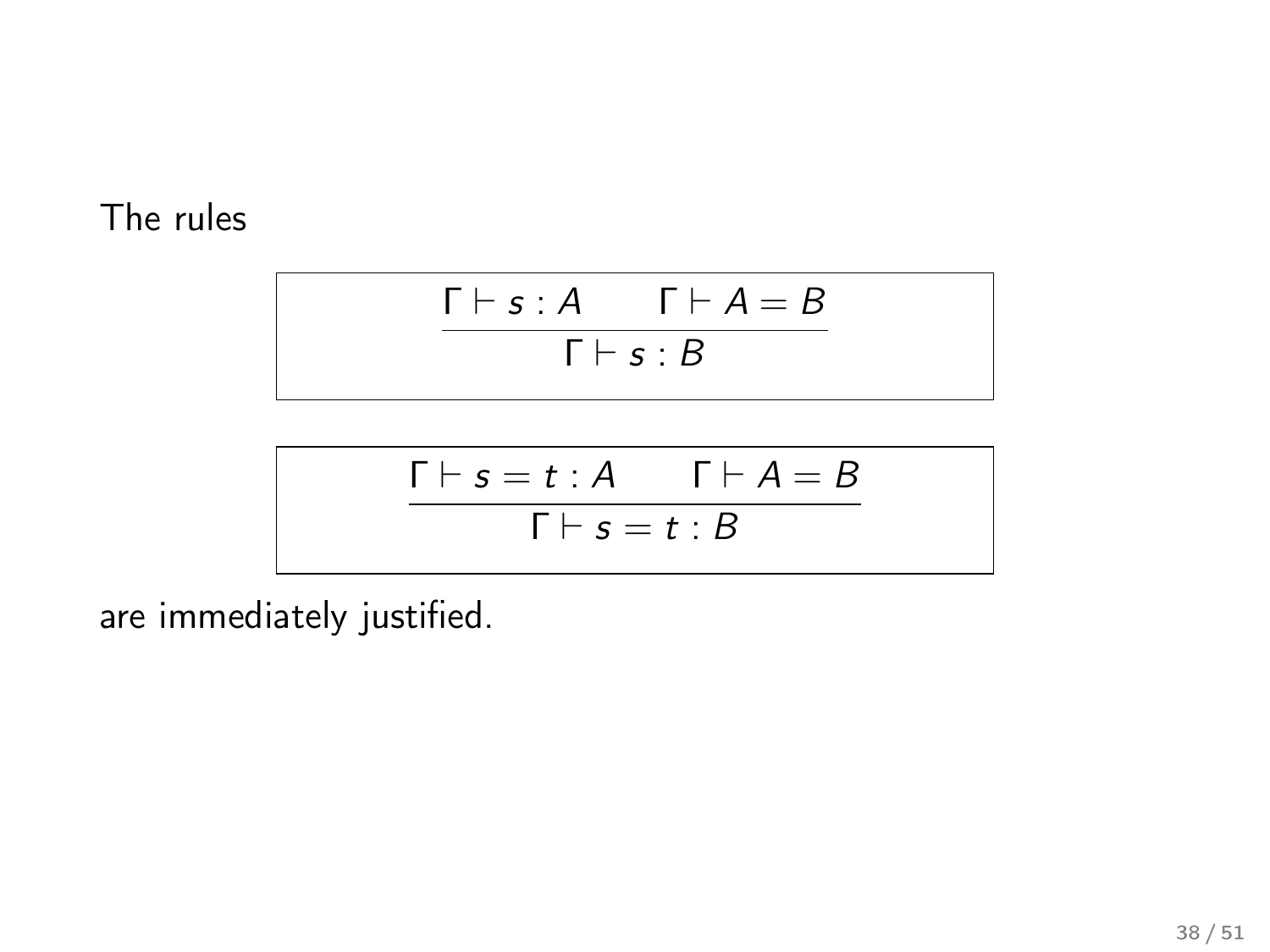## Substitution into terms

For  $a \in \text{Tm}(\Gamma, A)$  and  $f : \Psi \longrightarrow \Gamma$ , define  $a\{f\} : \Psi \longrightarrow \Psi.A\{f\}$  as the unique morphism (see diagram below) with  $p(A\{f\})\circ a\{f\} = 1_{\Psi}$  and  $q(f, A)\circ a\{f\} = a\circ f$ . Thus  $a\{f\} \in \mathrm{Tm}(\Psi,\mathcal{A}\{f\}).$ 

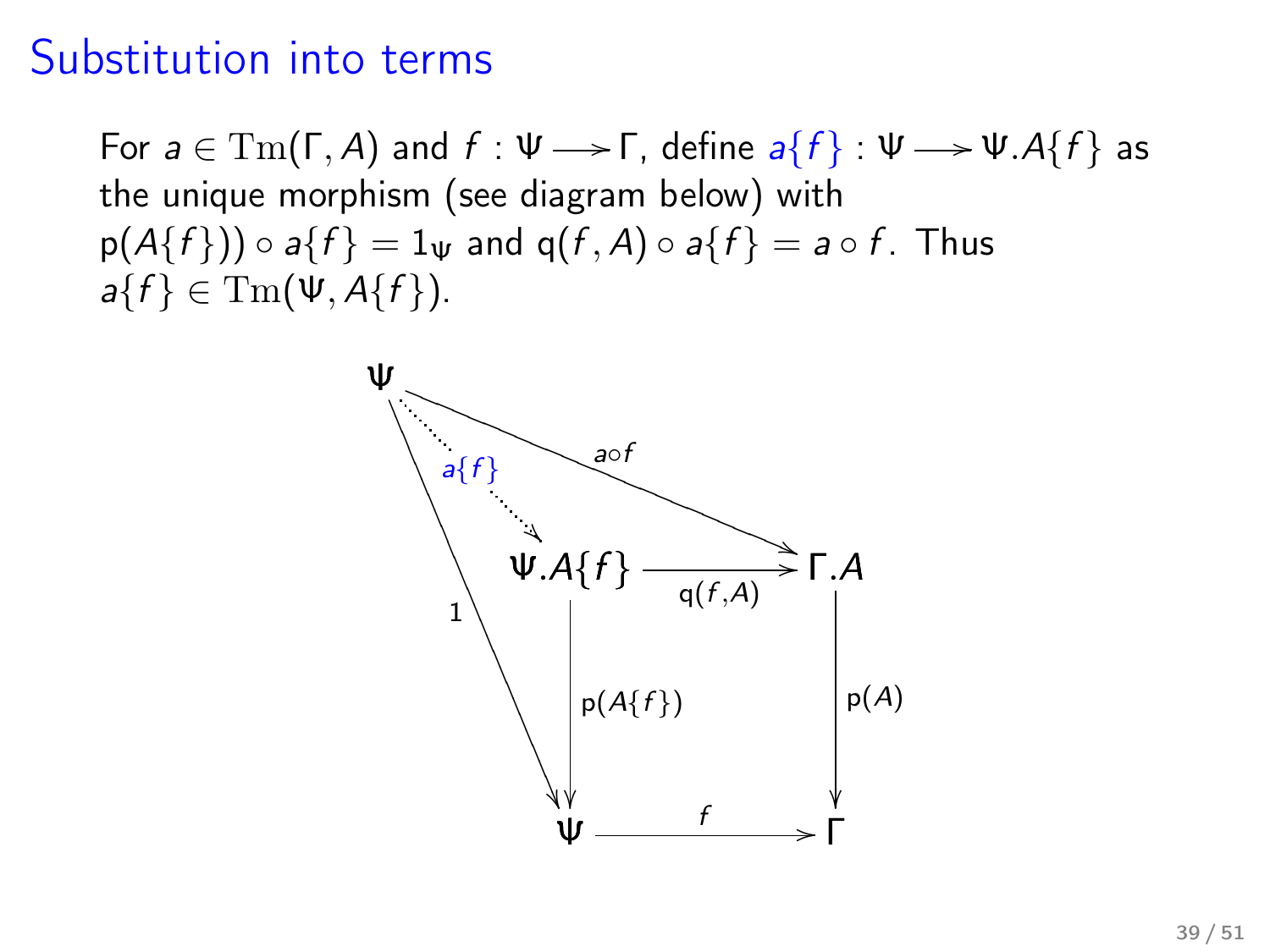## Stability under substitution

Thus if  
\n
$$
\Gamma \vdash (a, A) : A'
$$
\nand  $f : \Psi \rightarrow \Gamma$ , we have  $a\{f\} \in \text{Tm}(\Psi, A\{f\})$  and  
\n $A\{f\} =_{\text{Ty}(\Psi)} A'\{f\}$ , so  
\n $\Psi \vdash (a\{f\}, A\{f\}) : A'\{f\}$ 

Thus the rule

$$
\frac{\Gamma \vdash s : A' \qquad f : \Psi \longrightarrow \Gamma}{\Psi \vdash s\{f\} : A'\{f\}}
$$

is justified.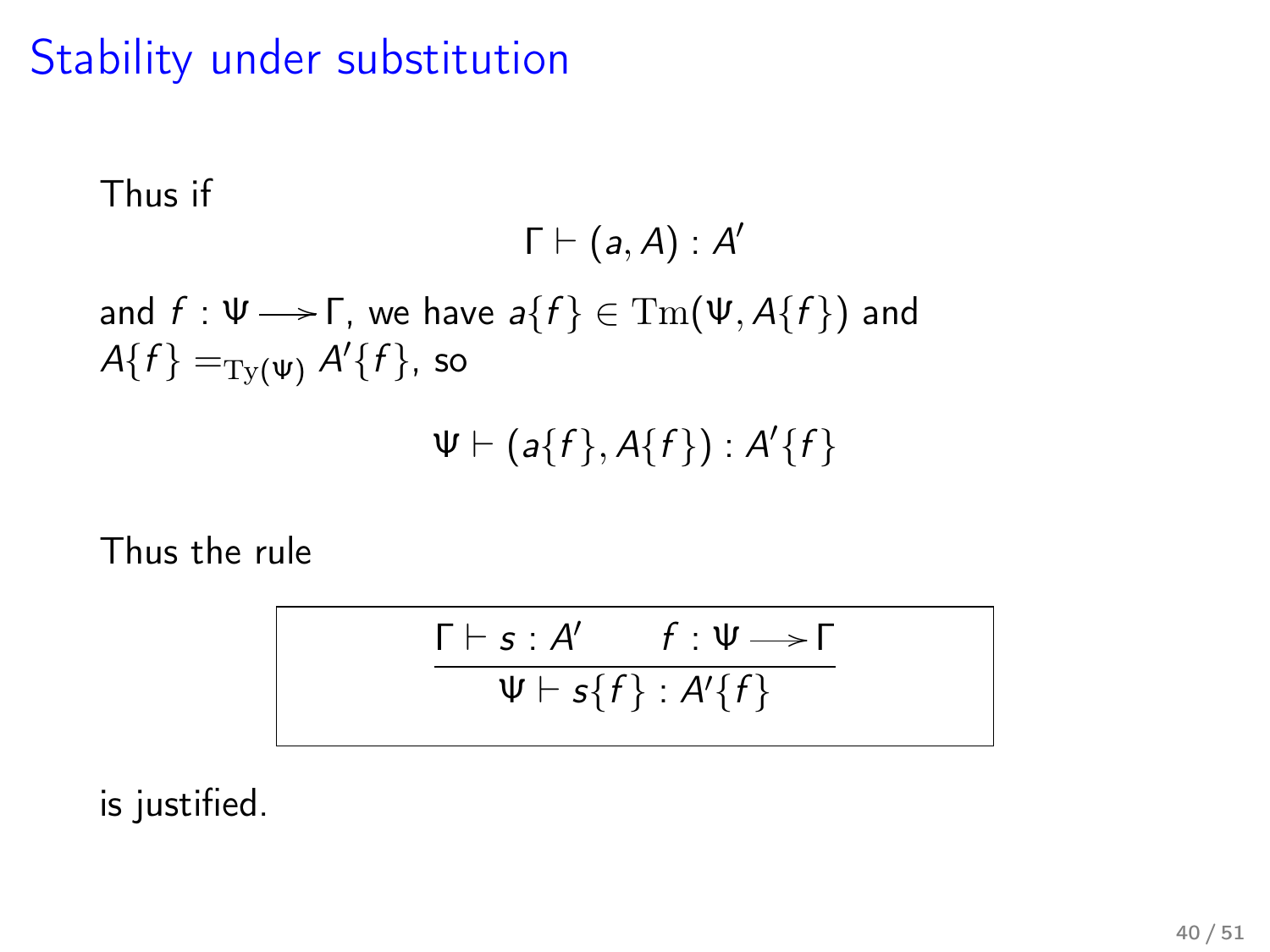$$
\Gamma \vdash (a,A) = (a',A'): A''
$$

we have  $\Delta_{\Gamma}(r) \circ a=_{\mathrm{Tm}(\Gamma,\mathcal{A}')}$   $a'$  for some proof  $r$  of  $A=_{\mathcal{T}(\Gamma)} A'.$ Then

$$
\Delta_{\Gamma}(r) \circ a \circ f = a' \circ f
$$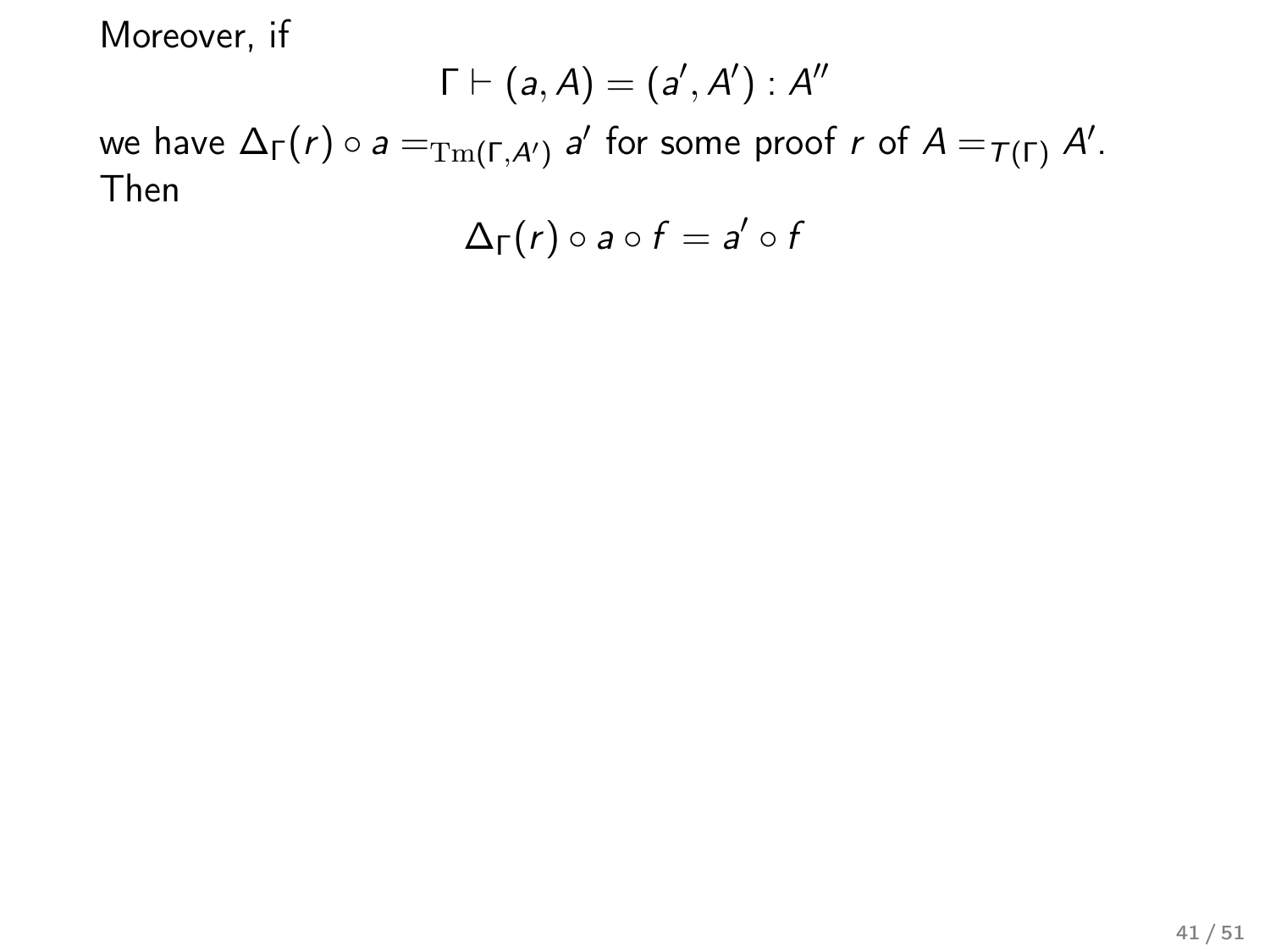$$
\Gamma \vdash (a,A) = (a',A') : A''
$$

we have  $\Delta_{\Gamma}(r) \circ a=_{\mathrm{Tm}(\Gamma,\mathcal{A}')}$   $a'$  for some proof  $r$  of  $A=_{\mathcal{T}(\Gamma)} A'.$ Then

$$
\Delta_{\Gamma}(r) \circ a \circ f = a' \circ f
$$

and hence

$$
\Delta_{\Gamma}(r) \circ q(f,A) \circ a\{f\} = a' \circ f.
$$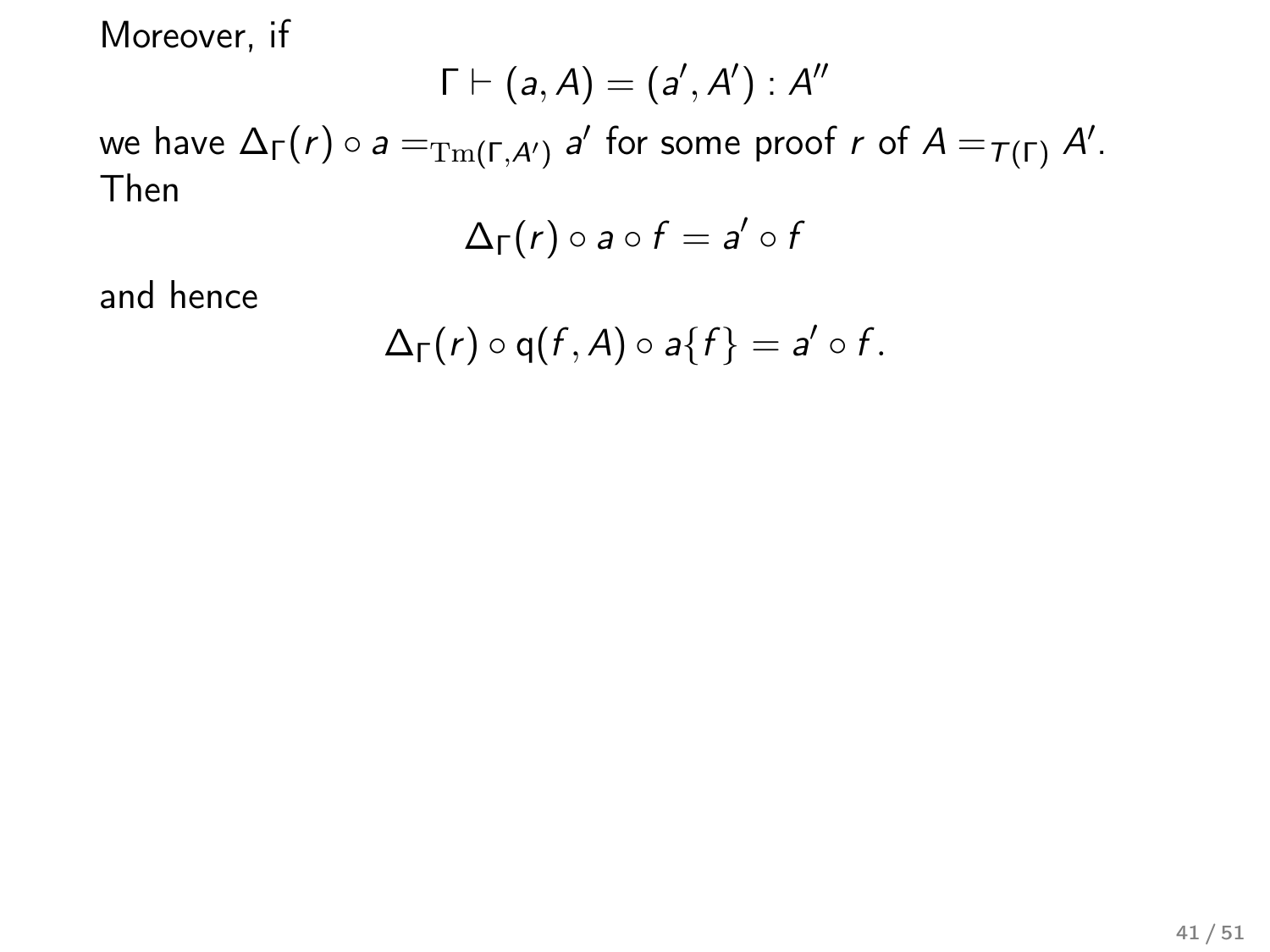$$
\Gamma \vdash (a,A) = (a',A'): A''
$$

we have  $\Delta_{\Gamma}(r) \circ a=_{\mathrm{Tm}(\Gamma,\mathcal{A}')}$   $a'$  for some proof  $r$  of  $A=_{\mathcal{T}(\Gamma)} A'.$ Then

$$
\Delta_{\Gamma}(r) \circ a \circ f = a' \circ f
$$

and hence

$$
\Delta_{\Gamma}(r) \circ q(f,A) \circ a\{f\} = a' \circ f.
$$

So by remark above there is a proof s of  $\mathrm{Ty}(f)(A)=\mathrm{Ty}(f)(A')$ such that  $\Delta_{\Gamma}(r) \circ \mathsf{q}(f,A) = \mathsf{q}(f,A') \circ \Delta_{\Psi}(s)$  and hence  $q(f, A') \circ \Delta_{\Psi}(s) \circ a\{f\} = a' \circ f.$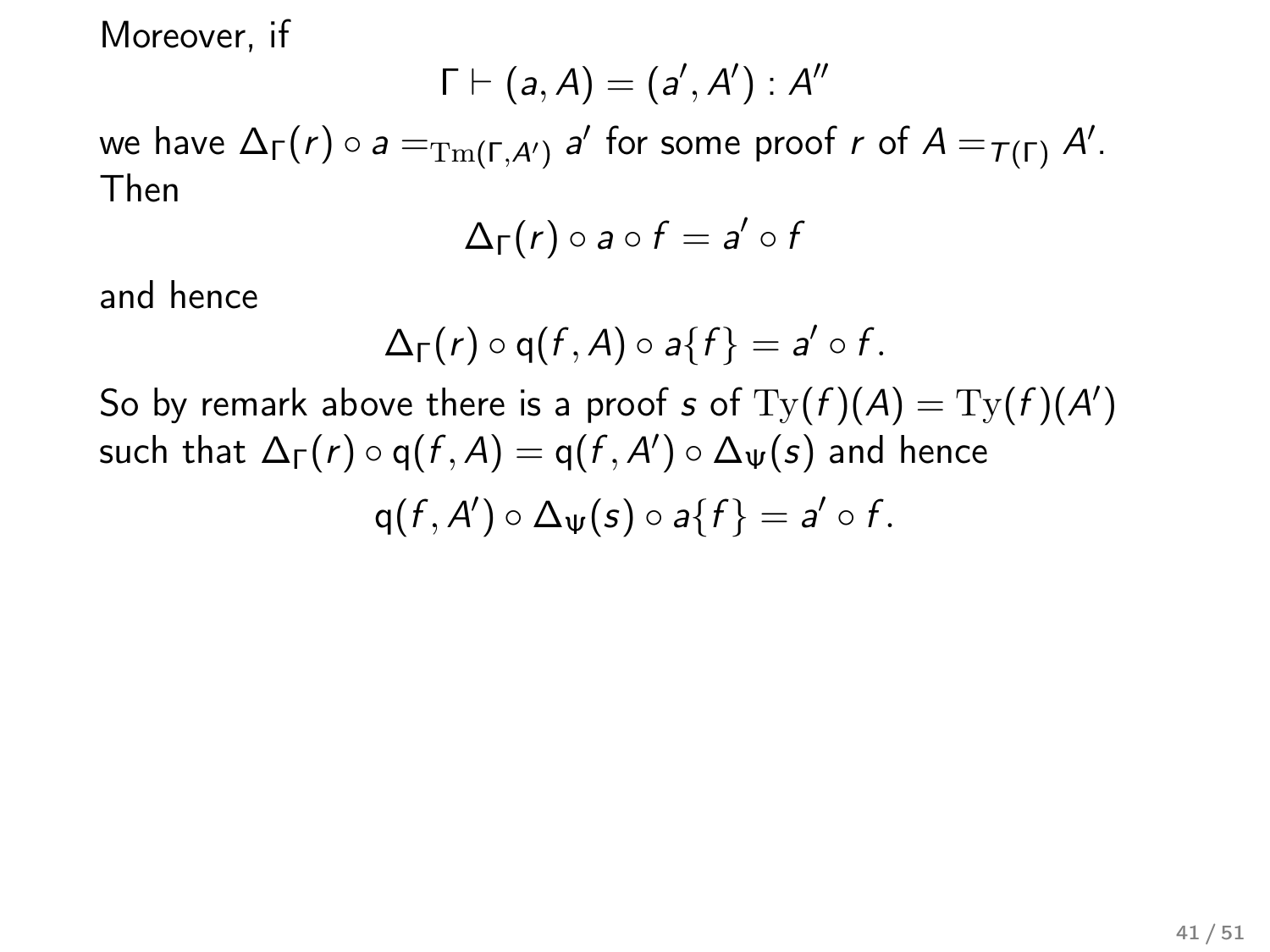$$
\Gamma \vdash (a,A) = (a',A'): A''
$$

we have  $\Delta_{\Gamma}(r) \circ a=_{\mathrm{Tm}(\Gamma,\mathcal{A}')}$   $a'$  for some proof  $r$  of  $A=_{\mathcal{T}(\Gamma)} A'.$ Then

$$
\Delta_{\Gamma}(r) \circ a \circ f = a' \circ f
$$

and hence

$$
\Delta_{\Gamma}(r) \circ q(f,A) \circ a\{f\} = a' \circ f.
$$

So by remark above there is a proof s of  $\mathrm{Ty}(f)(A)=\mathrm{Ty}(f)(A')$ such that  $\Delta_{\Gamma}(r) \circ \mathsf{q}(f,A) = \mathsf{q}(f,A') \circ \Delta_{\Psi}(s)$  and hence  $q(f, A') \circ \Delta_{\Psi}(s) \circ a\{f\} = a' \circ f.$ 

It follows by uniqueness that  $\Delta_{\Psi}(s) \circ a\{f\} = a'\{f\}$ , so indeed

$$
\Psi \vdash (a\{f\}, A\{f\}) = (a'\{f\}, A'\{f\}) : A''\{f\}.
$$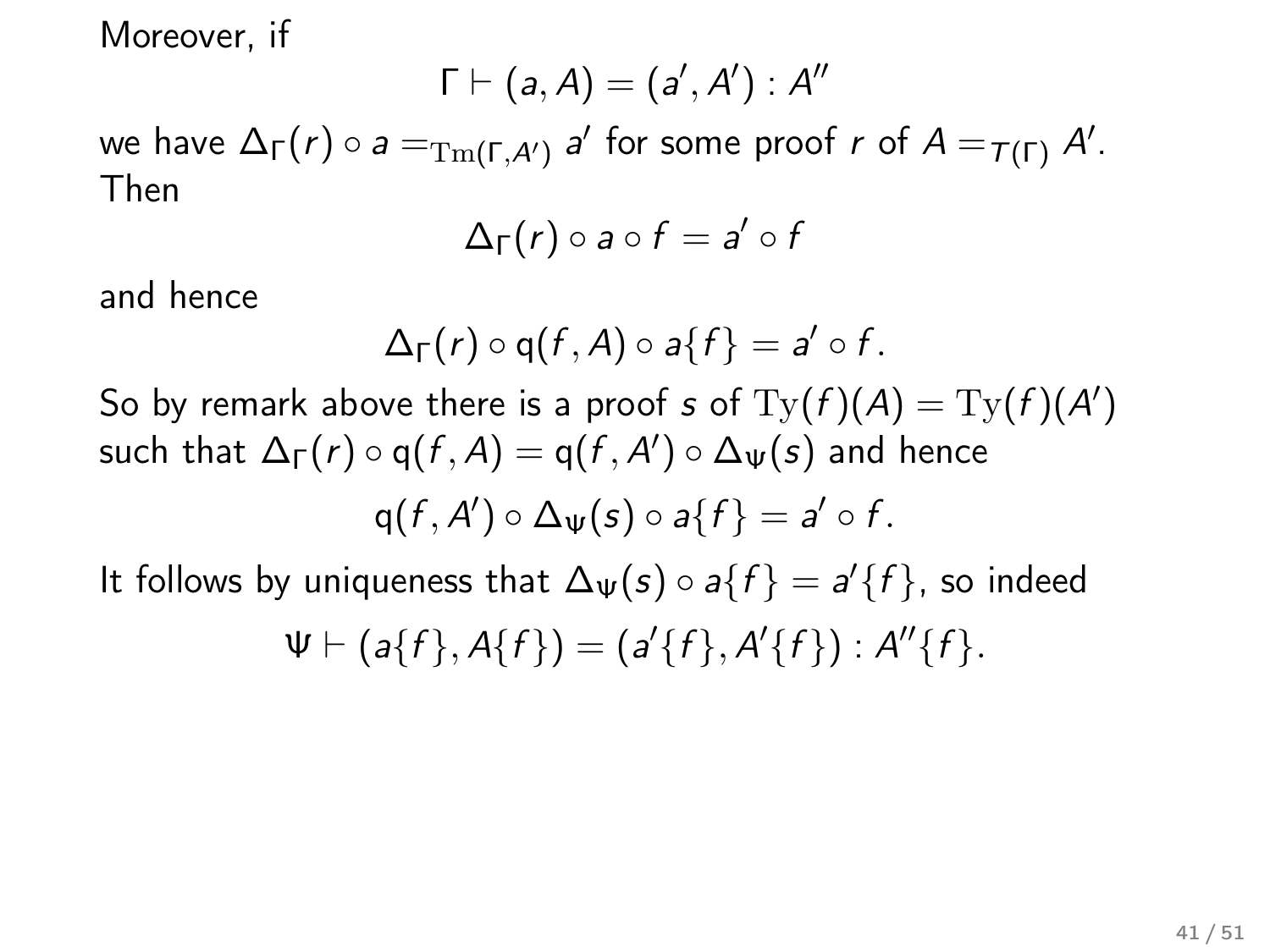$$
\Gamma \vdash (a,A) = (a',A') : A''
$$

we have  $\Delta_{\Gamma}(r) \circ a=_{\mathrm{Tm}(\Gamma,\mathcal{A}')}$   $a'$  for some proof  $r$  of  $A=_{\mathcal{T}(\Gamma)} A'.$ Then

$$
\Delta_{\Gamma}(r) \circ a \circ f = a' \circ f
$$

and hence

$$
\Delta_{\Gamma}(r) \circ q(f,A) \circ a\{f\} = a' \circ f.
$$

So by remark above there is a proof s of  $\mathrm{Ty}(f)(A)=\mathrm{Ty}(f)(A')$ such that  $\Delta_{\Gamma}(r) \circ \mathsf{q}(f,A) = \mathsf{q}(f,A') \circ \Delta_{\Psi}(s)$  and hence

$$
q(f,A')\circ\Delta_{\Psi}(s)\circ a\{f\}=a'\circ f.
$$

It follows by uniqueness that  $\Delta_{\Psi}(s) \circ a\{f\} = a'\{f\}$ , so indeed

$$
\Psi \vdash (a\{f\}, A\{f\}) = (a'\{f\}, A'\{f\}) : A''\{f\}.
$$

This justifies also the rule:

$$
\frac{\Gamma \vdash s = t : A'' \qquad f : \Psi \longrightarrow \Gamma}{\Psi \vdash s\{f\} = t\{f\} : A''\{f\}}
$$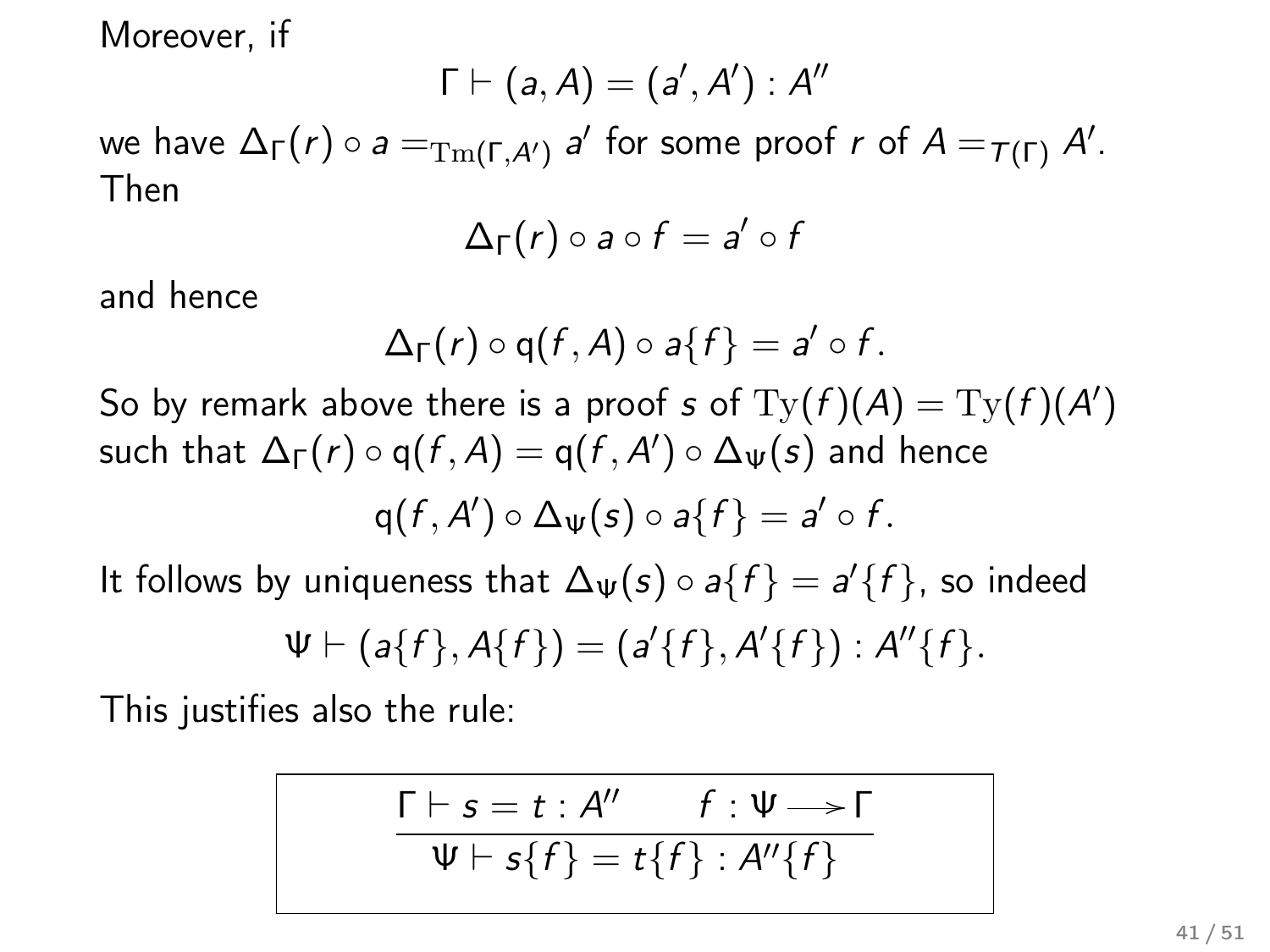The notion of Π-types is similar for cwas as for cwfs, but note that elements are particular context maps. For ecwas we need to make appropriate changes.

An ecwa supports  $\Pi$ -types if for  $A \in \mathrm{Ty}(\Gamma)$  and  $B \in \mathrm{Ty}(\Gamma,A)$  there is a type  $\Pi(A, B) \in \mathrm{Ty}(\Gamma)$ , and moreover for every  $b \in \mathrm{Tm}(\Gamma.A, B)$ there is an element  $\lambda_{A,B}(b) \in \mathrm{Tm}(\Gamma,\Pi(A,B))$ , and furthermore for any  $M \in \mathrm{Tm}(\Gamma, \Pi(A, B))$  and any  $a \in \mathrm{Tm}(\Gamma, A)$  there is an element App<sub>A,B</sub> $(c, a) \in \text{Tm}(\Gamma, B\{a\})$ , such that the following equations hold for any  $f : \Psi \longrightarrow \Gamma$ :

- $\triangleright$  ( $\beta$ -red) App<sub>A,B</sub>( $\lambda_{A,B}(b), a$ ) =<sub>Tm(Γ,B{a}</sub>) P{a}, [as before]
- $\blacktriangleright$  (Π-subst)  $\Pi(A, B) \{f\} =_{\text{Tw}(B)} \Pi(A \{f\}, B \{q(f, A)\})$ , [as before]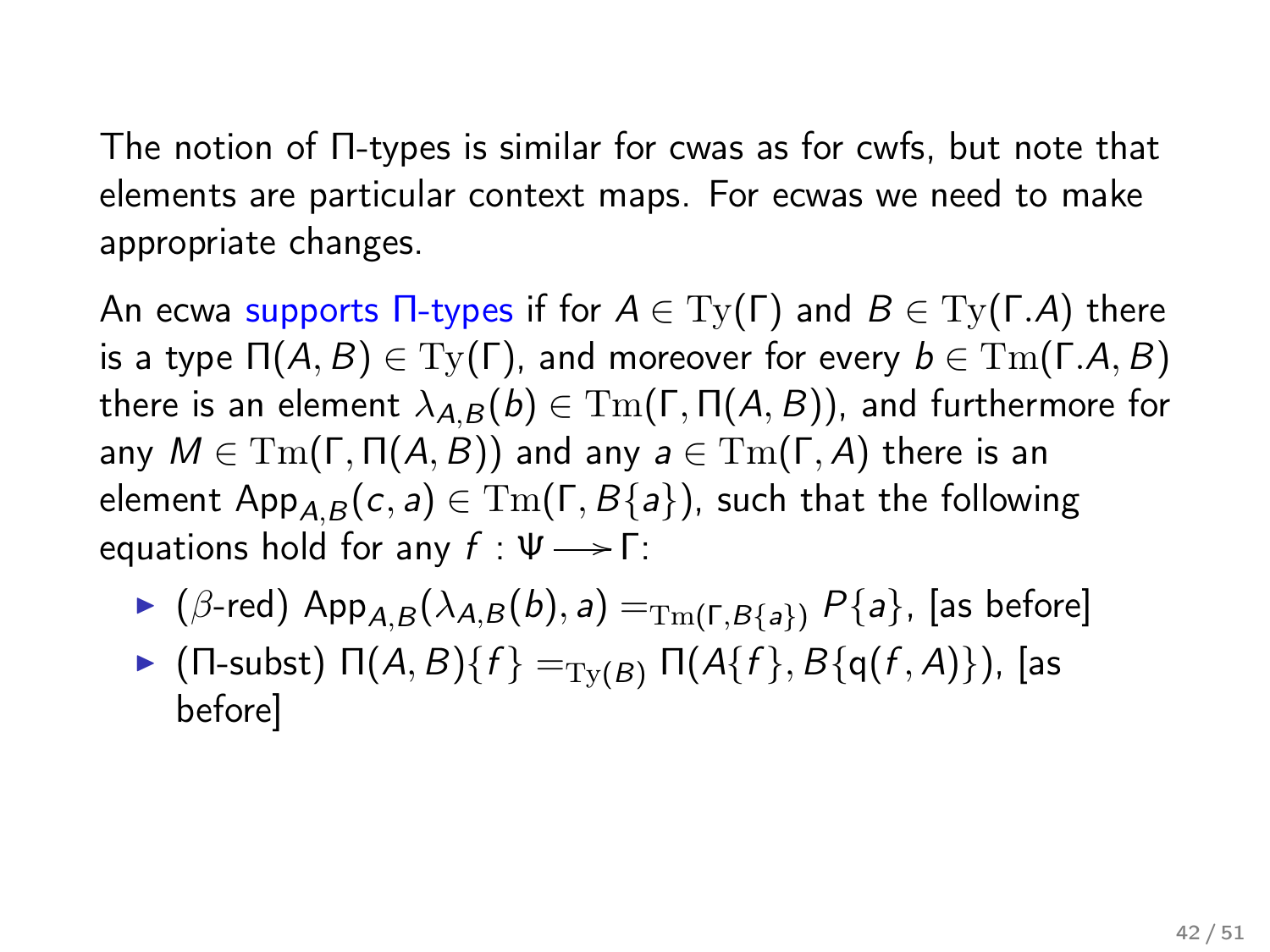This part of the definition has type adjustments:

$$
\triangleright (\lambda\text{-subst})
$$
  

$$
\lambda_{A,B}(b)\{f\} =_{\text{Tm}(B,\Pi(A,B)\{f\})} \Delta_B(t) \circ \lambda_{A\{f\},B\{q(f,A)\}}(b\{q(f,A)\}),
$$

for any proof t of  $\Pi(A\{f\}, B\{q(f, A)\}) =_{\text{Ty}(B)} \Pi(A, B)\{f\},$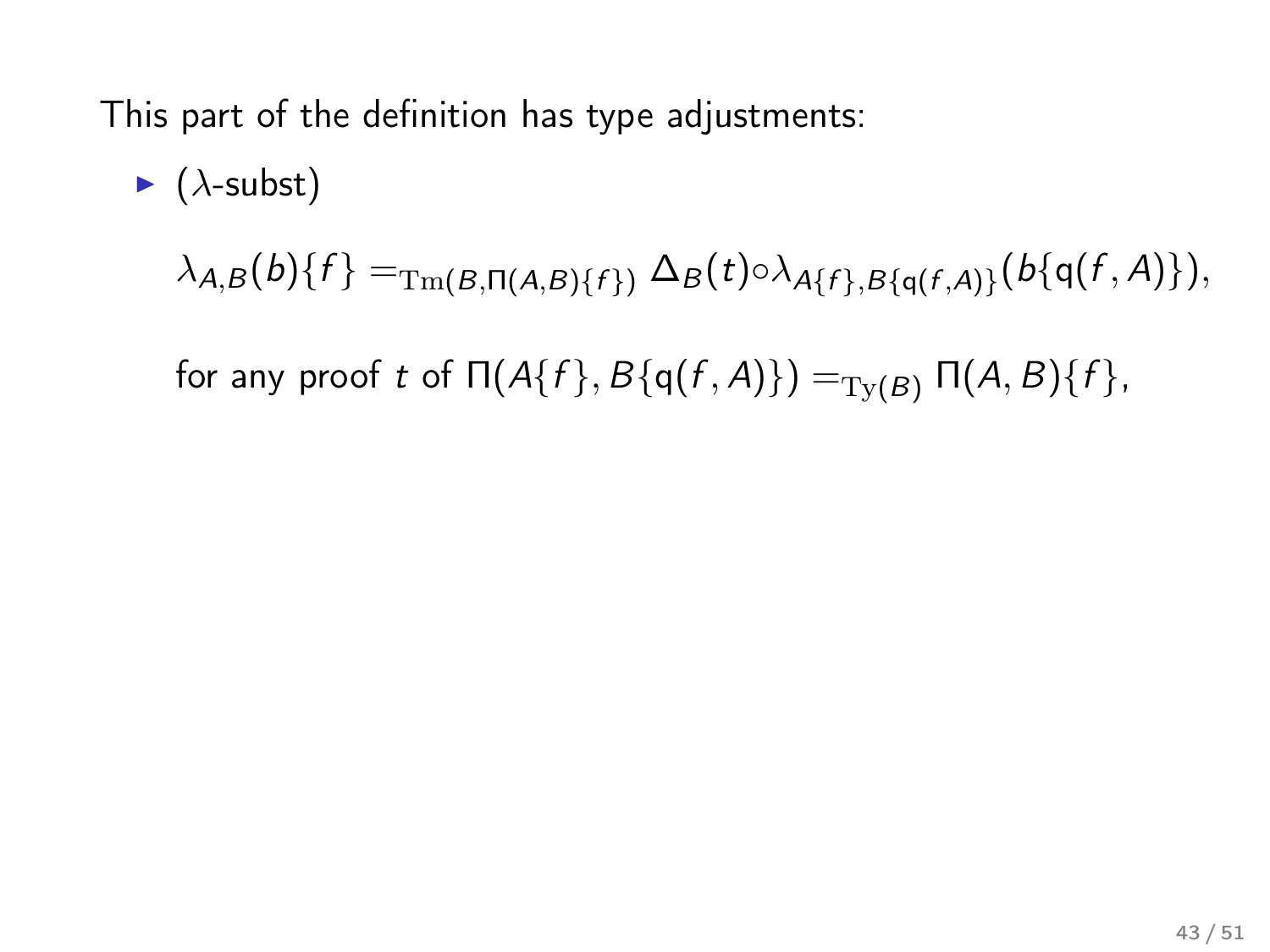This part of the definition has type adjustments:

\n- \n
$$
(\lambda\text{-subst})
$$
\n $\lambda_{A,B}(b)\{f\} =_{\text{Tm}(B,\Pi(A,B)\{f\})} \Delta_B(t) \circ \lambda_{A\{f\},B\{q(f,A)\}}(b\{q(f,A)\}),$ \n for any proof  $t$  of  $\Pi(A\{f\},B\{q(f,A)\}) =_{\text{Ty}(B)} \Pi(A,B)\{f\},$ \n
\n- \n (App-subst)\n
\n

$$
\mathsf{App}_{A,B}(c,a)\lbrace f\rbrace =_{\mathrm{Tm}(\cdots)} \Delta_{\Psi}(s) \circ \mathsf{App}_{A\lbrace f\rbrace, B\lbrace q(f,A)\rbrace}(\Delta_{\Psi}(t) \circ c\lbrace f\rbrace, a\lbrace f\rbrace)
$$

for any proof s of  $B\{q(f,A)\}\{a\{f\}\} = T_Y(\psi) B\{a\}\{f\}$  and any proof t of  $\Pi(A, B)$ { $f$ } =<sub>Ty( $\Psi$ </sub>  $\Pi(A\{f\}, B\{q(f, A)\})$ .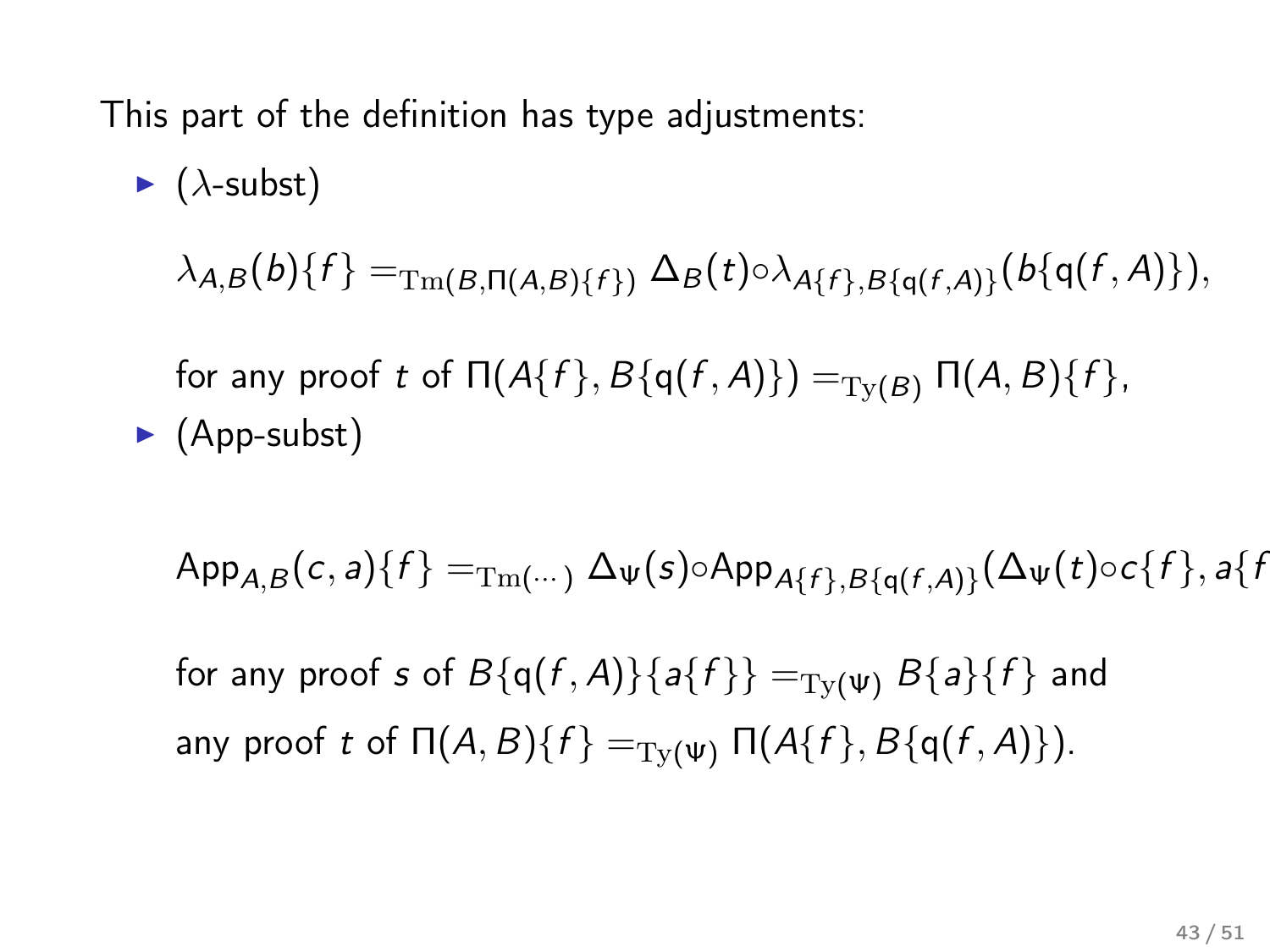Furthermore there are the following extensionality conditions on Π,  $\lambda$  and App:

► (Π-cong) if s is a proof of  $A =_{\text{Ty}(\Gamma)} A'$  and for  $B \in \text{Ty}(\Gamma.A)$ ,  $B' \in \mathrm{Ty}(\Gamma.A')$  with  $B =_{\mathrm{Ty}(\Gamma.A)} B' \{ \Delta(s) \}$ , then

 $\Pi(A, B) =_{\text{Ty}(\Gamma)} \Pi(A', B').$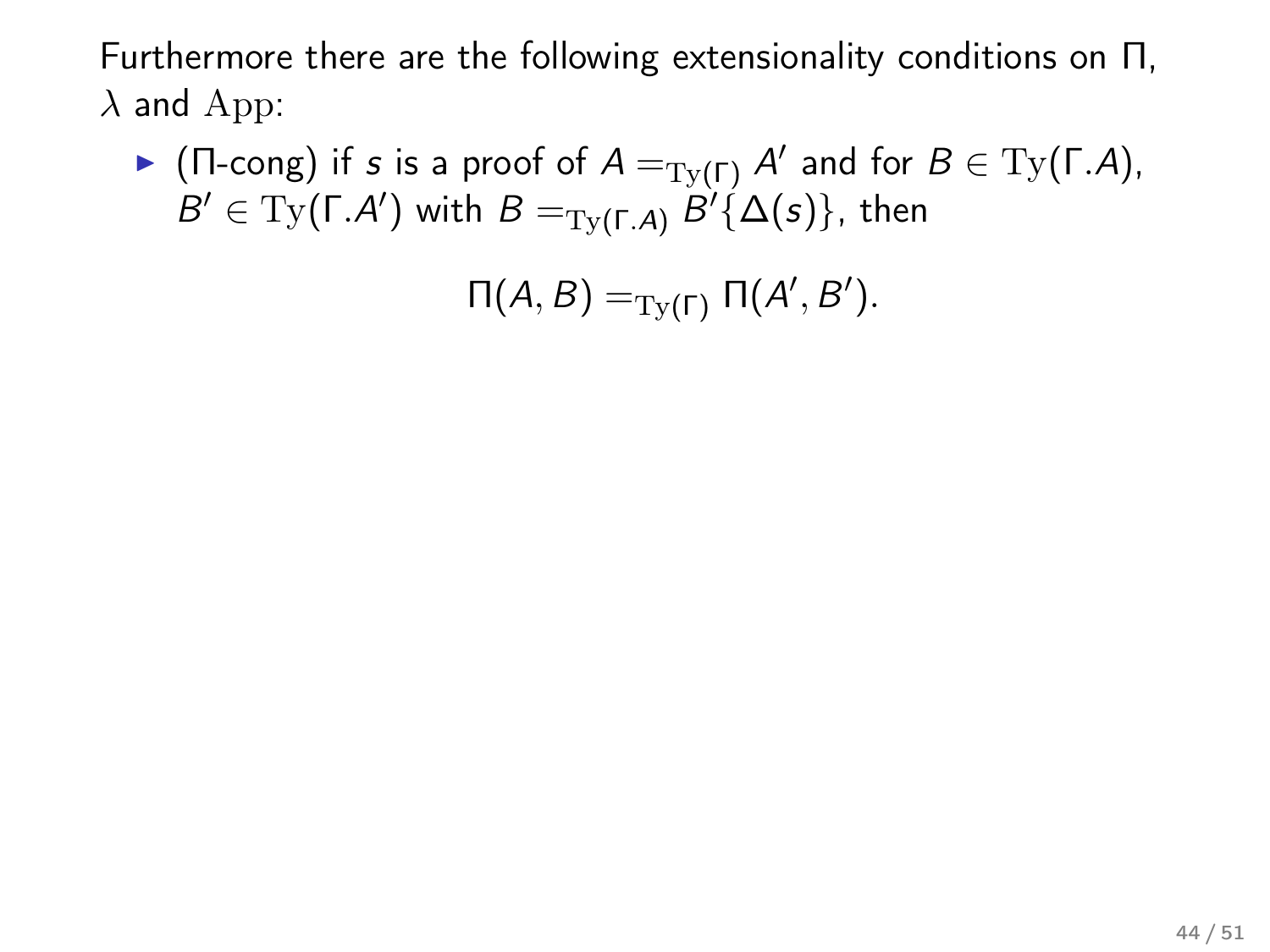Furthermore there are the following extensionality conditions on Π,  $\lambda$  and App:

► (Π-cong) if s is a proof of  $A =_{\text{Ty}(\Gamma)} A'$  and for  $B \in \text{Ty}(\Gamma.A)$ ,  $B' \in \mathrm{Ty}(\Gamma.A')$  with  $B =_{\mathrm{Ty}(\Gamma.A)} B' \{ \Delta(s) \}$ , then

$$
\Pi(A, B) =_{\mathrm{Ty}(\Gamma)} \Pi(A', B').
$$

$$
\triangleright (\lambda\text{-cong}) \text{ if } b =_{\text{Tm}(\Gamma,A,B)} b', \text{ then}
$$

$$
\lambda_{A,B}(b) =_{\text{Tm}(\Gamma,\Pi(A,B))} \lambda_{A,B}(b')
$$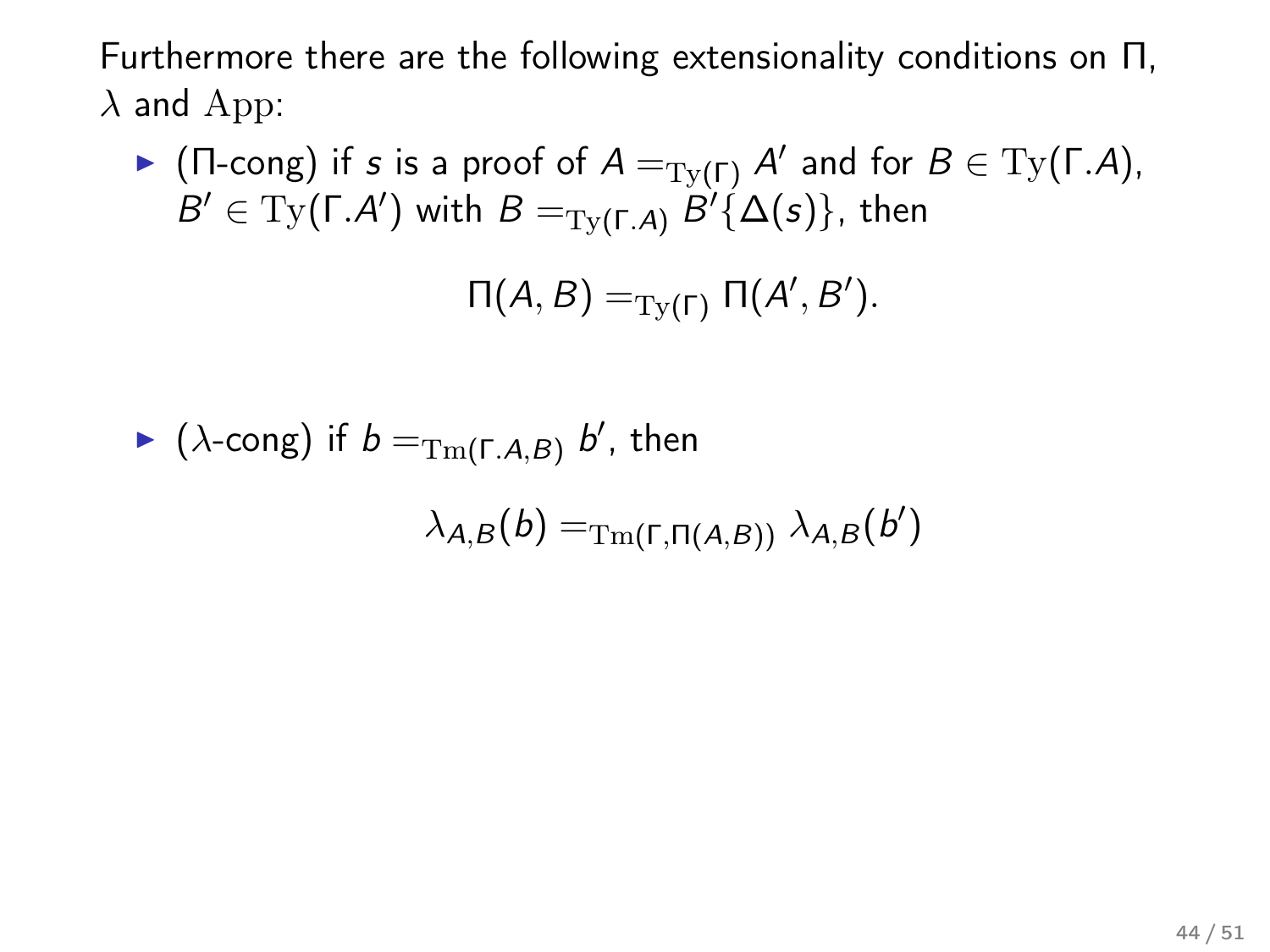Furthermore there are the following extensionality conditions on Π,  $\lambda$  and App:

► (Π-cong) if s is a proof of  $A =_{\text{Ty}(\Gamma)} A'$  and for  $B \in \text{Ty}(\Gamma.A)$ ,  $B' \in \mathrm{Ty}(\Gamma.A')$  with  $B =_{\mathrm{Ty}(\Gamma.A)} B' \{ \Delta(s) \}$ , then

$$
\Pi(A, B) =_{\mathrm{Ty}(\Gamma)} \Pi(A', B').
$$

$$
\triangleright (\lambda\text{-cong}) \text{ if } b =_{\text{Tm}(\Gamma,A,B)} b', \text{ then}
$$

$$
\lambda_{A,B}(b) =_{\text{Tm}(\Gamma,\Pi(A,B))} \lambda_{A,B}(b')
$$

► (App-cong) if  $c =_{\mathrm{Tm}(\Gamma,\Pi(A,B))} c'$  and  $a =_{\mathrm{Tm}(\Gamma,A)} a'$  then  $\Delta_{\mathsf{\Gamma}}(s) \circ \mathsf{App}_{\mathsf{A},\mathsf{B}}(c,a) =_{\mathrm{Tm}(\mathsf{\Gamma},\mathsf{B}\{a'\})} \mathsf{App}_{\mathsf{A},\mathsf{B}}(c',a'),$ where s is any proof of  $B{a} = T_Y(\Gamma) B{a}$ .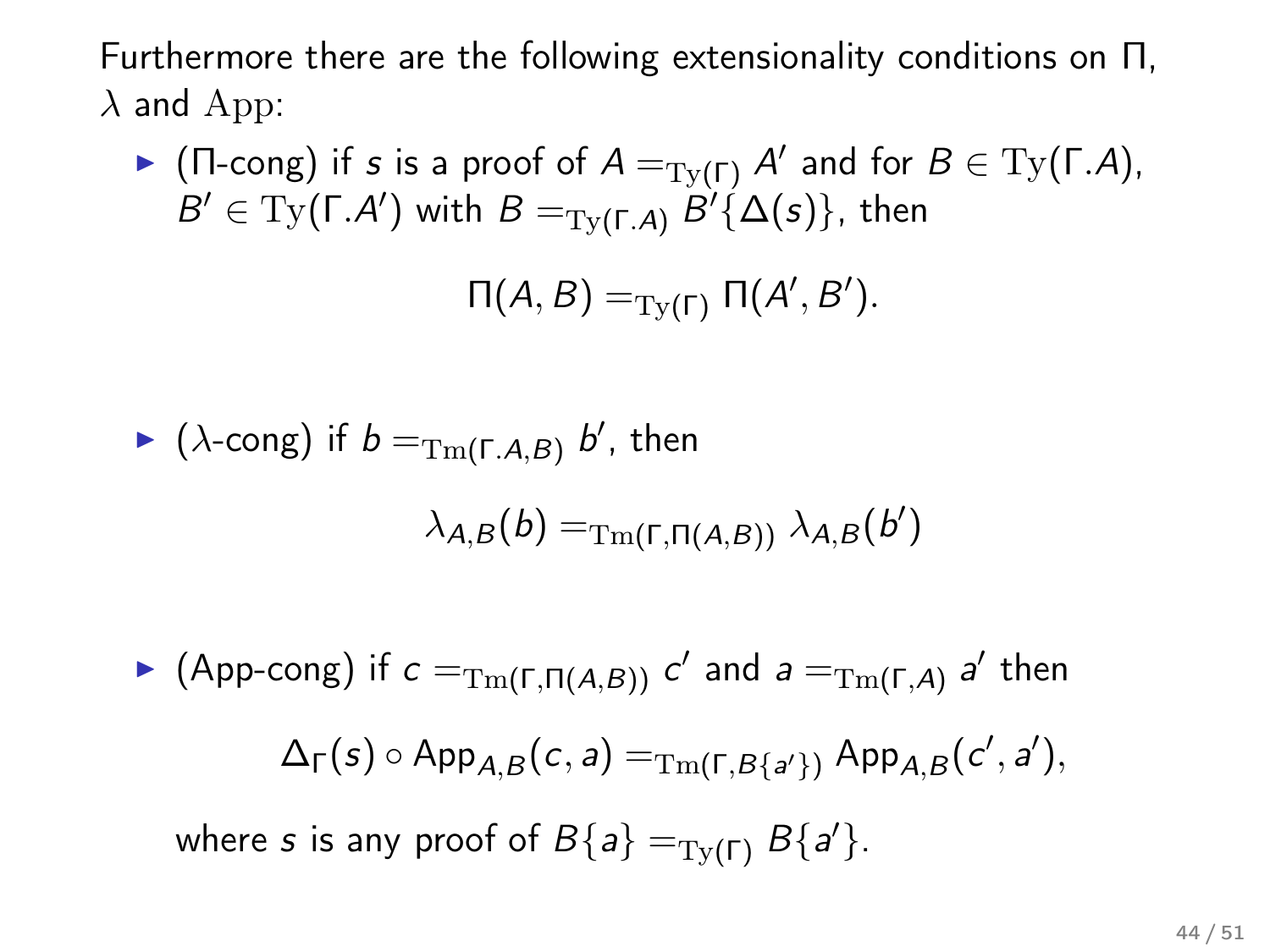## Bounded categories with attributes

Here all types are subobjects of a fixed setoid, the bounding setoid, thought of a setoid of raw types. This brings the possibility to eliminate the type correcting ∆s in the formulation above.

A category (with equality) on objects can be formulated essentially algebraically in type theory with three setoids  $Ob(C)$ ,  $Arr(C)$  and  $\text{Cmp}(\mathcal{C})$  of object, arrows and composable arrows, respectively. There are extensional functions

 $1 : \text{Ob} \longrightarrow \text{Arr}$ 

dom, cod :  $Arr \rightarrow Ob$ 

 $cmp: Cmp \longrightarrow Arr$  fst, snd :  $Cmp \longrightarrow Arr$ 

satisfying familiar equations, with convention that

 $\text{cod}(\text{fst}(u)) = \text{dom}(\text{snd}(u)).$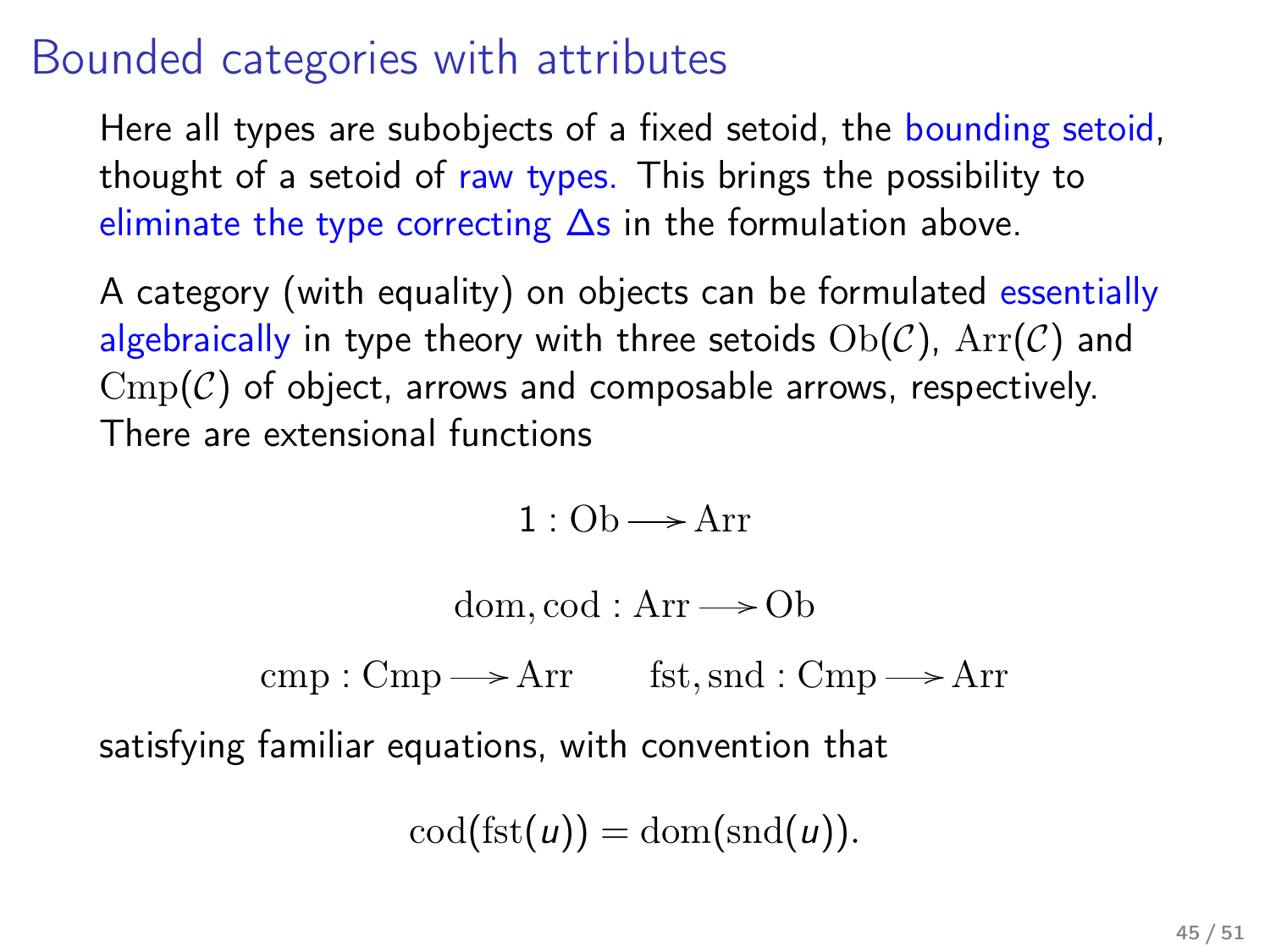Let  $B$  be a setoid. The class of subobjects (or subsetoids) of  $B$ (denoted  $\text{Sub}(B)$ ) consists of all pairs  $S = (S, m<sub>S</sub>)$  where S is a setoid, and  $m<sub>S</sub>$  :  $S \rightarrow S$  is an extensional injective function. An element  $x \in B$  is a member of S if there is some  $u \in S$  with  $m<sub>S</sub>(u) = B x$ , and this case we write

## $x \in S$ .

From this we get the usual derived relations  $\dot{=}$  and  $\subseteq$  between subobjects. A binary relation on B is a subobject R of  $B \times B$ . Composition  $R \circ S$  of such binary relations is defined as expected. For subsetoids X, Y of B. We say that  $R \in Sub(B \times B)$  is relation from X to Y, if  $(x, y) \in R$  implies  $x \in X$  and  $y \in Y$ . The relation is total on X if  $x \in X$  implies that  $(x, y) \in R$  for some  $y \in B$ . A relation is functional if

$$
(x,y)\in R, (x,z)\in R \Longrightarrow y=_{B} z.
$$

A total functional relation from  $A$  to  $B$  is in a certain sense equivalent to a setoid extensional function  $\underline{A} \longrightarrow \underline{B}$ , but we shall not utilize this below.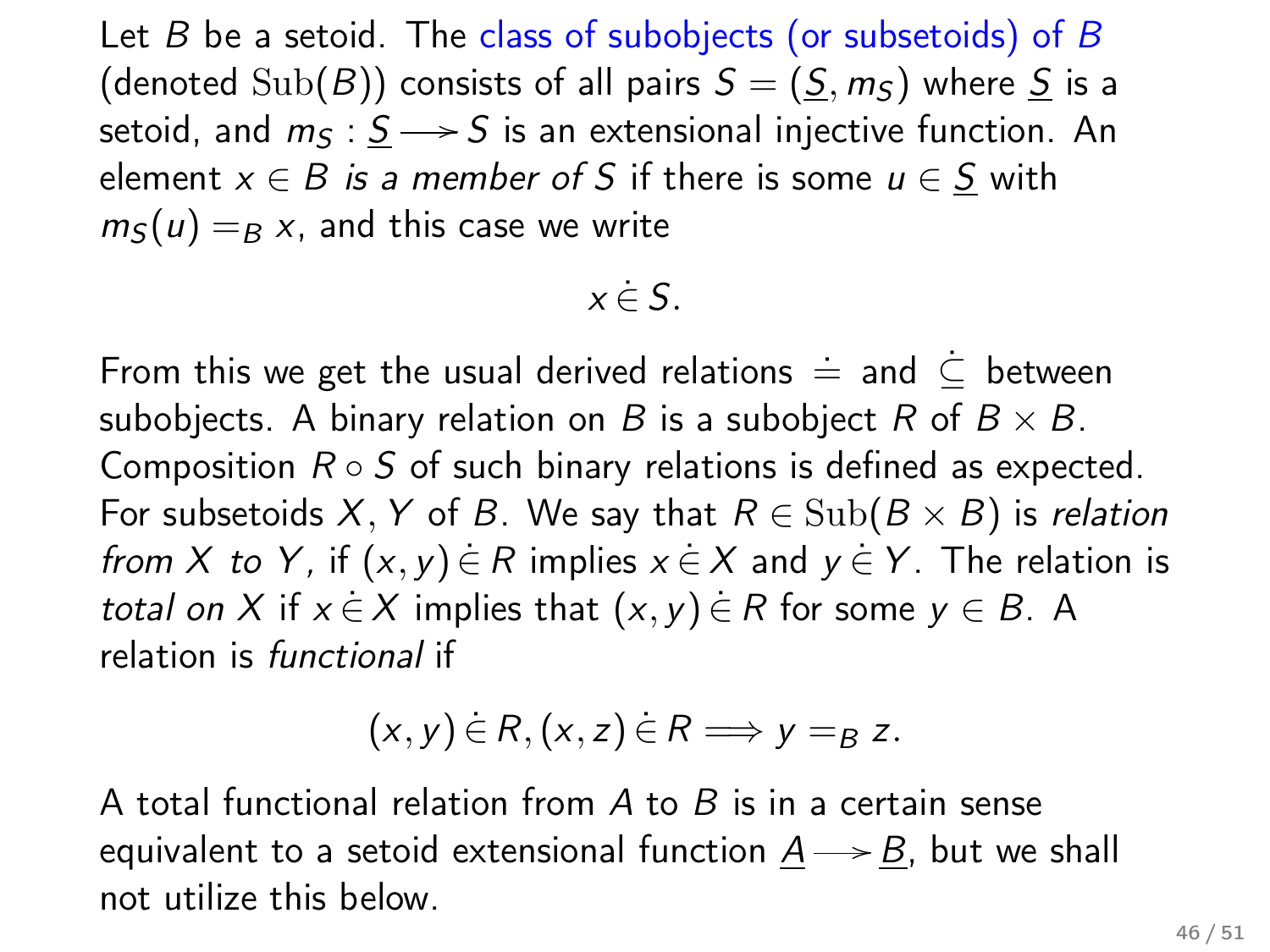Definition. A bounded category with attributes (bcwa) consists of the following data

- (a) A category C with a terminal object  $\top$ .
- $(b1)$  A set B thought of a set of raw types.
- (b2) An extensional function  $Ty : Ob(\mathcal{C}) \longrightarrow Sub(B).$
- (b3) An extensional function  $\mathrm{Ty}: \mathrm{Arr}(\mathcal{C}) {\longrightarrow} \mathrm{Sub}(\mathrm{B} \times \mathrm{B})$  such that
	- ► for each  $f \in \text{Arr}(\mathcal{C})$ ,  $\text{Ty}(f)$  is a total functional relation from  $\mathrm{Ty}(\mathrm{cod}(f))$  to  $\mathrm{T}(\mathrm{dom}(f))$ ,
	- $\triangleright$  for each  $\Gamma \in Ob(\mathcal{C})$ ,  $T(1_{\Gamma})$  is the identity relation on  $Ty(\Gamma)$
	- $\triangleright$  for each  $u \in \text{Cmp}(\mathcal{C}),$

$$
\mathrm{Ty}(\mathrm{cmp}(u))=\mathrm{Ty}(\mathrm{fst}(u))\circ \mathrm{Ty}(\mathrm{snd}(u))
$$

(c) For each  $\Gamma \in Ob(\mathcal{C})$ , each  $A \in B$ , and each proof  $q:(A \in \mathrm{Ty}(\Gamma))$ , an arrow  $p_{\Gamma}(A,q) \in \mathrm{Arr}(\mathcal{C})$  with  $\text{cod}(p_{\Gamma}(A, q)) = \Gamma$  satifying the extensionality condition

$$
\Gamma = \Gamma', A = A' \Longrightarrow p_{\Gamma}(A, q) = p_{\Gamma'}(A', q').
$$

Write  $\text{Ext}(\Gamma, A, q)$  or  $\Gamma$ . A for  $\text{dom}(p_{\Gamma}(A, q))$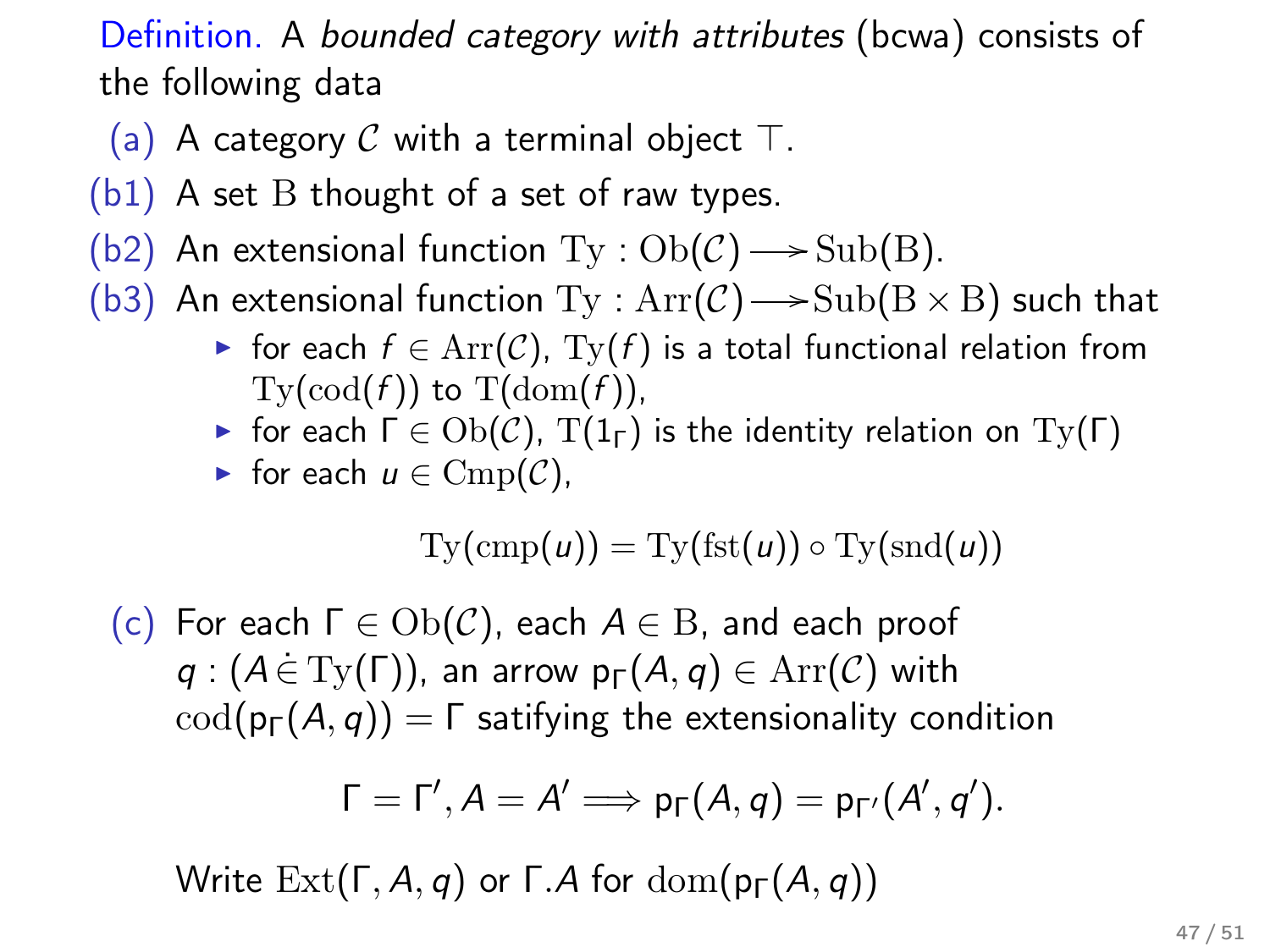(d) For each  $f : \Delta \longrightarrow \Gamma$  and  $A \in B$  with  $r : (A \in \mathrm{Ty}(\mathrm{dom}(f))),$ there is a  $q_{\Gamma}(f, A, r) \in \text{Arr}(\mathcal{C})$  satisfying the extensionality condition

$$
\Gamma = \Gamma', A = A', f = f' \Longrightarrow q_{\Gamma}(f, A, r) = q_{\Gamma'}(f', A', r').
$$
  
and  $q(f, A, r) = q_{\Gamma}(f, A, r) \in Arr(\mathcal{C})$  such that, for  $B \in B$  and  $r' : ((A, B) \in Try(f)),$ 



is well composed and is a pullback, and furthermore these functoriality conditions hold:

(d.1) 
$$
q(I_{\Gamma}, A, r) = 1_{\Gamma.A}
$$
  
(d.2)  $q(\text{cmp}(u), A, r) = q(\text{fst}(u), A, r') \circ q(\text{snd}(u), B, r'')$  for  $u \in \text{Comp}(C)$  and  $((A, B) \in \mathcal{T}(\text{fst}(u)))$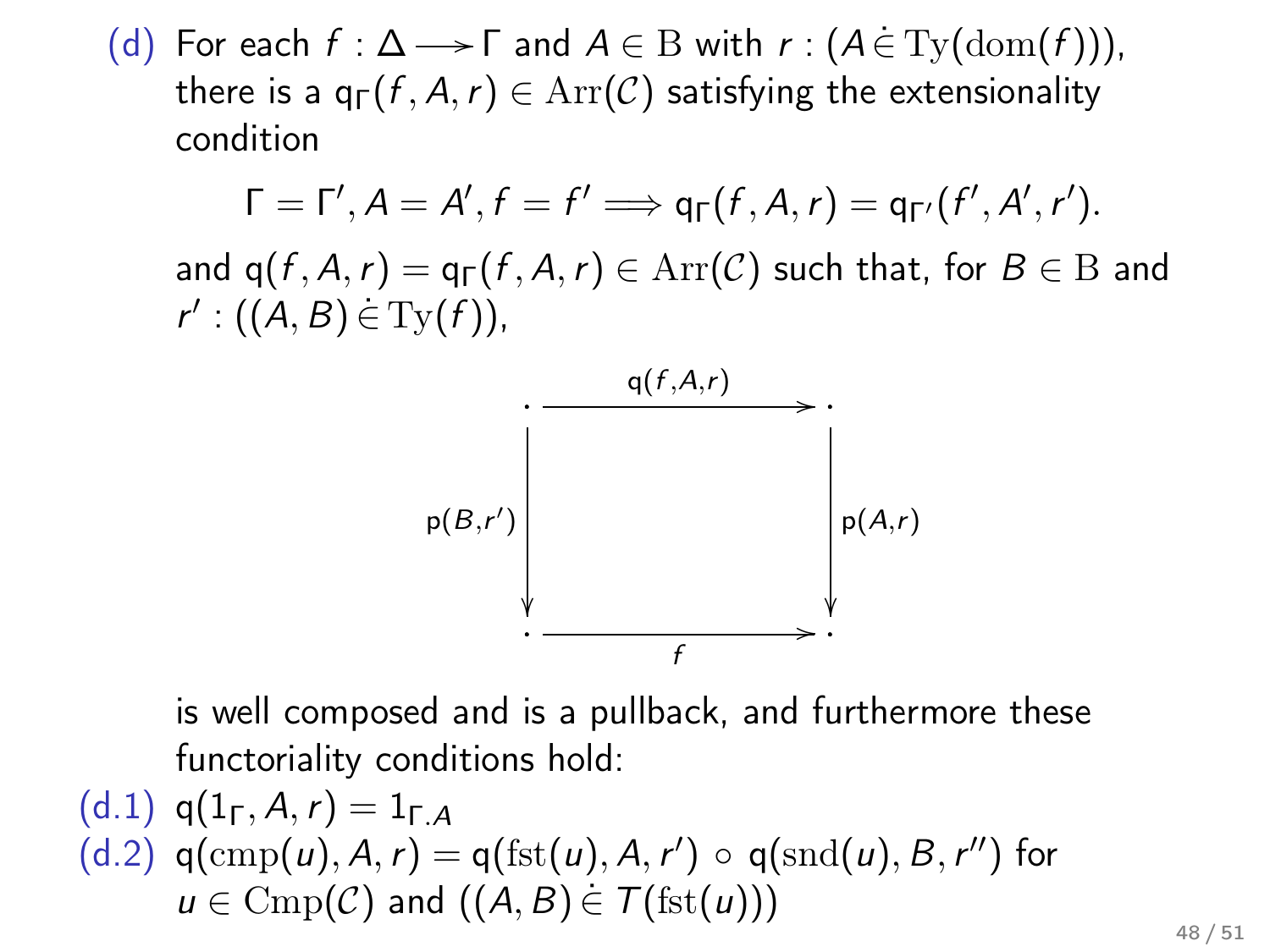Conjecture: Every type generated ecwa can be turned in to a bcwa and this can be formalized in Coq.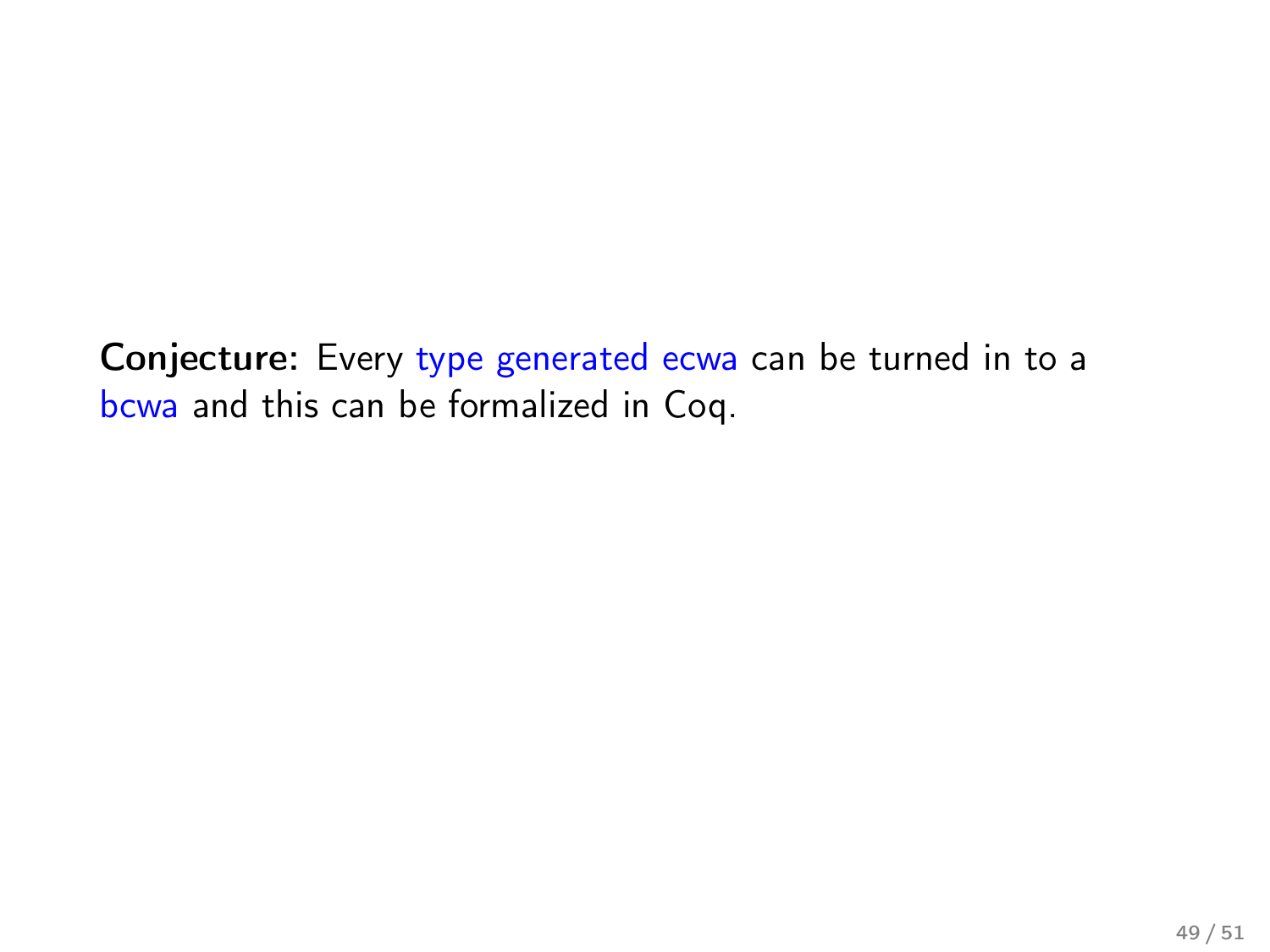## **References**

J. Cartmell. Generalized algebraic theories and contextual categories. Annals of Pure and Applied Logic, 32(1986), 209 – 243.

J. Cartmell. Generalized algebraic theories and contextual categories. DPhil. Thesis Oxford 1978.

P.-L. Curien. Substitution up to isomorphism. Fundamenta Informaticae, 19(1993), 51 – 85

P. Dybjer. Internal Type Theory. In: Types for Proofs and Programs (eds. S. Berardi and M. Coppo) Lecture Notes in Computer Science, Vol. 1158, 1996, pp 120 – 134